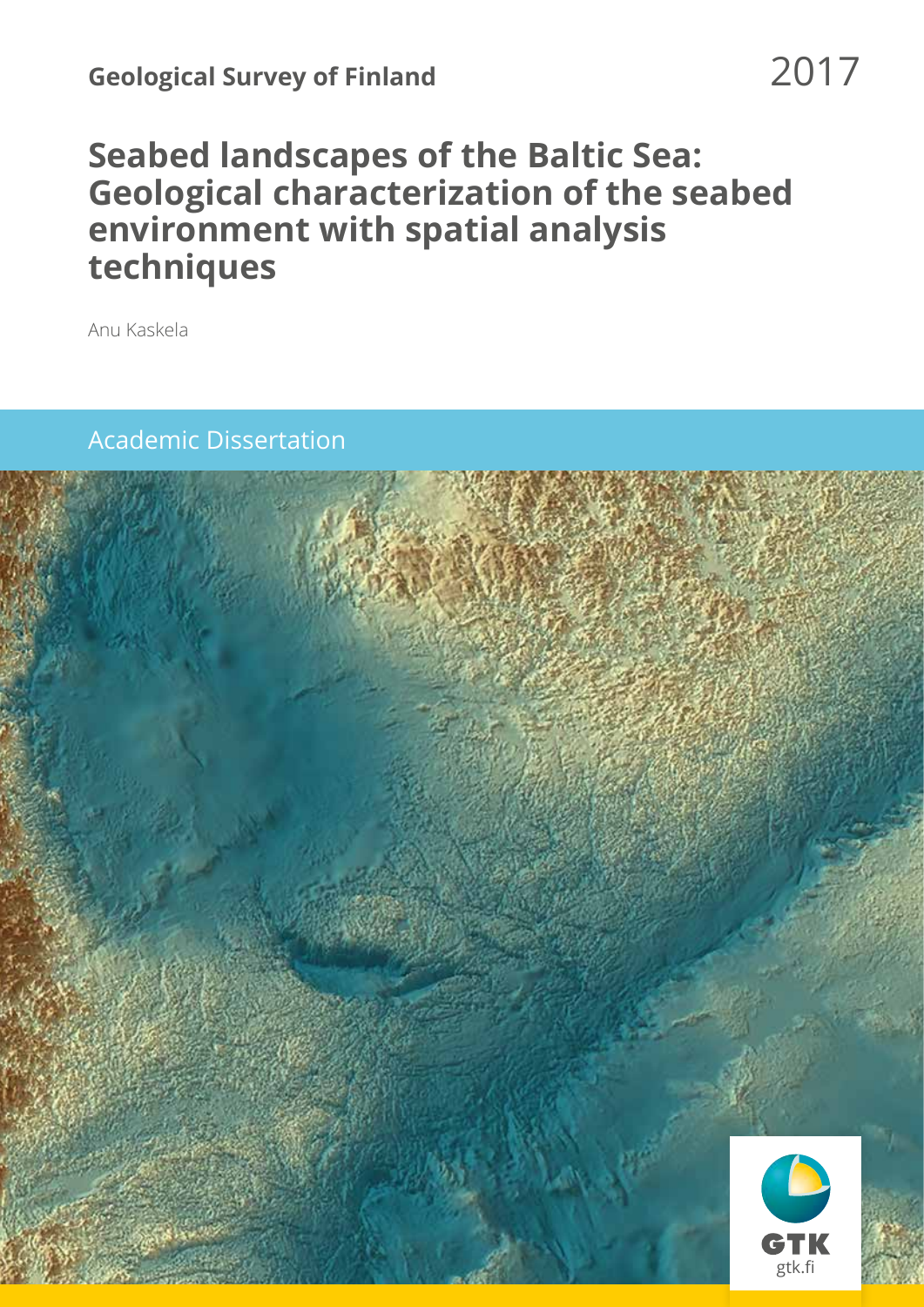# **Seabed landscapes of the Baltic Sea:**

# **Geological characterization of the seabed environment with spatial analysis techniques**

by

Anu Kaskela Marine Geology Geological Survey of Finland P.O. Box 96 FI-02151 Espoo, Finland

# ACADEMIC DISSERTATION

Department of Geosciences and Geography, University of Helsinki

To be presented, with the permission of the Faculty of Science of the University of Helsinki, for public examination in in Aud. XV, Main building of the University of Helsinki (Unioninkatu 34), on November 3<sup>rd</sup> 2017, at 12 noon.

Unless otherwise indicated, the figures have been prepared by the author of the publication.

Geological Survey of Finland Espoo 2017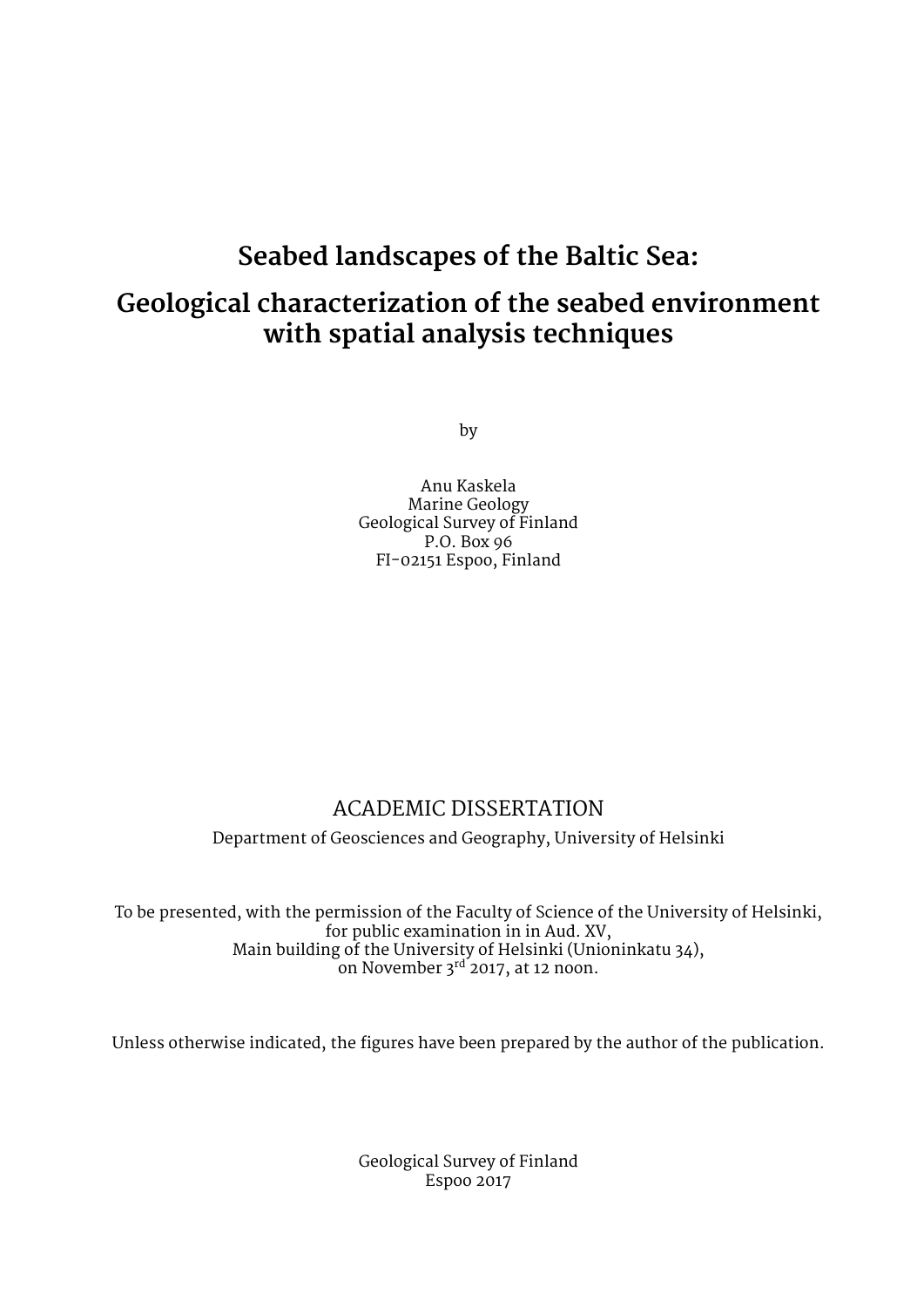**Supervisors** Research Professor Aarno Kotilainen Marine Geology Geological Survey of Finland Espoo, Finland

Professor Veli-Pekka Salonen Department of Geosciences and Geography University of Helsinki Helsinki, Finland

**Pre-examiners** Professor Risto Kalliola Department of Geography and Geology University of Turku Turku, Finland

Professor and Director Larry Mayer School of Marine Science and Ocean Engineering Center for Coastal and Ocean Mapping NOAA/UNH Joint Hydrographic Center University of New Hampshire Durham, New Hampshire, USA

## **Opponent**

Professor Emeritus H. Gary Greene Marine Geology, and Head, Center for Habitat Studies San Jose State University Moss Landing Marine Laboratories (MLML) Moss Landing, California, USA

Front cover: Combined topographic-bathymetric model of the Baltic Sea basin and surrounding land areas. Model has been modified from: Copernicus data and information funded by the European Union – EU-DEM layers (version 1.0) and EMODnet Bathymetry Consortium 2016. Modified by Anu Kaskela and Harri Kutvonen, GTK.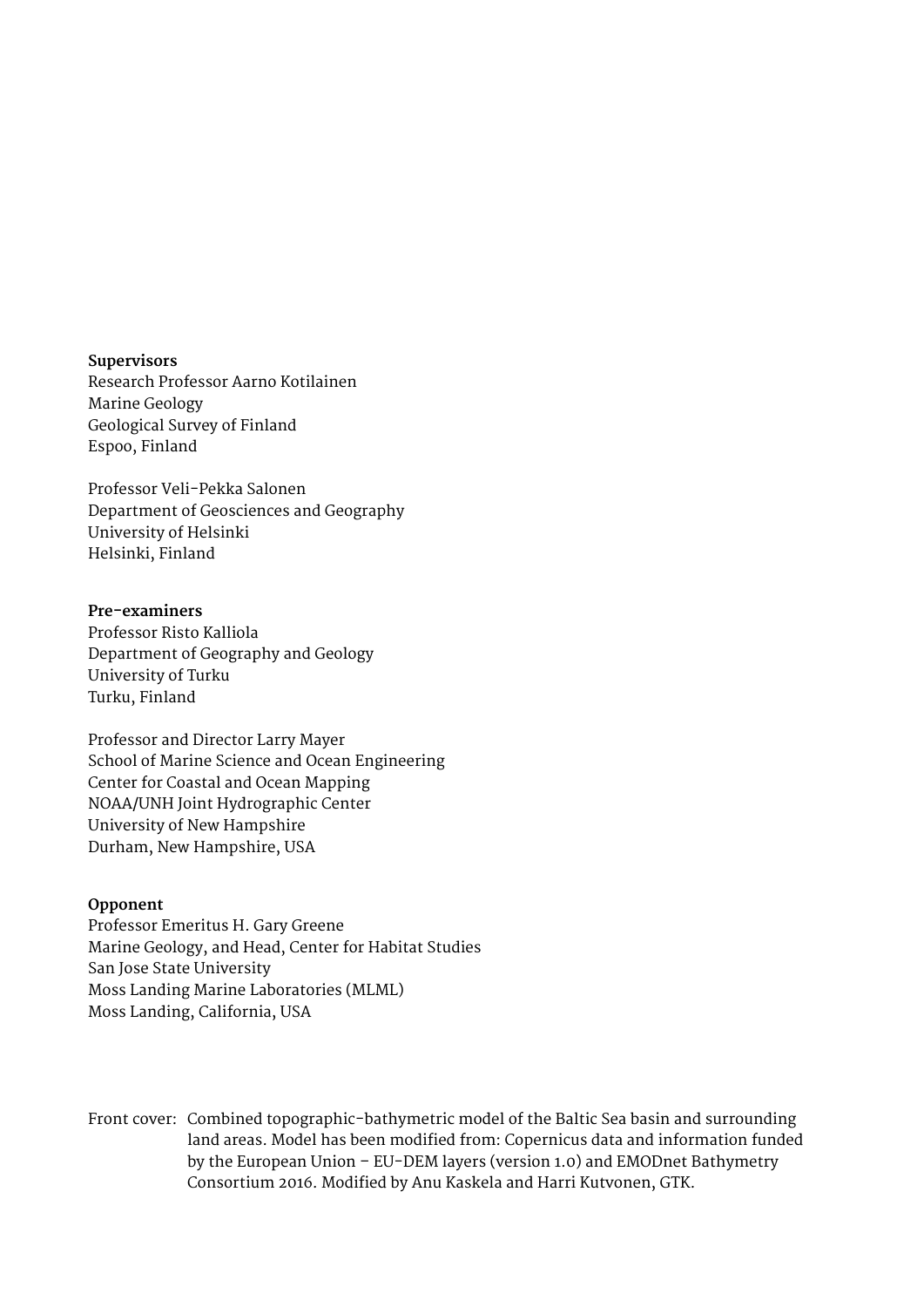**Kaskela, A. 2017**. Seabed landscapes of the Baltic Sea: Geological characterization of the seabed environment with spatial analysis techniques. *Geological Survey of Finland*, Espoo. 41 pages and 2 figures, with original articles (I–IV).

#### ABSTRACT

Marine ecosystems provide a wide range of ecosystem services to human society, including supporting, regulating, cultural, and provisioning services. The concept of Blue Growth even considers marine areas as potential drivers of the economy. However, despite the long tradition of ocean exploration, the realization of Blue Growth and effective marine spatial planning often suffer from incomplete and scattered marine data over large areas.

This dissertation presents a GIS-based approach to analyzing and characterizing the geologic seabed environment of the Baltic Sea. It combines scattered geospatial data to produce spatial representations of the Baltic Sea in terms of the seabed geomorphic features, marine landscapes, and geodiversity. The broad scales of the analyses reflect the scale of the available datasets and the needs of transnational ecosystem-based management.

Spatial analysis techniques enabled the identification of coherent geomorphic features and quantification of geodiversity patterns over the entire Baltic Sea region, within the limits of the input data resolution. Based on the results, the overall geological landscape of the Baltic Sea is characterized by plains and basins. Other geomorphic features, such as elevations and valleys, are characteristic of certain sub-regions. The seabed geodiversity generally increases from south to north and from the open sea to areas with a high shore density. The crystalline bedrock areas provide more diverse seabed environments than the sedimentary rock areas. Archipelagos, in particular, stand out as seabed areas with high geodiversity. The results underline the significance of the ongoing processes (erosion, sediment transport, and accumulation), the basement rock type, past glaciations, and certain geological events during the last deglaciation in shaping the seabed environment of the Baltic Sea.

The dissertation presents new evidence that the geodiversity of the seafloor influences the distribution of the zoobenthic assemblages of the eastern Gulf of Finland. It is suggested that the high geodiversity and archipelago gradient could directly influence benthic assemblages and biodiversity by providing a multitude of habitats and indirectly by channeling water movement. Additionally, the potential key habitats, rocky reefs, were mapped with good accuracy in seabed areas with limited data, and the features were also recognized to have ecological value. These spatial datasets provide valuable background material for more detailed studies on the rocky reefs and the archipelago areas, as well as for monitoring their status.

The study provides spatial information on the seabed characteristics of the Baltic Sea for scientists, marine spatial planners, and managers. The results emphasize that geodiversity should be acknowledged in the ecosystem-based management of marine areas, because it has intrinsic value, it provides several abiotic ecosystem services, and it is associated with the biodiversity and long-term conservation of the marine environment.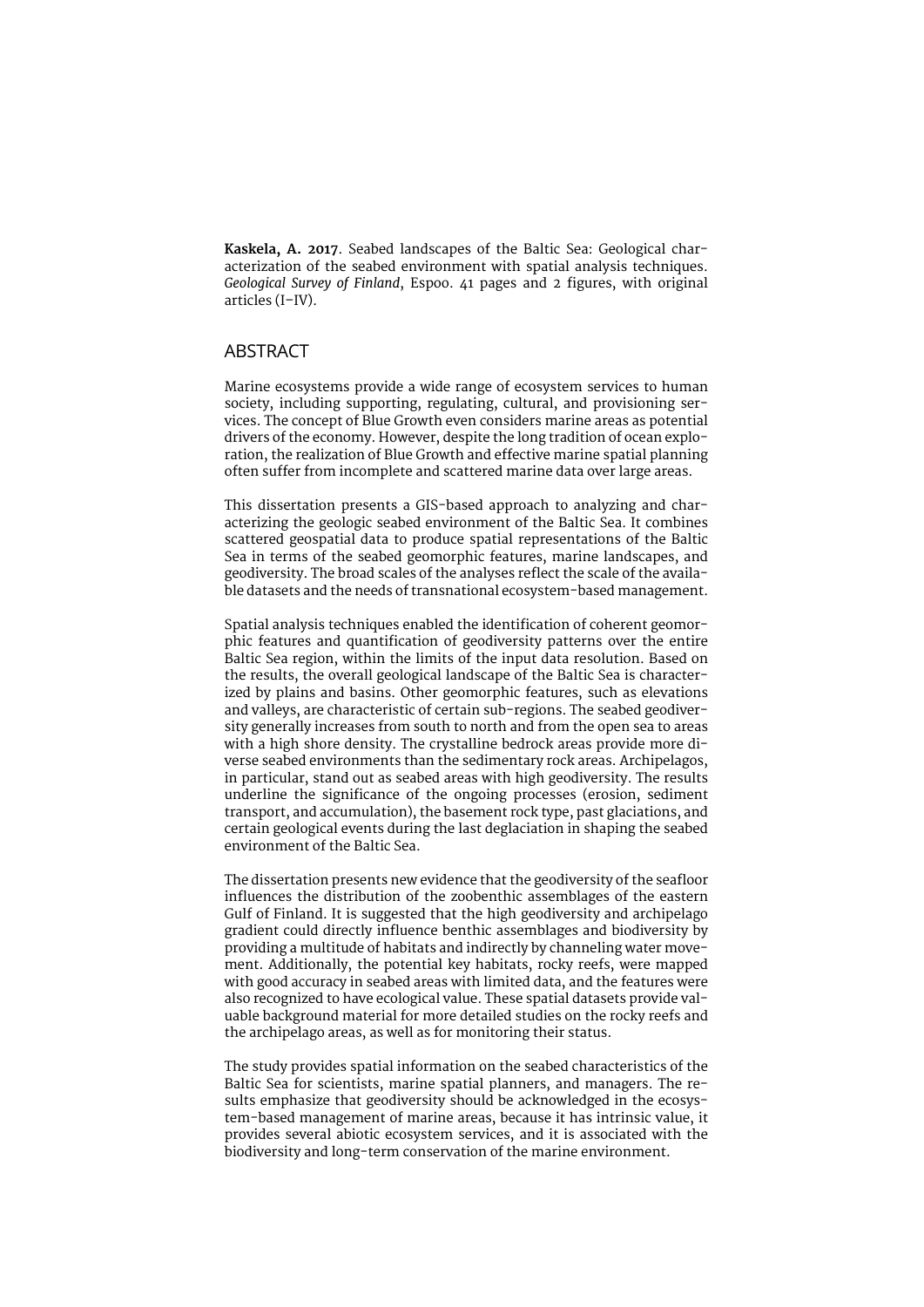Keywords: marine geology, geodiversity, spatial analysis, geomorphology, seabed, marine landscape, Baltic Sea

*Anu Kaskela Geological Survey of Finland P.O. Box 96 FI-02151 Espoo, Finland* 

*E-mail: [anu.kaskela@gtk.fi](mailto:anu.kaskela@gtk.fi)*

ISBN 978-952-217-386-7 (paperback) ISBN 978-952-217-387-4 (pdf version without articles)

Layout: Elvi Turtiainen Oy Printing house: Lönnberg Print & Promo, Finland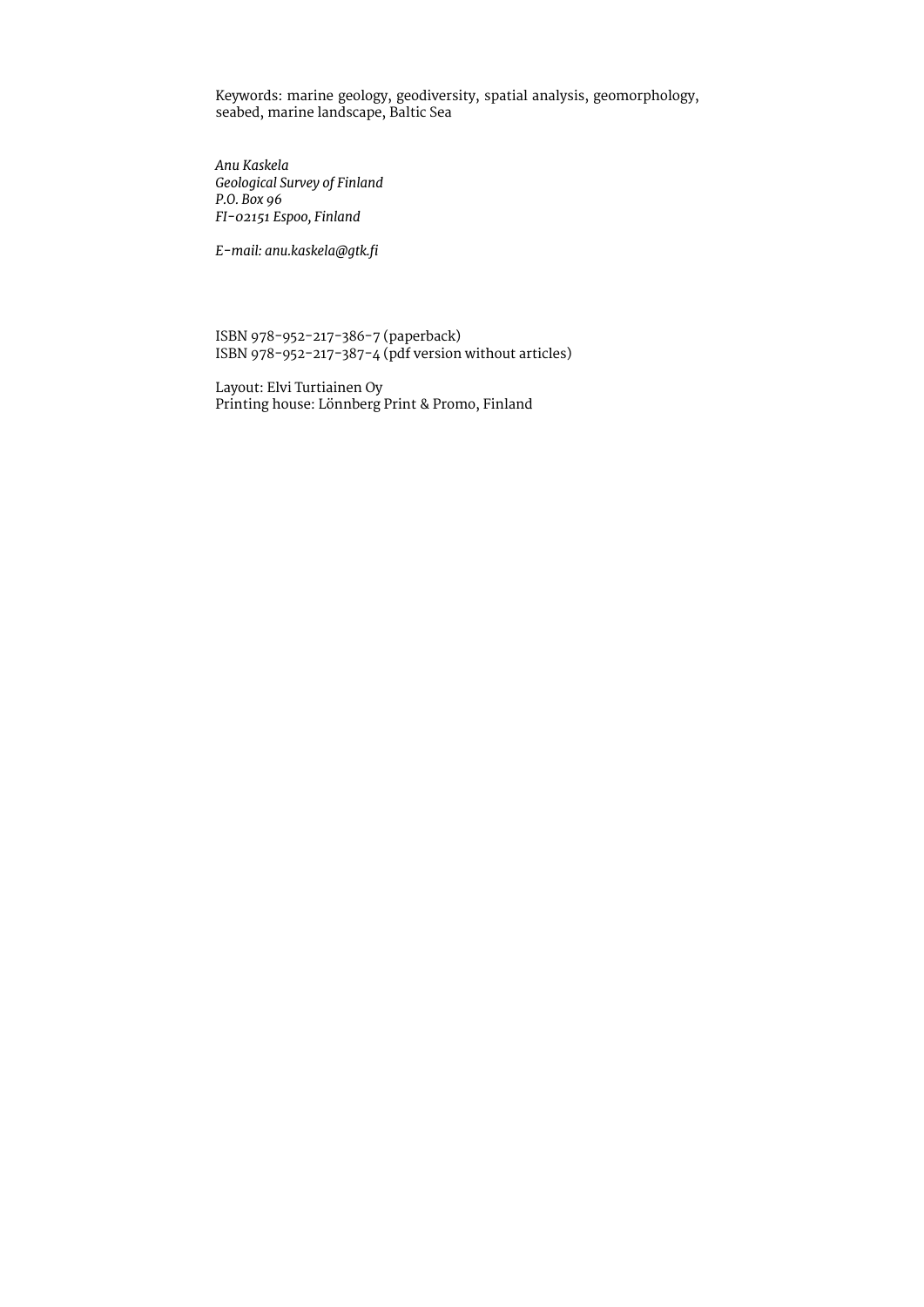# **CONTENTS**

| 1.1<br>1.2<br>1.3<br>1.4<br>1.5<br>1.6                                                                        |  |
|---------------------------------------------------------------------------------------------------------------|--|
| 2.1<br>2.2<br>2.3                                                                                             |  |
| 3.1<br>3.2<br>3.3                                                                                             |  |
|                                                                                                               |  |
| 5.1<br>5.2<br>5.3<br>Associations between geological characteristics and benthic assemblages 28<br>5.4<br>5.5 |  |
|                                                                                                               |  |
|                                                                                                               |  |
|                                                                                                               |  |
|                                                                                                               |  |
| ORIGINAL PUBLICATIONS                                                                                         |  |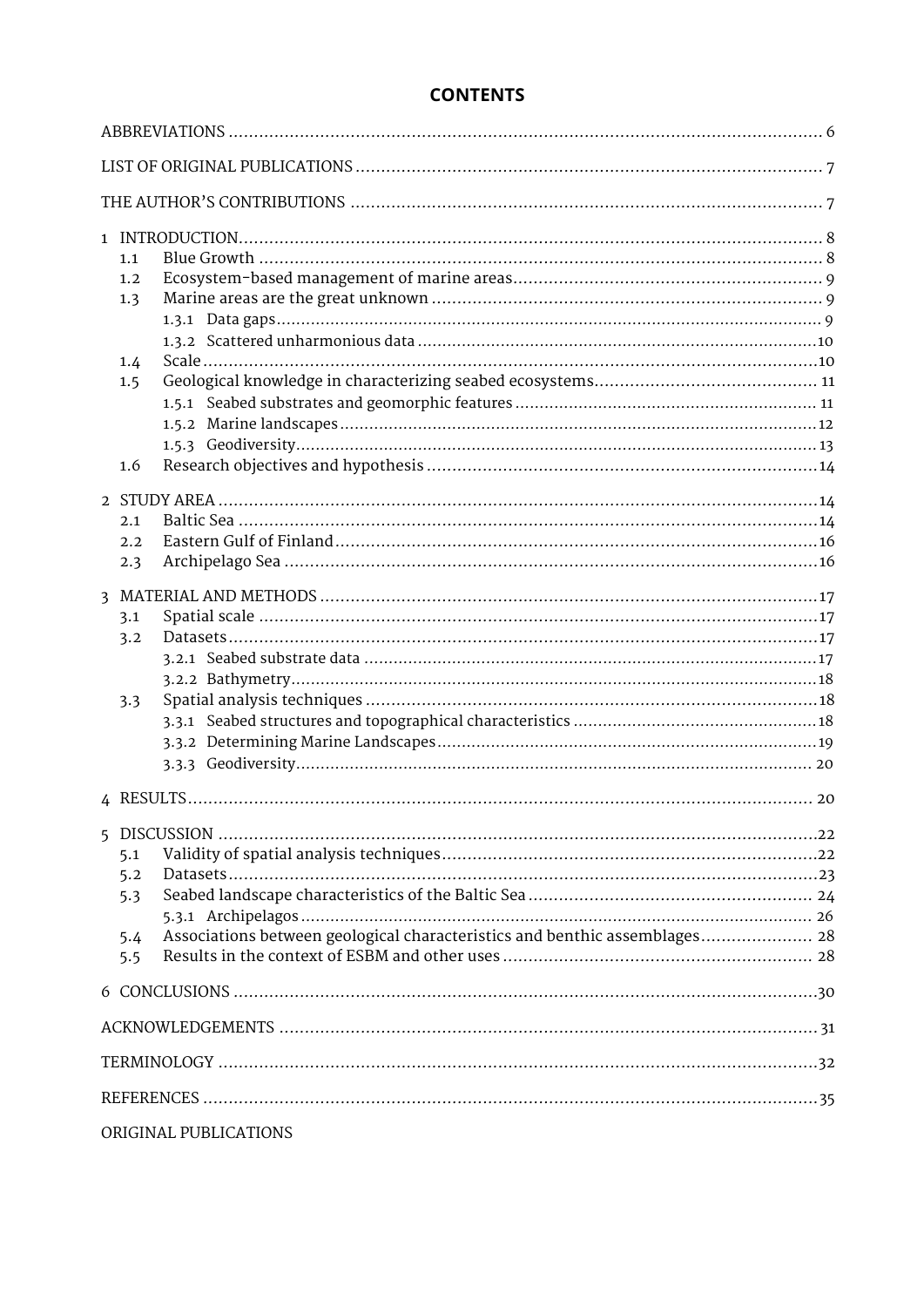<span id="page-6-0"></span>Geological Survey of Finland *Anu Kaskela*

# **ABBREVIATIONS**

- BPI Bathymetric position index
- BTM Benthic terrain modeler
- EMODnet European Marine Observation and Data Network
- ESBM Ecosystem-based management
- GIA Glacial isostatic adjustment
- GIS Geographic information system
- ICES International Council for the Exploration of the Sea
- LGM Last Glacial Maximum
- LiDAR Light detection and ranging
- MBES Multibeam echosounder
- MPA Marine protected area
- MSP Marine spatial planning
- SSS Side scan sonar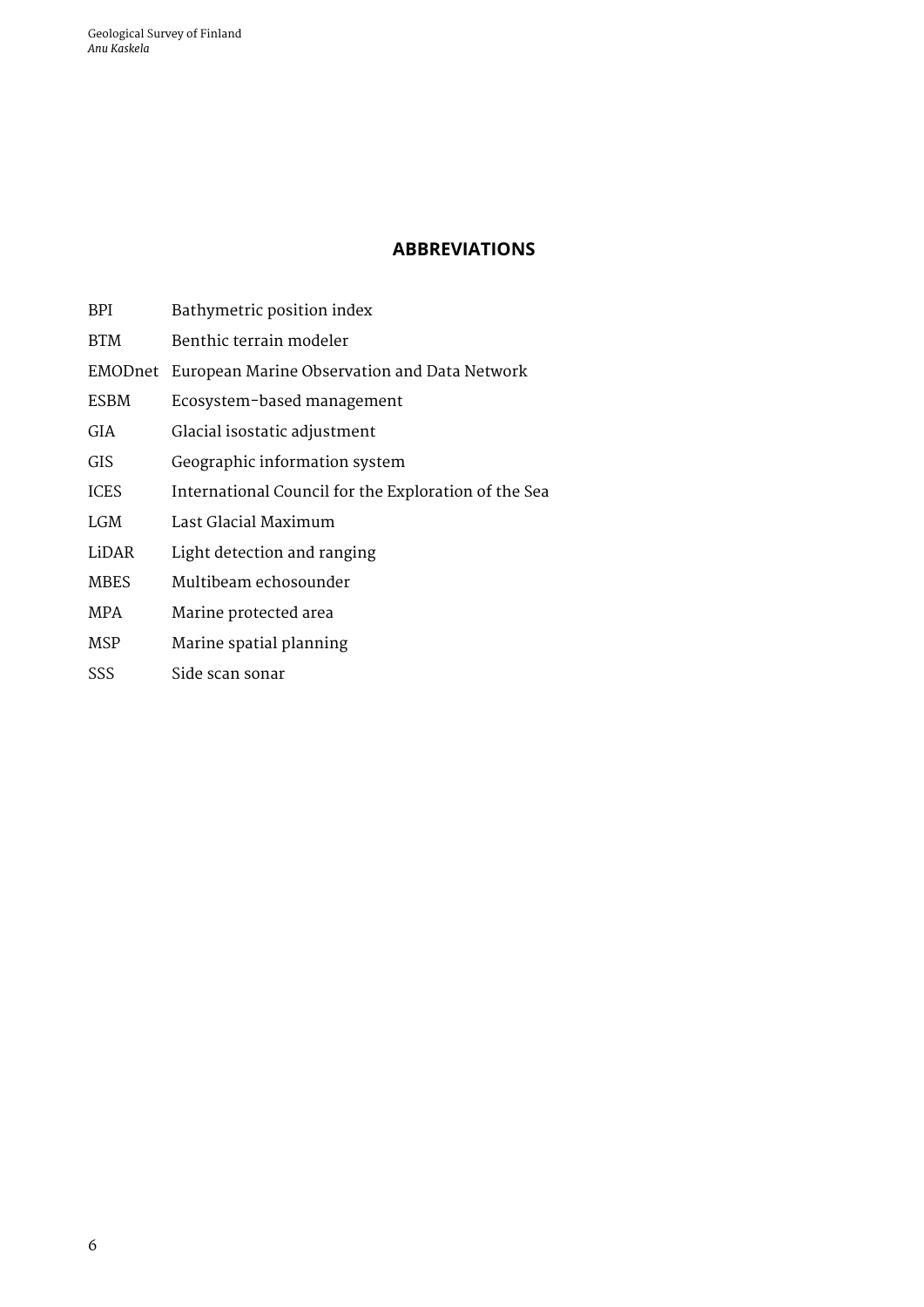# **LIST OF ORIGINAL PUBLICATIONS**

<span id="page-7-0"></span>This dissertation is based on the material and results originally presented in the following papers, which are referred to in the text by their Roman numerals. The original articles I-IV have been reprinted with the kind permission of the copyright holder, Elsevier Ltd.

- I Kaskela, A. M., Kotilainen, A. T., Al-Hamdani, Z., Leth, J. & Reker, J. 2012. Seabed geomorphic features in a glaciated shelf of the Baltic Sea. Estuarine, Coastal and Shelf Science 100, 150–161. ISSN 0272-7714, http://dx.doi. org/10.1016/j.ecss.2012.01.008.
- II Kaskela, A. M., Rousi, H., Ronkainen, M., Orlova, M., Babin, A., Gogoberidze, G., Kostamo, K., Kotilainen, A. T., Neevin, I., Ryabchuk, D., Sergeev, A. & Zhamoida, V. 2017. Linkages between benthic assemblages and physical environmental factors: The role of geodiver-

sity in Eastern Gulf of Finland ecosystems. Continental Shelf Research 142, 1-13. ISSN 0278-4343, https://doi.org/10.1016/j. csr.2017.05.013.

- III Kaskela, A. M. & Kotilainen, A.T. 2017. Seabed geodiversity in a glaciated shelf area, the Baltic Sea. Geomorphology 295, 419-435. ISSN 0169-555X, http://dx.doi.org/10.1016/j.geomorph.2017.07.014.
- IV Rinne, H., Kaskela, A., Downie, A.-L., Tolvanen, H., von Numers, M. & Mattila, J. 2014. Predicting the occurrence of rocky reefs in a heterogeneous archipelago area with limited data. Estuarine, Coastal and Shelf Science 138, 90-100. ISSN 0272-7714, http://dx.doi. org/10.1016/j.ecss.2013.12.025.

# **THE AUTHOR'S CONTRIBUTIONS**

- I A. Kaskela had the main responsibility for Paper I, with the support of Prof. A. Kotilainen. A. Kaskela planned the study with the co-authors, participated in compiling and harmonizing the background data and modeled the seabed structures. A. Kaskela wrote the paper and prepared the figures, which were commented on by the co-authors.
- II A. Kaskela designed the study for Paper II with the co-authors. She conducted the fieldwork, data production, harmonization, and analysis together with the co-authors. Statistical analyses were performed by H. Rousi, M. Orlova, and M. Ronkainen. Paper II was jointly written by A. Kaskela and H. Rousi, Kaskela being

responsible for the geological part and Rousi for the biological part, and the manuscript was commented on by the co-authors.

- III A. Kaskela had the main responsibility for planning and carrying out the study for Paper III. A. Kaskela wrote the manuscript, with contributions from A. Kotilainen.
- IV A. Kaskela had the main responsibility for the processing of geological data for Paper IV. Kaskela performed the seabed structure analysis and contributed to writing and illustrating the paper. Paper IV is also a part of the PhD dissertation of H. Rinne.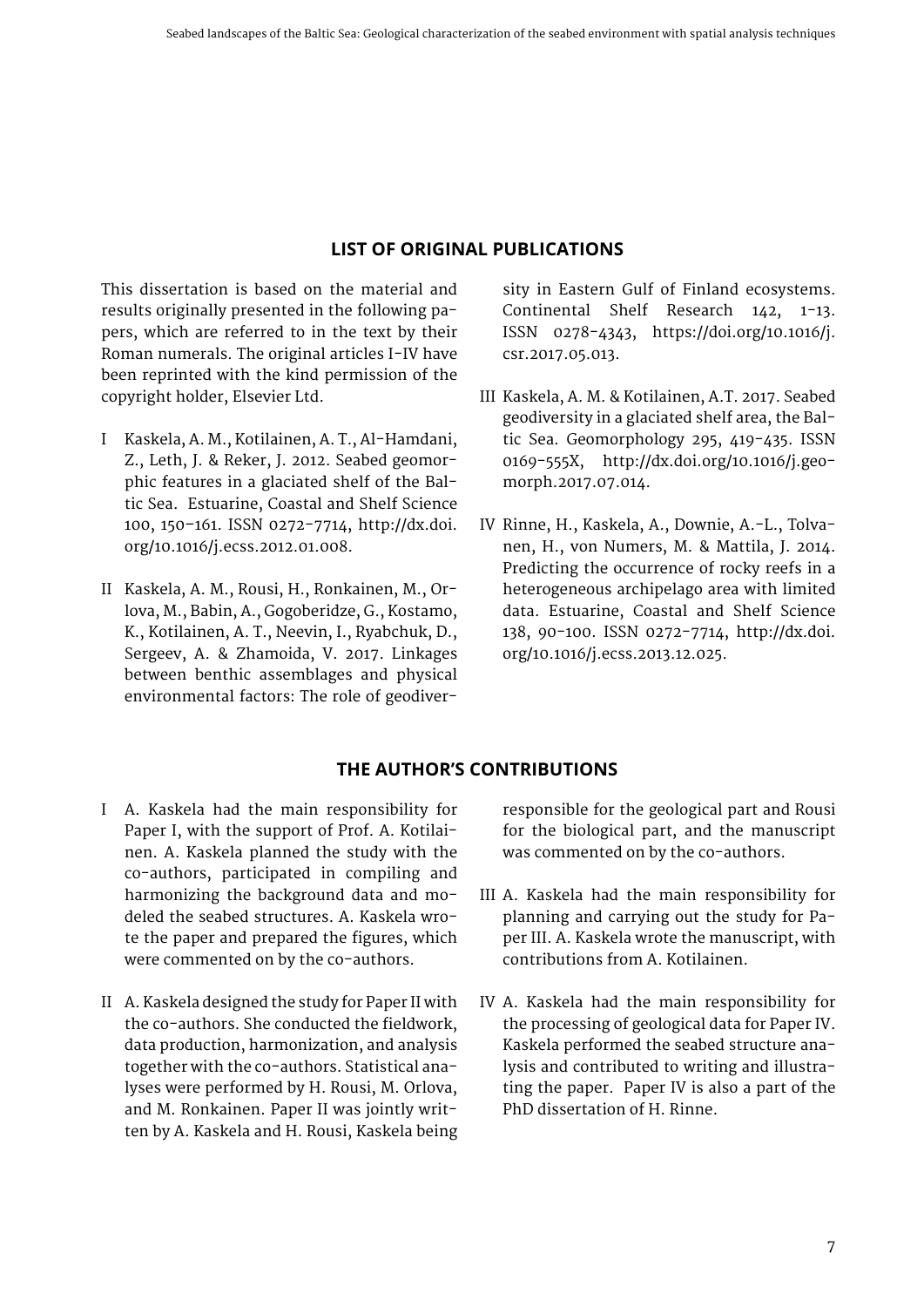# **1 INTRODUCTION**

<span id="page-8-0"></span>The Blue Marble is an iconic picture of Earth taken in 1972 by a crew member of the Apollo 17 spacecraft. The picture reveals Earth as different from other planets. It shows a planet with a complex system of air, water, and land (Wuebbles 2012). Earth is the only planet known to support life. The blue expanse of the oceans makes Earth special. If Earth had orbited closer to the Sun, water would had evaporated, and if any further away, water would had frozen over the course of geologic time (e.g., Hart 1978, 1979, Kasting et al. 1993). The existence of liquid water is often considered as a prerequisite for the origin of life.

Throughout the geological history of Earth, the oceans have changed their size and shape. The current state, with five oceans (the Arctic, Atlantic, Pacific, Indian, and Southern Ocean), dates back about 175 million years to the Jurassic period. Today, more than 70% of Earth's terrain is overlain by seawater: 60% of the Northern and 80% of the Southern Hemisphere. In the future, it is likely that the oceans will cover even larger areas. Global sea level has reportedly risen throughout the 20th century. On the basis of the current climate change scenarios, sea level is estimated to rise due to the thermal expansion of the water and melting of the ice sheets by about

0.5–1 m by 2100 (Church et al. 2013). At present, marine areas, and especially the coastal systems, deliver several ecosystem services, whose economic value has been estimated to amount to more than half of the average global value of annual ecosystem services (Costanza et al. 1997). However, present knowledge of the marine environment is often insufficient for sustainable management. We lack detailed information on seafloor features, and, for example, only about 10–15% of the seafloor has actually been surveyed with oceanographic vessels at 1.5–2 min resolution (Wessel & Chandler 2011).

This dissertation presents an integrated approach to analyzing and characterizing the seabed environment with spatial analysis by combining geological, environmental, and ecological data. Part of this data has been collected and harmonized from already existing sources. Seabed substrates, geomorphological features, and geodiversity provide several abiotic ecosystem services and have intrinsic value. Below, the reasons underlying the ecosystem-based approach to maritime spatial planning are briefly discussed, a few (data) related problems are introduced, and an overview of how marine geological characteristics contribute to maintaining a healthy marine ecosystem is provided.

#### **1.1 Blue Growth**

Blue Growth or the Blue Economy is a recent concept adopted by policy makers (e.g., European Commission 2012, UNCSIDS 2014). The concept builds on welfare and resources that society can potentially gain from marine areas. For instance, the European Commission (2014) has regarded marine areas as drivers for the European economy, because they have considerable potential for innovation, jobs, and growth. Blue Growth includes aquaculture, seabed mining, coastal tourism, marine energy, and marine biotechnology.

While interest in using marine resources is growing, all marine areas are already affected by human influence (Halpern et al. 2008). A large proportion of the ocean ecosystem is strongly influenced by multiple drivers, and human impacts have increased in recent years (Halpern et al. 2008, 2015). The anthropogenic influence on marine ecosystems derives, for example, from overfishing, modification of seabed habitats, land-based pollution, climate change, invasive species, and transport accidents such as oil spills (e.g., de Groot 1984, Jackson et al. 2001, Bax et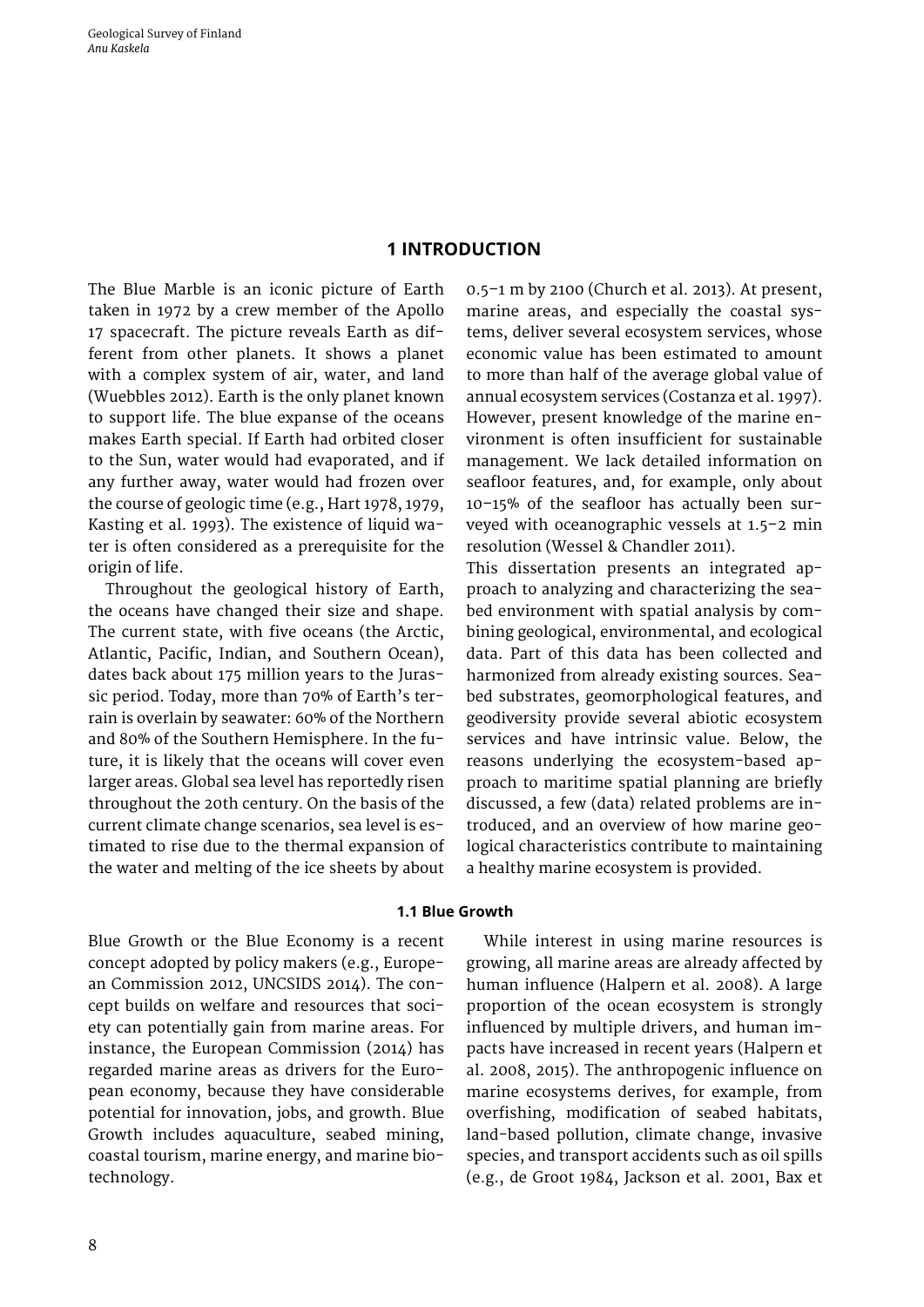<span id="page-9-0"></span>al. 2003, Halpern et al. 2008, Molnar et al. 2008, Doney et al. 2012, Coughlan et al. 2015, Helle et al. 2016). Continental shelves are among the marine areas with the highest predicted cumulative human impact, although they cover less than 10% of marine environments (Halpern et al. 2008). Shallow coastal waters, where sunlight is able to penetrate and rivers transport nutrients, are among the richest in marine life in terms of their biomass (Wei et al. 2010). Furthermore, a large proportion of the human population, e.g.,

**1.2 Ecosystem-based management of marine areas**

How are we able to acquire further economic growth from marine areas and simultaneously support sustainable development? Marine spatial planning (MSP) seeks to address this question. MSP is a public process of analyzing and allocating the spatial and temporal distribution of human activities in marine areas to achieve ecological, economic, and social objectives that are usually specified through a political process (Ehler & Douvere 2009). It aims to take into account future interests as well as the current situation.

The environmental problems mentioned in the previous chapter partly result from the fragmentation of ocean governance systems. In recent years, marine policy has shifted from the management of individual sectoral activities towards ecosystem-based management (ESBM) (Crowder & Norse 2008). ESBM is as an interdisciplinary approach to MSP, which balances ecological, social, and governance principles at appropriate temporal and spatial scales in a distinct geographical area to achieve the sustainable use of the resources (Long et al. 2015). It emphasizes spaces instead of (single) species, and focuses on conserving the ecosystem structure, functioning, and key processes. The process has developed from the conservation efforts of the Great Barrier Reef more than 30 years ago into a global initiative, which is implemented in several sea areas from Europe and America to Asia (e.g., Day 2002, Li 2006, European Parliament 2008).

almost half of Europeans lives in coastal areas with a marine influence (Douvere 2008). According to Gray (1997), the best way to conserve marine diversity is to conserve habitat and land-

In order to maintain and potentially amend marine ecosystems, Blue Growth includes the concept of sustainable development, which aims at meeting the needs of the present without compromising the ability of future generations

scape diversity in coastal areas.

to meet their needs (WCED 1987).

To be able to implement ESBM, one should know the marine ecosystem in question. For instance, the spatial zonation of activities and the establishment of interconnected networks of marine protected areas (MPAs) call for the inclusion of a spatial element in management (e.g., Rinne 2014). In many cases, the realization of Blue Growth and ESBM suffer from incomplete and scattered marine data, although there has been progress in data compilation in recent years (e.g., Ruckelshaus et al. 2008, European Commission 2014, Shucksmith et al. 2014, Zaucha 2014, Ministry for the Environment and Statistics New Zealand 2016).

#### **1.3 Marine areas are the great unknown**

Ecosystems comprise both abiotic and biotic environments and their interactions. As a consequence, ESBM requires data from various perspectives, including the ecosystem as well as the economy and society (Collie et al. 2013). Marine environmental data of this type are often inconsistent in terms of both their spatial coverage and collection methodologies.

#### **1.3.1 Data gaps**

Full-coverage spatial data on the seabed are challenging and costly to obtain, and only 5–10% of the world's seafloor has consequently been mapped with the equivalent resolution to similar studies on land (Wright & Heyman 2008 and references therein). For example, the General Bathymetric Chart of the Oceans, GEBCO\_2014, covers the Earth with a 30 arc sec grid, but only ~18% of the grid cells over the oceans are constrained by measured data or preprepared grids that may contain some interpolated values (Weatherall et al. 2015). Moreover, about 60% of the seafloor has been mapped at a bin size of 0.5° x 0.5°, and the 50% mark was reached in 1979 (Wessel & Chandler 2011). The increase in explo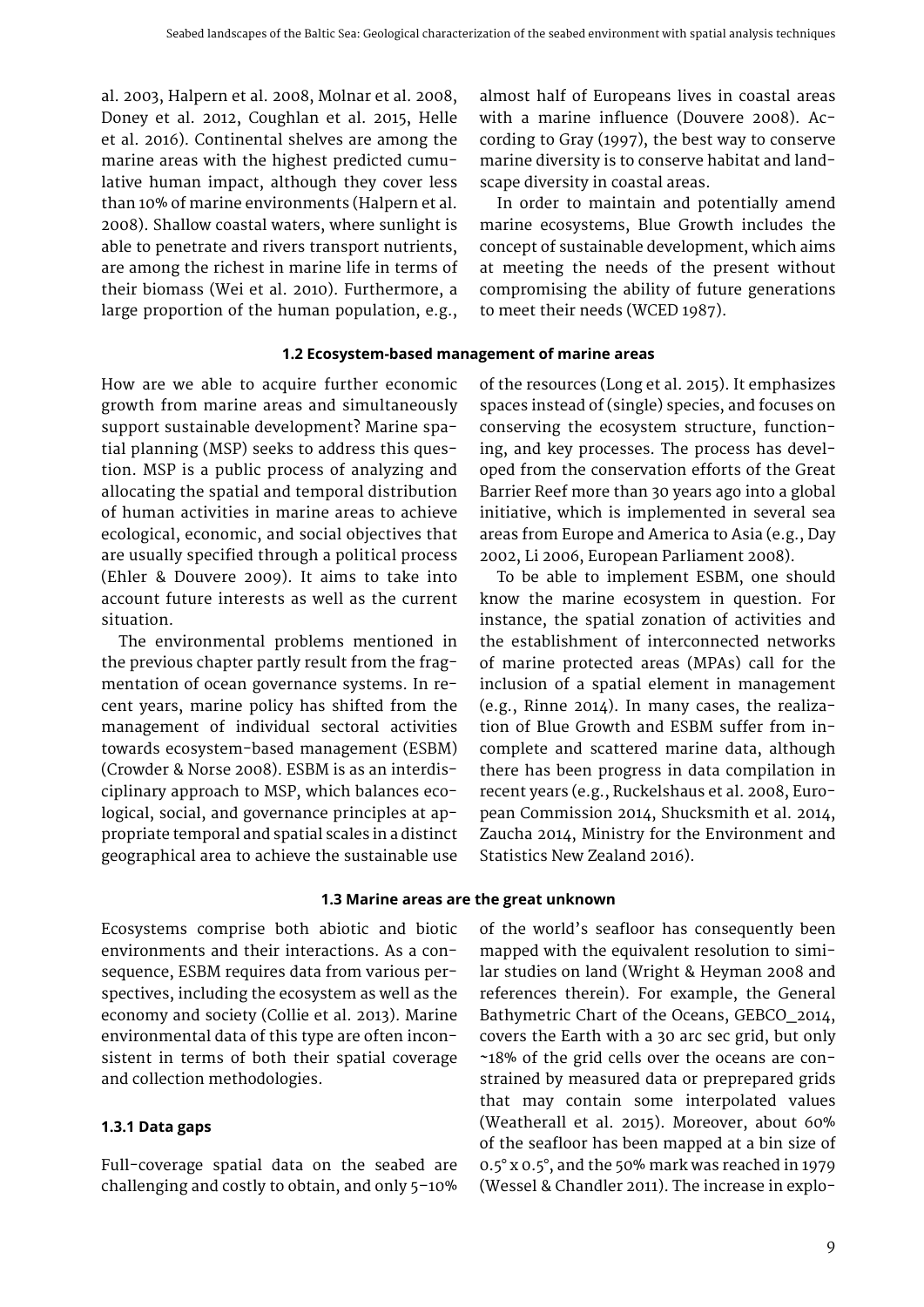<span id="page-10-0"></span>ration coverage of new seafloor areas has slowed down since then. Apparently, there was a transition to more purpose-driven investigation from the general exploration in the 1970s, which led to a decrease in data acquisition for previously unexplored areas (Wessel & Chandler 2011). A recent example of this is that the search for the missing Malaysian Airlines flight MH370 represents the largest continuous high-resolution acoustic mapping effort for the Indian Ocean (Picard et al. 2016).

It has been estimated that it would take about 900 ship years to obtain complete multibeam coverage of the world's oceans (Weatherall et al. 2015). Satellites also provide data, e.g., gravity models, on marine areas, but their resolution is poorer than with sonars, and the latest gravity model of the seafloor enables sea-floor features to be resolved to about 6 kilometers (Sandwell et al. 2014, Witze 2014). The turbid near-shore areas are also problematic to survey, as they are too shallow for an efficient bathymetric survey but too deep for a land-based survey, and thus often appear as unmapped patches called "white ribbon" zones (e.g., Kotilainen & Kaskela 2017).

Nevertheless, despite the above-mentioned challenges, the physical environmental parameters are generally easier to survey across wide areas than to obtain a full coverage set of ecological samples (Post 2008, Harris 2012). There are large gaps in the marine species record, and it has even been argued that it is impossible to map the true species biodiversity of the oceans (Harris & Baker 2012). The ecological data coverage is often low and irregular, and thus inappropriate for broad-scale MSP efforts (Tulloch et al. 2013, Collie et al. 2013, Stamoulis & Delevaux 2015). Technological advances in statistical analysis and geographical information systems

(GIS) have created new approaches to integrate inconsistent geological and biological data and to map and model the marine environment. For instance, the potential coverage of a habitat can be derived from the association between environmental data and biological samples (see e.g., review by Brown et al. 2011).

#### **1.3.2 Scattered unharmonious data**

In addition to actual data gaps, marine data sets can be difficult to obtain because they are scattered around different organizations. Moreover, they might not be thematically solid. In many cases, data on the European seabed substrate are produced on the basis of national standards, and the grain-size classification schemes and data interpretation methods vary between countries, for example (EMODnet Geology 2016). Besides, the existing marine data are not necessarily at an adequate scale for specific MSP purposes. This is highlighted by a recent estimate that, to date, approximately 60% of the seabed substrates of the European seas have been mapped at the scale of 1:1 000 000 and 20% at the scale of 1:250 000 or in more detail (EMODnet Geology 2016). The respective figures for the Baltic Sea are 100% and 33%.

Several transnational efforts have been established to overcome data-sharing problems during recent years (e.g., Al-Hamdani et al. 2007, Meiner 2010, 2013, Stevenson 2012, EMODnet Geology 2016). These projects have aimed to combine and harmonize existing datasets or data patches into continuous basin-wide data products. Papers I–III provided examples of how such harmonized multisource datasets have been used to study seafloor characteristics over broad transnational marine areas.

#### **1.4 Scale**

ESBM should acknowledge the thematic scale along with the spatial scale (Cogan et al. 2009). Ecosystems occur at various scales, from ocean environments to certain sea basins, and from specific habitats such as seamounts to seafloors with complex micro-topography (Crowder & Norse 2008). The scale should enable the most significant drivers and threats to the ecosystem in question to be explained (Levin et al. 2009). ESBM strategies usually take the scale into account by adopting a hierarchical approach to define the planning units (e.g., Greene et al. 1999, Roff & Taylor 2000, Roff et al. 2003, Connor et al. 2004, Madden & Grossman 2007, Spalding et al. 2007, HELCOM 2013a).

In this dissertation, the spatial scale is used in connection with the resolution and extent of the study, broad-scale referring to large areas with low-resolution data and fine scale (or detailed scale) to local studies with high-resolution data.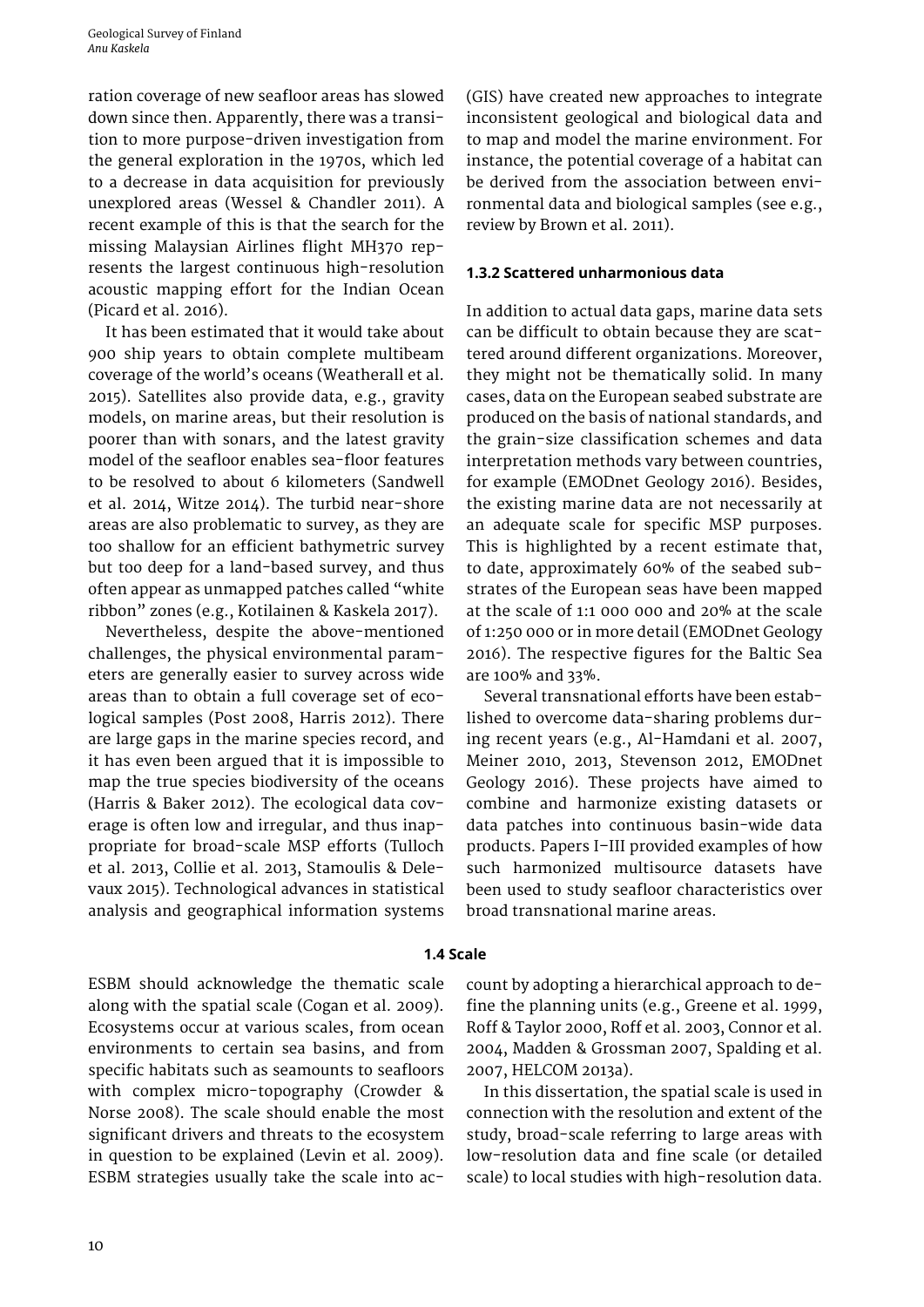<span id="page-11-0"></span>Additionally, seabed characteristics have been described based on an approach that focuses on geomorphology and geomorphic features as mappable habitats (Greene et al. 1999, Harris & Baker 2012): megahabitats present large geomorphic seabed features, 1–10 km in size, nested within major physiographic provinces; mesohabitats are geomorphic features from tens of meters to 1 km in size, and include glacial moraines, gas-escape pock marks, mass wasting deposits, and bedrock outcrops; macrohabitats

are 1–10 m in size and include seafloor materials such as boulders and sediment waves; microhabitats are centimeters or less in size, such as sediment grains or small cracks and crevices in a solid (rock) substrate. The mega-/mesohabitatscale studies of Papers I and III enabled a comparison between Baltic sub basins/regions, and the more detailed meso-/macrohabitat-scale studies presented in Papers II and IV enabled the detection of specific seafloor features and landscapes at the community level.

#### **1.5 Geological knowledge in characterizing seabed ecosystems**

#### **1.5.1 Seabed substrates and geomorphic features**

Seabed surface substrates are one of the primary parameters in defining benthic habitats of the Baltic Sea, along with bottom topography, biotic features, hydrography, wave exposure, and spatiotemporal variability (Snickars et al. 2014). Generally, classification schemes for marine environment recognize hard, soft, and mixed substrates as being key habitat-determining factors (e.g., Davies et al. 2004, Beaman & Harris 2007, Greene et al. 2007, Last et al. 2010). A coarse substrate is often inhabited by suspension feeders such as mollusks, and deposit feeders inhabit muddy basins (Beaman & Harris 2007, Post et al. 2011, Rousi et al. 2011). Sheltered sedimentation basins might be species-poor habitats, as they often suffer from anoxia due to limited water exchange (Laine 2003, Laine et al. 2007).

Certain geomorphic features have been included in marine classification schemes, because they play a part in defining the distribution of the benthic biota and biodiversity both in deep sea and shelf environments (e.g., Greene et al. 2007, Harris et al. 2008, Madden et al. 2009, Mortensen et al. 2009a, Last et al. 2010, Buhl-Mortensen et al. 2012, Harris & Baker 2012). Seabed geomorphology takes into account the form and hardness of the seabed (Harris 2012). Seabed geomorphic features vary in size and include features such as canyons, ridges, sandbanks, basins, moraines, and fjords. For example, the spatial variability of benthic communities of East Antarctica is primarily influenced by changes in broad-scale seabed morphology, which partly controls sedimentation patterns, current flow, and the supply of organic matter, among oth-

ers (Post et al. 2011). The commercially valuable adult rockfish has also been shown to prefer elevated and fractured tectonic and glacial habitats to smoothed bedrock (Greene et al. 2011). The elevated and rugged features impact current flow by causing turbulence, which concentrates nutrients and thus provides the potential for food. Rough terrains with angular boulders and spaces between them offer refugia and good habitats. However, a preference for physically homogeneous habitats has been noted in temperate seagrass fish assemblages (Staveley et al. 2016).

The Habitats and Birds directives (Council Directive 92/43/EEC and Directive 2009/147/EC, respectively) of the European Union include the protection of marine habitats and species. The directives define the formation of an ecological network of protected sites encompassing the terrestrial and marine habitats occurring in Europe (Natura 2000 network). Annex I of the Habitats Directive lists habitats important to biodiversity protection, and defines some habitats based on geomorphological criteria and assigns biodiversity values accordingly (European Commission, 2013). For example, according to the Annex I habitat description, reefs are formations of hard compact biogenic or geogenic substrata on solid and soft bottoms, which arise from the sea floor in the sublittoral and littoral zone, and they may support a zonation of benthic communities (European Commission, 2013). A key species on the rocky reefs of the Baltic Sea is the perennial brown alga *Fucus vesiculosus* L., which serves as an important food source for many invertebrates (Engkvist et al. 2000, Wikström & Kautsky 2007) and may provide a refuge for invertebrate and fish species (e.g., Kautsky et al. 1992). Paper IV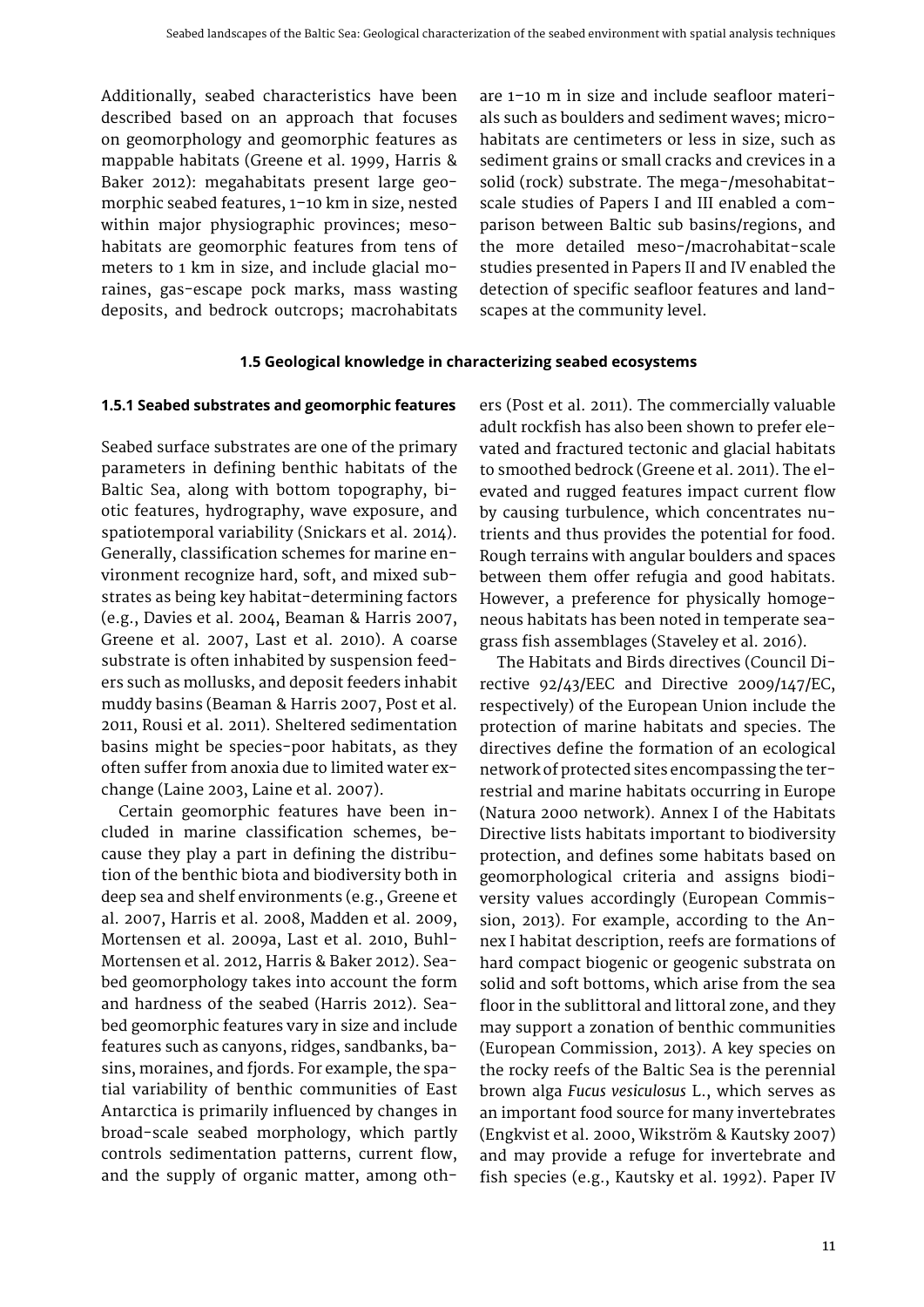<span id="page-12-0"></span>of this dissertation focuses on the reefs formed by hard substrata.

# **1.5.2 Marine landscapes**

The marine landscape (also referred to as 'seascape' or 'benthoscape') approach is one tool that can contribute to marine management. Marine landscapes are combinations of ecologically determined hydrographic, bathymetric, and geological datasets that characterize potential broad habitat distribution patterns. If the required abiotic datasets exist, the approach provides a cost-effective method for characterizing seafloor conditions and potential habitats on a broad scale. The approach informs conservation efforts that seek to optimize biodiversity (rather than a particular species) in a given area. The International Council for the Exploration of the Sea (ICES) specifies that the term 'marine landscape' is similar to the term 'habitat' in that it refers to an area of integrated landforms and biota, but covers a broader spatial area. Marine landscapes were first outlined in Canada (Roff & Taylor 2000) and have since been identified in several marine areas (Connor et al. 2006, Al-Hamdani et al. 2007, Whiteway et al. 2007, Harris & Whiteway 2009, Verfaillie et al. 2009, Galparsoro et al. 2010, Brown et al. 2012).

Marine landscapes have been characterized by top-down approaches that include a hierarchical classification of hydrological and geological parameters (e.g., Roff & Taylor 2000, Connor et al. 2006, Al-Hamdani et al. 2007) or by bottomup approaches that include a multivariate statistical analysis of environmental samples (e.g., Verfaillie et al. 2009, Huang et al. 2011). The top-down approach is typically used to establish a general understanding of a broad area, while the bottom-up approach provides more detailed characterization of different component spaces (Shumchenia & King 2010, LaFrance et al. 2014). The top-down approach was implemented in Paper I and bottom-up in Paper II.

Some marine landscape approaches and the ones presented in Papers I and II have emphasized physical elements of the seabed, including geomorphology, seabed heterogeneity, and texture, in broad-scale habitat mapping (e.g., Connor et al. 2006, Al-Hamdani et al. 2007, Shaw et al. 2014). The landscape consists of physical elements, landforms such as hills and basins,

as well as living elements including flora and fauna. The physical landscape is a result of internal processes such as tectonics and external processes, including weathering and erosion. These marine landscape approaches are useful for identifying broad seafloor features such as canyons and rocky reefs (Brown et al. 2011). They also aim to present a holistic view of the seafloor and to incorporate an understanding of the past and ongoing geological processes that have shaped the seafloor (Shaw et al. 2014).

The marine landscape approaches presented in Papers I and II aimed at characterizing seabed conditions. Paper I focused more on seabed geomorphic features, which were considered as adding a geomorphological link to the marine landscape approach. Paper II developed the marine landscape approach by analyzing the relationships between abiotic variables and benthic assemblages. Thus, the benthos was included in the analyses, and the marine landscapes derived in Paper II were called benthic marine landscapes. Additionally, the term 'seabed landscape' has been used in this thesis. This refers to the physical landscape of the seabed and includes geomorphic features, substrates, and geodiversity.

# **1.5.3 Geodiversity**

Besides constituting the physical framework for biodiversity, abiotic nature provides abiotic ecosystem services and has an ecosystem value of its own (Gray et al. 2013). The term 'geodiversity' has been used in parallel with biodiversity to promote a more integrated management of nature (a shift from the traditional biocentric focus) and to emphasize that nature consists of both biotic and abiotic components (Gray 2005). Geodiversity takes into account the natural range of geological, geomorphological, and soil features, as well as their assemblages, relationships, properties, interpretations, and systems (Gray 2004).

Geodiversity provides resources for economic development, tourism, recreation, and outdoor activities, and knowledge that aids society to adapt to climate change and to mitigate its consequences through improved understanding of natural processes, among others (Gordon et al. 2012). Knowledge of the distribution of geodiversity supports spatial planning, the sustainable use of resources, and the defining of priority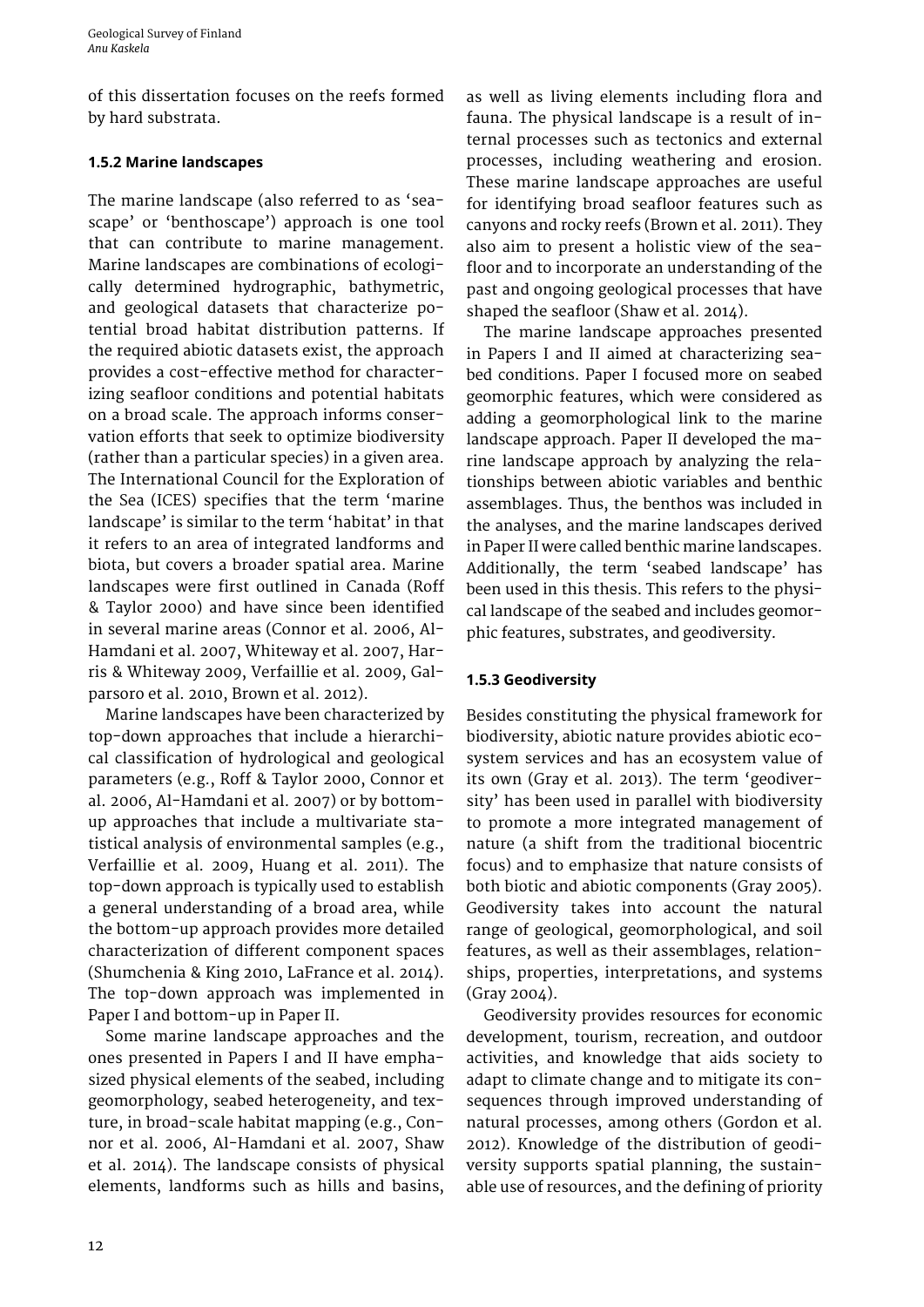areas for conservation (Pellitero et al. 2011, Gray et al. 2013, Melelli 2014). The seafloor is a target of several anthropogenic activities, including aggregate extraction, trawling, and marine construction (e.g., pipelines and plants for marine energy), and the resulting impacts on the integrity of the features may vary, depending on the character and vulnerability of the feature, as well as the nature of the activity (Burek et al. 2013).

Geoconservation, which is the conservation of geological and geomorphological features, was earlier largely ignored in the marine environment, but awareness of the value of submarine geodiversity has grown in recent years (Burek et al. 2013). Examples include the Kvarken archipelago, which is included in UNESCO's list of World Heritage sites due to its geological value. It is an exemplary area with a changing landscape, where an active geoprocess, isostatic land uplift, leads to a continuous succession of moraines from the seafloor to land (Breilin et al. 2004, 2005, Reijonen 2004, Kotilainen et al. 2012, Kotilainen & Kaskela 2017).

Geodiversity might also serve as a proxy for biodiversity. Abiotic heterogeneity has been noted to reflect the abundance of varying habitats, spatial variation in resources, and thus biodiversity (e.g., Burnett et al. 1998, Nichols et al. 1998, Dufour et al. 2006, Parks & Mulligan 2010, Hjort et al. 2012, Stein et al. 2014). It has even been speculated that threatened species rich-

ness could be associated with high geodiversity values (Tukiainen et al. 2016).

The distribution of geodiversity is often analyzed with GIS methods. For example, geodiversity can be assessed by summing the number of different elements that constitute geodiversity (Hjort & Luoto 2010, Pereira et al. 2013, Silva et al. 2015) or by producing an overlay analysis of categorical geological, morphoclimatic, and morphometric data, which can be further used to calculate diversity indices typical of landscape studies (e.g., Shannon and Simpson diversity) (Benito-Calvo et al. 2009, Argyriou et al. 2016). Some studies have applied a geodiversity index that takes into account geomorphology, hydrology, and soils, as well as roughness (Serrano & Ruiz-Flaño 2007, Serrano et al. 2009, Hjort & Luoto 2010, Pellitero et al. 2011, Melelli 2014, Pellitero et al. 2015, Manosso & de Nóbrega 2016). Additionally, the physical complexity of the seabed has been described with parameters such as the slope, rugosity, and roughness (Kostylev et al. 2005, McArthur et al. 2010, LaFrance et al. 2014). A high geodiversity reflects a deformed terrain with structural and lithological complexity, deeply incised regions, eroded reliefs, and heterogeneous abiotic conditions, including both erosion and accumulation, among others (Benito-Calvo et al. 2009, Hjort & Luoto 2010, Pellitero et al. 2015, Manosso & de Nóbrega 2016) during geological time.

#### **1.6 Research objectives and hypothesis**

This dissertation study aimed to develop spatial models and visual representations of the physical seabed environment for scientists, marine spatial planners and managers, and to advance ecosystem-based planning of the Baltic Sea. The intention of the study was to develop an overview of the geological features of the seabed and landscape of the area with spatial analysis techniques and to investigate the underlying reasons for the characteristics.

The specific objectives of the research were:

- To define the physical environment of Baltic Sea seabed by identifying geomorphic features with spatial analysis methods (PI);
- To analyze the relationships between abiotic characteristics and benthic assemblages of the

eastern Gulf of Finland, taking into account the geological heterogeneity of the area (PII);

- To quantify and analyze the geodiversity patterns of the Baltic Sea, as well as to identify relationships between geodiversity and environmental factors (PIII);
- To develop a methodology to map the occurrences of geomorphologically defined key habitats, rocky reefs, in a geographically complex area, the Archipelago Sea, using the best available data (PIV).

The dissertation consists of a synopsis and four papers, which are referred to by the Roman numerals I–IV. The methodology and data used in the papers are briefly described in section 2, and the main results in section 3.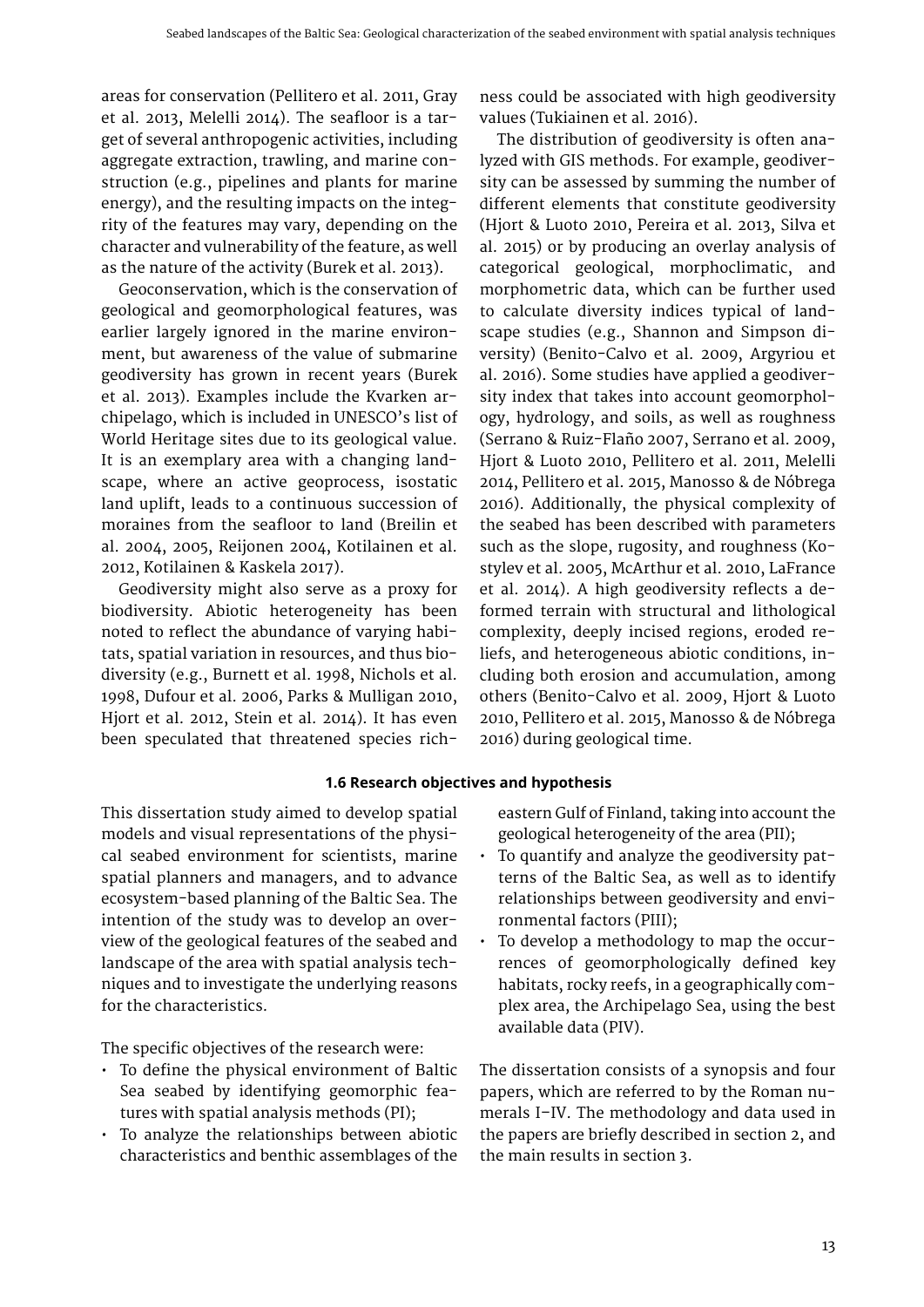# **2 STUDY AREA**

<span id="page-14-0"></span>The focus of this dissertation is the seabed environment of the Baltic Sea. Papers I and III together consider the whole basin, as Paper II is focused on the eastern Gulf of Finland and Paper IV on the Archipelago Sea (Fig. 1).

#### **2.1 Baltic Sea**

The Baltic Sea is located on a continental shelf and it is one of the largest inland seas in the world. It is a shallow sea with an average depth of about 55 m. The Baltic Sea consists of several sub-regions (e.g., Arkona Basin, Bornholm Basin, Eastern and Western Gotland Basins, Gulf of Finland, Archipelago Sea, Bothnian Sea, Kvarken, Bothnian Bay), each having unique geomorphic and hydrographic characteristics (e.g., Fonselius 1996, Ojaveer & Kalejs 2008, HELCOM 2013b) (Fig. 1).



Fig. 1. The Baltic Sea and the study areas of the papers included in the thesis. The study areas are outlined with black boxes and the papers are referred to in Roman numerals. Dataset origins: coastline - European Environmental Agency 2013, sub-regions - HELCOM 2013b.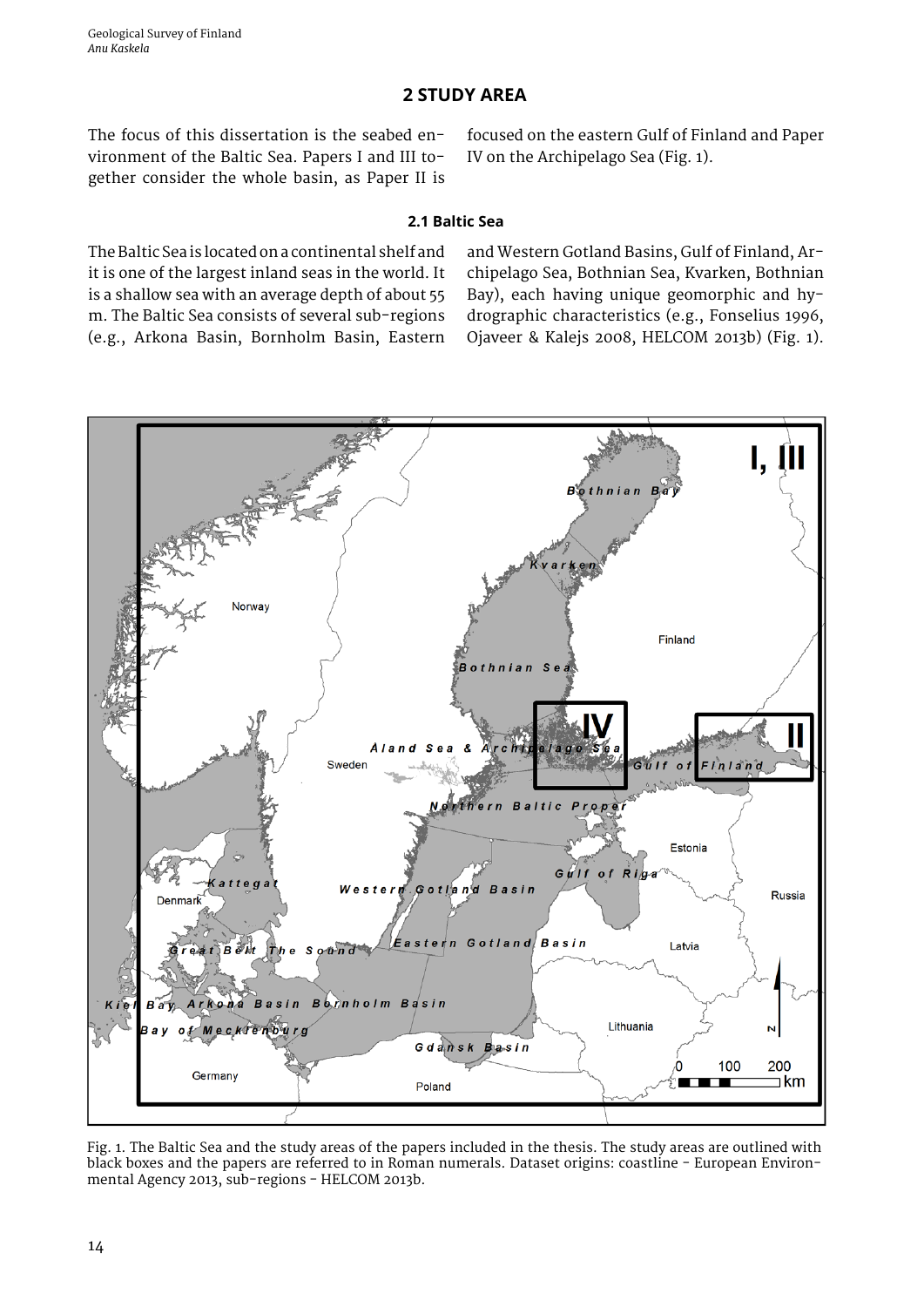It has limited water exchange with the North Sea through the Danish Straits, and combined with a large river runoff, this has resulted in brackish water conditions with a salinity gradient typical of estuaries. The Baltic Sea is practically tideless, and the present sea-level fluctuations of the area are mainly controlled by air pressure and winds. The northern Baltic Sea freezes yearly. The biotic part of the Baltic Sea ecosystem is a mixture of limnic and marine species. It is a species-poor environment with benthic species richness decreasing along the gradient of decreasing salinity from south to north.

The bedrock of the Baltic Sea consists of Paleoproterozoic crystalline basement rocks that crop out locally along the western, northern, and northeastern coasts. Sedimentary rock can be found in the southern areas of the Baltic Sea and the Gulf of Finland, as well as in tectonic depressions in the central Bothnian Sea and the Bothnian Bay (Winterhalter et al. 1981, Koistinen et al. 2001). Several ancient tectonic lineaments and fracture zones divide the bedrock into blocks, which are also evident in the seafloor (e.g., Härme 1961, Tuominen et al. 1973, Winterhalter et al. 1981). The main factors that have contributed to the geological characteristics of the Baltic seafloor include the pre-glacial bedrock surface, glacial erosion, and deposition, as well as post-glacial sedimentary processes (Winterhalter et al. 1981).

The Baltic Sea has undergone several glacial erosion and glacio-aquatic sedimentation periods during the past 3 million years (Mangerud et al. 1996, Hughes et al. 2016). During the Last Glacial Maximum (LGM), approximately 30–20 ka BP, the global sea level was more than 120 m lower than today, and large parts of the current shelf seafloors were either dry land or covered by ice (e.g., Clark & Mix 2002, Clark et al. 2009, Lambeck et al. 2014). At that time, the Baltic Sea basin was completely covered by an ice sheet, and by about 10 ka BP, the entire basin was deglaciated (Svendsen et al. 2004, Stroeven et al. 2016). The melting of the ice sheets raised the global sea level and triggered glacio-

isostatic rebound locally, which is still ongoing. The interactions of these controls resulted in an alternation of lacustrine and brackish-water phases of the Baltic Sea history during and after the deglaciation (Baltic Ice Lake 17.0–11.7 ka BP, Yoldia Sea 11.7–10.7 ka BP, Ancylus Lake 10.7–9.8 ka BP, Initial Littorina Sea 9.8–8.5 ka BP, Litorina Sea 8.5– ka BP (Björck 1995, Andrén et al. 2011, Stroeven et al. 2016). Moreover, the process has not ended: the current climate change scenarios estimate that the sea level will rise between 0.5–1 m globally by 2100 (Church et al. 2013). As noted earlier, the Baltic Sea is an area of ongoing glacial isostatic adjustment (GIA) with the land uplift rate varying from the -1 mm/y in the south to 9 mm/y in the Bothnian Bay (Ekman 1996, Kakkuri 2012). Ongoing GIA partly compensates for the local sea-level rise in most of the Baltic Sea region, and the midrange scenario of global sea-level rise equates to a relative sea-level rise of 0.60 m near Hamburg and a relative sea-level fall of 0.35 m in the Bothnian Bay (Grinsted 2015). Consequently, as the shoreline has moved through the geological history of the shelves, relict coastal deposits such as boulder fields are found below water. In addition, glaciers have carved valleys and eroded and redeposited material. Glacial deposits such as till and moraine occur on the seafloor of formerly glaciated areas (e.g., Todd & Kostylev 2011, Shaw et al. 2014, Greenwood et al. 2015, Dowdeswell et al. 2016).

The Baltic Sea is one of the most degraded marine areas in the world (Lotze et al. 2006). It has been subjected to anthropogenic use for centuries, resulting in impoverished marine resources (HELCOM 2007). In addition, climate change is challenging the ecosystem. Projected changes in the sea surface temperature, freshwater discharge, duration of sea ice, and salinity will have probable impacts on biological processes and biota (e.g., distribution and seasonal succession) in the Baltic Sea (Viitasalo et al. 2015). To survive these challenges, this sensitive water area needs oversight and efficient management.

#### **2.2 Eastern Gulf of Finland**

The Gulf of Finland represents a mosaic of different bathymetric, hydrological, and geological environments characterized by pronounced gradients in salinity, oxygen, and temperature. It is divided into a deeper and marine-influenced western section and a shallower eastern section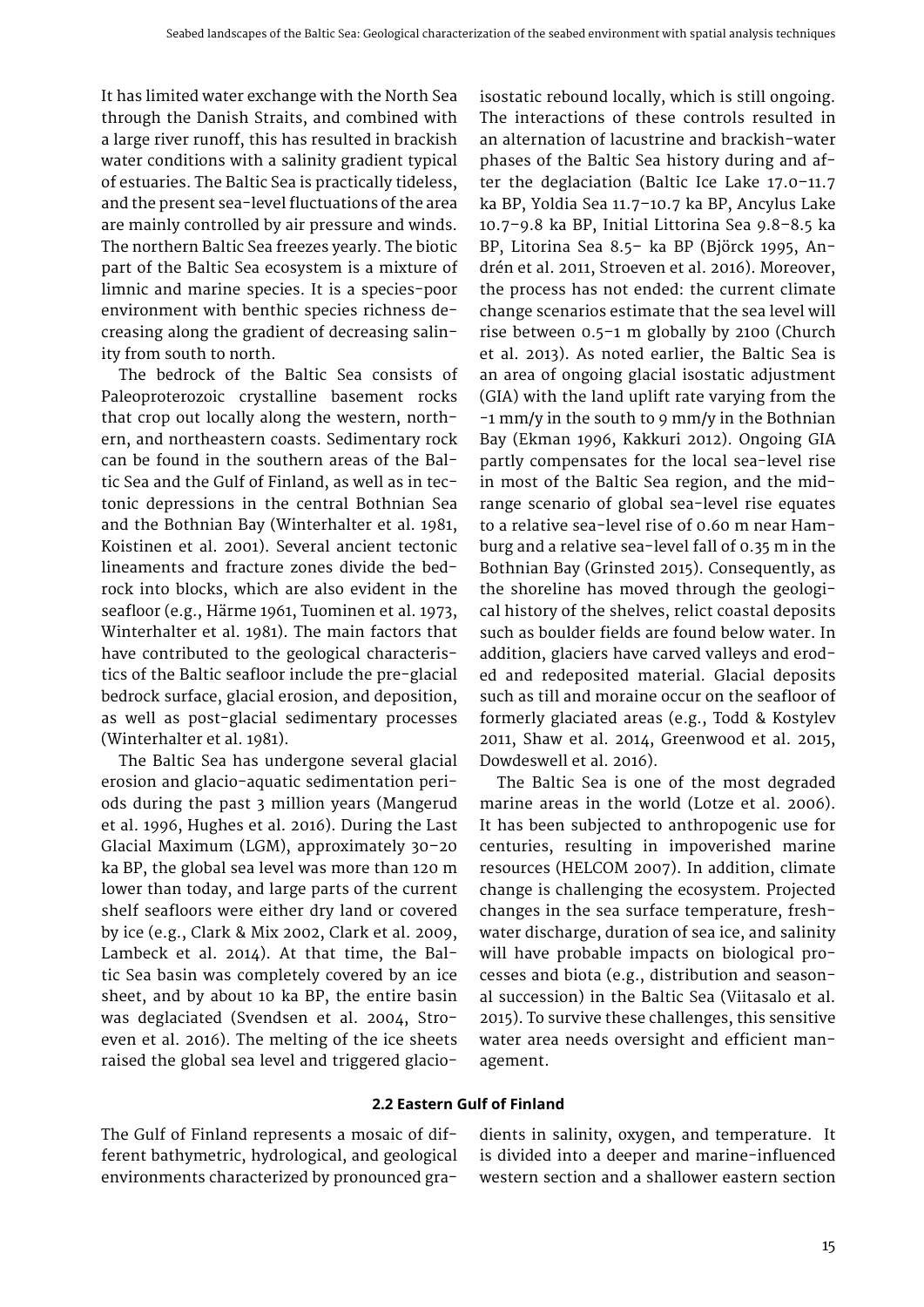<span id="page-16-0"></span>Geological Survey of Finland *Anu Kaskela*

that includes higher proportions of freshwater (Pitkänen et al. 2001). The Neva River, which debouches into the area at St. Petersburg, is the most voluminous source of freshwater discharge

into the Baltic Sea (Leppäranta & Myrberg 2009). Till deposits, moraines and eskers are typical seabed features of the (northern) Gulf of Finland (Häkkinen & Åker 1991).

#### **2.3 Archipelago Sea**

Archipelagos are a particular feature of the central and northern part of the Baltic Sea (Niemelä et al. 2015). They present very dynamic seafloor conditions, where seafloor properties and processes change within very short distances. The Archipelago Sea forms a transition zone with gradients from the coast to the open sea. The water properties of the area are influenced by several factors: the adjacent main basins of the Baltic Sea (the Gulf of Finland, Gulf of Bothnia,

and Baltic Proper), the fluvial discharges and the division into numerous sub-basins, and the wide amplitudes of seasonal cycles (Suominen 2015). The resistant Precambrian crystalline rocks are often exposed in the outer Archipelago Sea, while the innermost parts are sheltered and include softer sediments. The seabed substrate distribution within the area is very patchy, with rock outcrops, till, gravel and sand, and clays of different ages.

# **3 MATERIAL AND METHODS**

All of the papers of this thesis utilized data in geographical information system (GIS) format, as well as spatial analysis methods available in the ArcMap environment, unless otherwise stated.

#### **3.1 Spatial scale**

The GIS datasets represented broad spatial scales with a grid size reflecting the extent of the study area: 200 m x 200 m/250 m x 250 m in the Balticwide analysis (Papers I and III), 100 m x 100 m in the eastern Gulf of Finland (Paper II), and 25 m x 25 m in the Archipelago Sea (Paper IV).

Paper I used the term "small scale" in reference to the broad physical structures of the seafloor and the other papers used the term "broad scale" for the similar features. The term small

scale was used because cartographically it implies low-resolution maps (e.g., 1:1 000 000 – the resulting fraction is small). However, it was noted that the usage of the term small scale was confusing, because it is sometimes (especially in general language) used in the context of detailed local-scale maps. Therefore, the other papers used the terms broad scale for low-resolution maps and fine scale for high-resolution maps.

#### **3.2 Datasets**

The seabed substrate and bathymetry were the main datasets used in all papers. Therefore, the focus is on describing these two parameters and their derivatives. Other data (e.g., coastline, salinity, Secchi depth, bedrock, deglaciation) were used according to the context of the study, and the reader is referred to the original papers for further information.

#### **3.2.1 Seabed substrate data**

Marine geological mapping provides spatial data on seabed substrate properties, their distribution, and geomorphology. The data usually derive from either manual interpretation or (semi-)automatic interpolation of seismo-acoustic data, including single-beam echo sounder, seismic profiler and sidescan sonar (SSS), and multibeam echosounder (MBES) data, and sediment samples (e.g., Hughes Clarke et al. 1996, Coggan et al. 2007, van Lancker et al. 2013, Jakobsson et al. 2016). The mapping strategies depend on the survey interests, sea basin characteristics, and national mapping traditions. For example, in Finland, marine seabed substrate maps are produced based on seismo-acoustic surveys and seabed sampling. First, seismo-acoustic profiles are interpreted based on the acoustic properties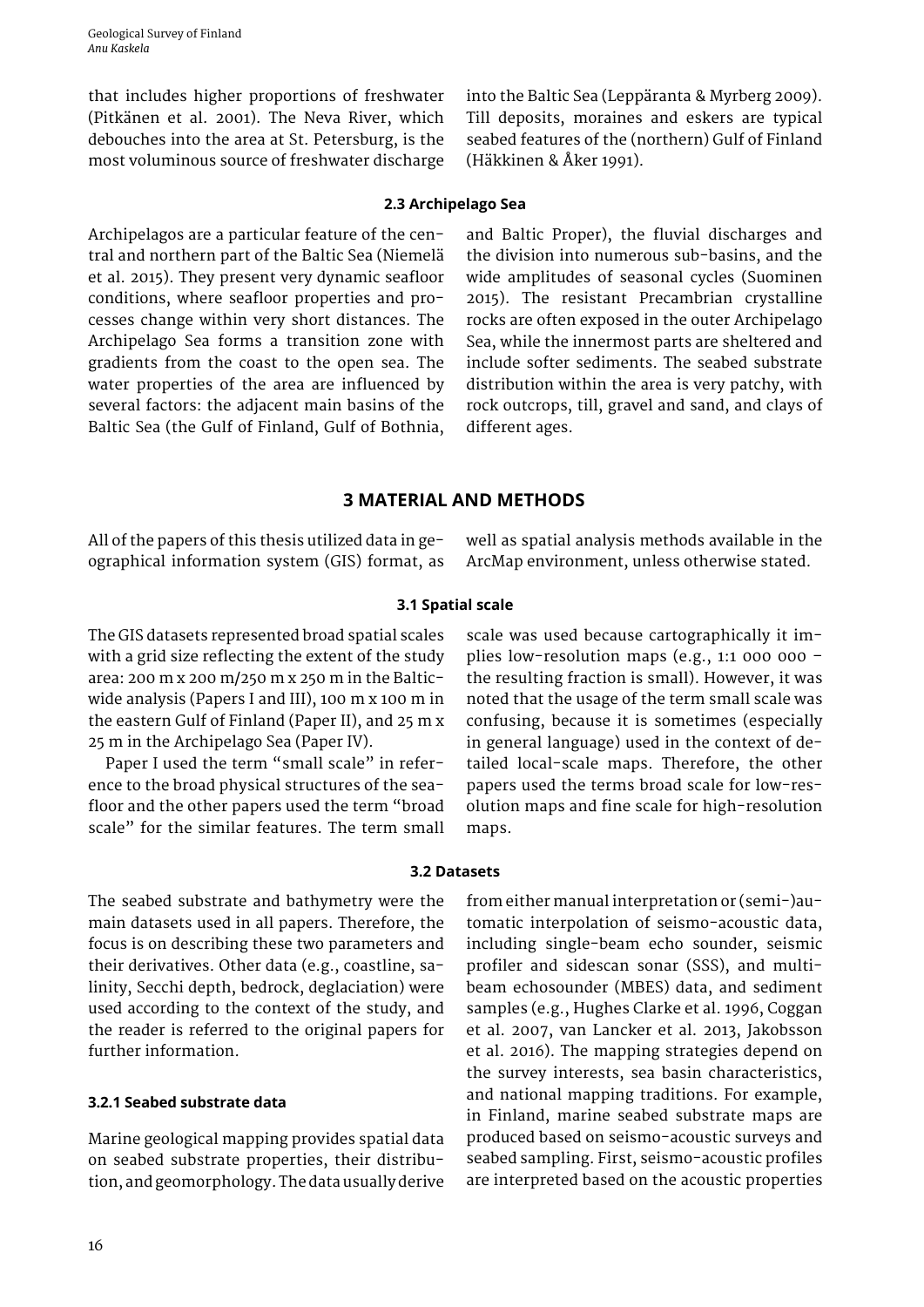<span id="page-17-0"></span>of the (sub-)surface material (e.g., porosity, bulk density). Then, the interpreted profiles are transformed into so-called substrate ribbons and exported into a mapping program (GIS). The distribution of the seabed substrates is manually outlined from the substrate ribbons and sediment samples with the help of side-scan sonar mosaics and water depth information. Water depth can be measured with MBES that collects high resolution bathymetric information, for example. Traditionally, marine geologists have produced discrete maps of seabed substrates and structures to provide data on marine resources, geotechnical properties, and geological events. In this dissertation, the aim was to study seabed surface substrates that also characterize benthic habitats.

The studies of Papers I, II, and III used transnational broad-scale substrate datasets (< 1:500 000) from several EU projects (e.g., BAL-ANCE, TOPCONS, EMODnet Geology). The general process for compiling the seabed substrate maps within these projects involved several steps. First, the (national) information was sourced and then harmonized according to a classification system agreed by the partners. These large datasets were pooled from various sources representing different survey methodologies and varying mapping strategies (e.g., Al-Hamdani et al. 2007, Al-Hamdani & Reker 2007, Kaskela et al. 2014, EMODnet Geology 2016). Harmonization was implemented by the national partners, and they generalized the maps to the target scale, again following agreed criteria. Finally, the responsible partner compiled the national datasets/maps. The author has participated in the harmonization and compilation of these data. Additionally, Paper II included fieldwork to provide detailed surface substrate information from the key areas.

Paper IV was restricted to Finnish waters. Thus, the seabed substrate data were derived

from the national marine geological mapping program of the Geological Survey of Finland (GTK). The Finnish marine geological mapping program produces 1:20 000 data with ca. 60% acoustic coverage of the seafloor (the distance between acoustic-seismic survey lines is about 500 m).

# **3.2.2 Bathymetry**

Generally, bathymetry data were derived from external data sources. The author participated in developing the bathymetry models used in Papers I and II.

The bathymetry models included in Papers I and III were compiled from existing datasets in neighboring countries. Paper I utilized a dataset from Baltic co-operation and Paper III from European co-operation (Al-Hamdani et al. 2007, Al-Hamdani & Reker 2007, EMODnet Bathymetry Consortium 2016).

Papers II and IV included interpolations from point datasets and contour lines, among others. The interpolations were produced using the Arc-Map "Topo to raster" algorithm (ArcGIS Desktop 2016). The bathymetry model included in Paper II was interpolated based on multibeam data from the key areas, and the larger study area was covered with depth data points, coastline and contour lines available either from the National Land Survey of Finland Topographic Database or at VSEGEI (A.P. Karpinsky Russian Geological Research Institute) (Kaskela et al. 2013). The IOW (Das Leibniz-Institut für Ostseeforschung Warnemünde) Baltic Sea bathymetry model was used if no other depth point data were available (Seifert et al. 2001). Paper IV used the National Land Survey of Finland Topographic Database as primary input data for the model, and further offshore the IOW Baltic Sea bathymetry dataset was used.

# **3.3 Spatial analysis techniques**

Spatial analysis techniques were applied in identifying seabed structures (Papers I–IV), developing the marine landscape approach (Papers I, II), and analyzing seabed geodiversity (Papers II, III) at varying scales (Fig. 2).

# **3.3.1 Seabed structures and topographical characteristics**

The science of quantitative terrain analysis, which combines mathematics, earth sciences, engineering, and computer science, is called geomorphometry (Pike et al. 2008). Sometimes,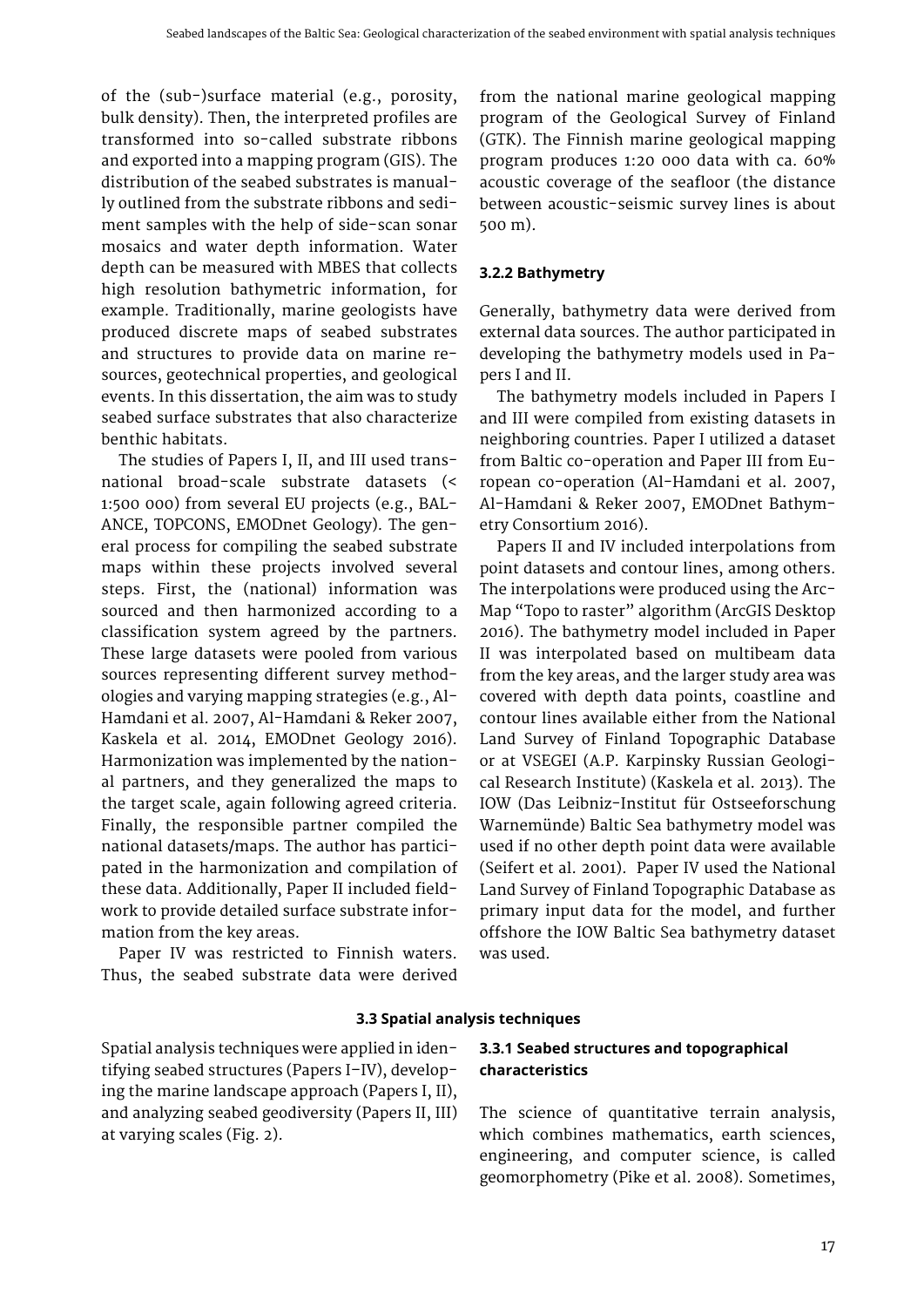<span id="page-18-0"></span>

Fig. 2. Characterization of the papers on the basis of their extent, scale of the study, and objectives.

geomorphometrical applications include a distinction between landforms and land surface forms (Evans 2012). Landforms are bounded segments of the land surface and can be discontinuous. Land surface forms are continuous and include the whole globe. Paper IV includes features that can be defined as landforms, Paper III considers geodiversity that can be regarded as a land surface form, and Papers I and II include both types.

Slope, aspect, and curvature are first-order derivatives of bathymetry. Roughness (the standard deviation of slope) is a second-order derivative. These variables were considered to infer material properties and geomorphological, hydrological, and ecological processes in both terrestrial and marine areas (e.g., McKean & Roering 2004, Glenn et al. 2006, Grohmann et al. 2011, Erikstad et al. 2013, Smith 2014). The continuous grids of these variables were applied in Paper II to analyze linkages between the seabed environment and benthic assemblages. Additionally, slope was included in Papers I, III, and IV, and roughness was used in the context of geodiversity in Paper III.

Here, the ArcMap extension Benthic Terrain Modeler (BTM) was used in modeling broad-

scale seafloor structures from bathymetry grids (Wright et al. 2012). The tool has been applied in connection with several seabed geology and habitat studies (e.g., Lundblad et al. 2006, Wilson et al. 2007, Diesing et al. 2009, Buhl-Mortensen, et al. 2012, Jerosch et al. 2016). BTM calculates bathymetric position index (BPI) values with a neighborhood analysis function from a bathymetry model. The BPI value denotes whether a pixel is situated either higher (positive values) or lower (negative values) than its surroundings, and the values can be further classified into distinct structures, e.g., basins, crests, or narrow crests. Continuous BPI grids with varying neighborhoods were applied in Paper II and the derived distinct seabed structures were included in the analyses presented in Papers I, III, and IV. In Papers I and IV, the optimal BPI neighborhoods to identify relevant seabed structures were determined by generating several BPI grids with varying neighborhood sizes, which were compared with substrate data and well-known features to find the best fit.

Paper IV aimed at developing a methodology for identifying potential key habitats using the best, but limited, data available on bathymetry and geology. Rocky reefs are defined in the An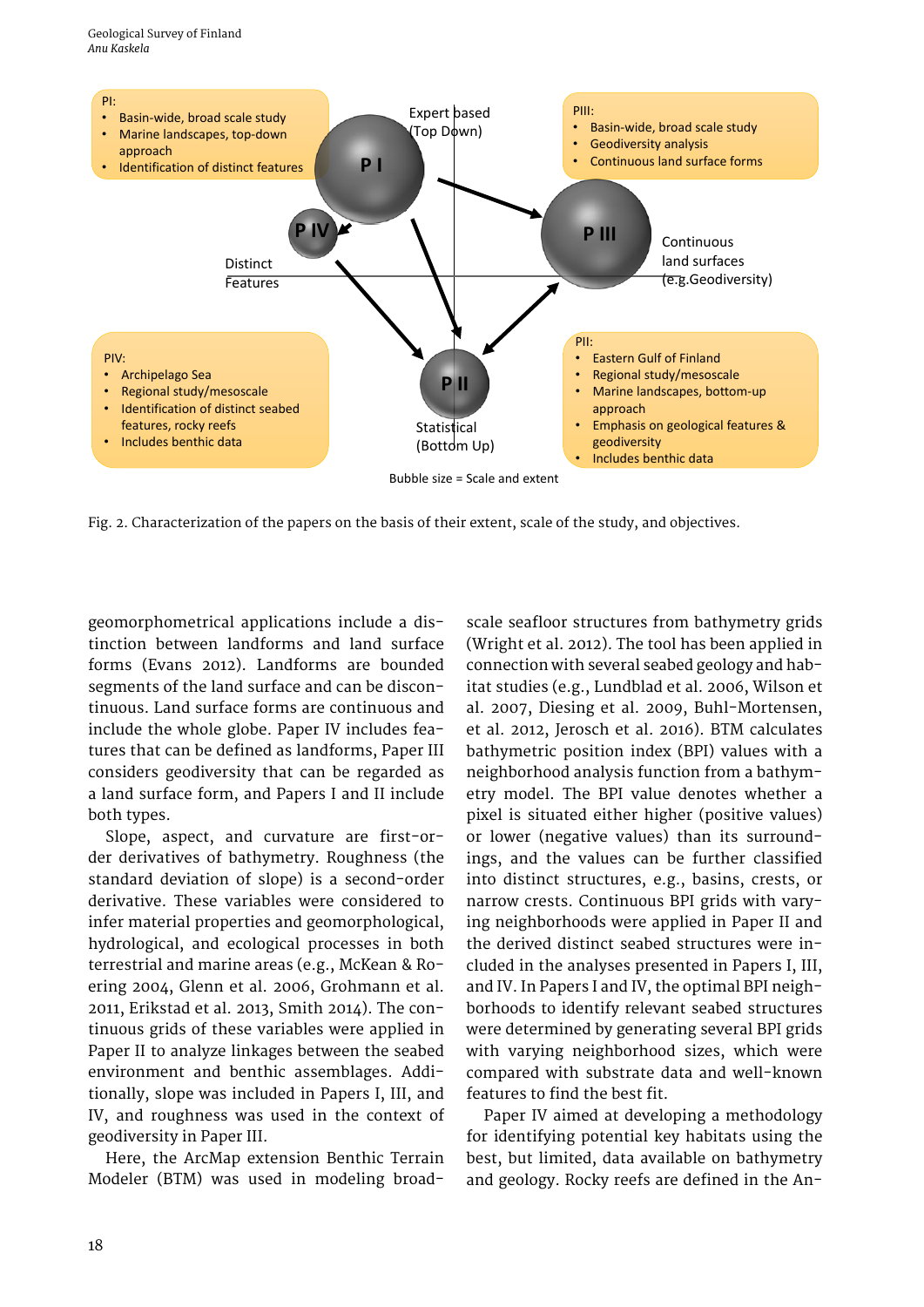<span id="page-19-0"></span>nex I of the Habitats Directive (European Council Directive 92/43/EEC) as formations of hard compact biogenic or geogenic substrata, which arise from the seafloor in the sublittoral and littoral zone; hence, they are defined in geological terms. Paper IV included the following phases: identification of elevated structures with BTM, comparison of elevated structures with substrate data (where available), and establishing of a link between elevations and exposed rock in order to project the occurrences of rocky elevations to areas without substrate information. The conservation value of a reef is related to species diversity, and the structures were therefore ecologically evaluated by modeling the distribution of four key species typical of reefs. The occurrences of rocky reefs were validated using dive transects.

#### **3.3.2 Determining Marine Landscapes**

Marine landscapes were investigated in Papers I and II.

Paper I presented an example of a top-down approach. The objective was to produce a coherent spatial dataset on the distribution of seabed geomorphic features over the entire Baltic Sea. As stated in the Introduction, some benthic species and their assemblages favor certain geomorphic features and can be used as a proxies of the benthic biota and biodiversity (e.g., de Forges et al. 2000, Post 2008, Mortensen et al. 2009a, b, McArthur et al. 2010, Huang et al. 2011, Greene et al. 2011, Post et al. 2011, Harris & Baker 2012 and references therein). In addition, seabed geomorphic features reflect conspicuous physical elements that are traditionally considered as elements constituting the landscape. In Paper I, the marine landscapes were determined by identifying seabed structures with BTM and performing an overlay analysis to combine the derived structures with seabed substrates and photic zones. The scale of the analysis correlated with mega- and mesohabitat scales.

Paper II included a bottom-up approach to identify benthic marine landscapes in geologically complex areas of the eastern Gulf of Finland at a spatial scale of 1:500 000. The study included benthic sampling and full-coverage acoustic surveys of Finnish and Russian key areas at an approximate scale of 1:5 000. The

purpose was to construct a detailed picture of depth, substrate type, and zoobenthic composition. Altogether, 218 zoobenthic samples were collected and analyzed. Organisms were identified to the species level (where possible) and statistical analysis was conducted on the spatial distributions of 23 zoobenthic taxa. In addition, a set of video clips was studied from the Finnish key areas to include information on the benthic organisms inhabiting the coarse-grained substrates. The zoobenthic samples and video observations were analyzed separately. The statistical analyses were performed using Plymouth Routines in Multivariate Ecological Research (PRIMER) (Clarke 1993). The BEST and LINK-TREE routines were used to analyze the relationships between abiotic variables and benthic assemblages and to identify thresholds (Clarke et al. 2008) that were used to span the benthic marine landscapes to cover the general study area of the eastern Gulf of Finland. Paper I revealed that the eastern Gulf of Finland includes a diverse seabed environment. Thus, the abiotic dataset examined in Paper II included variables describing the coastal environment, geodiversity, geological features, and multiple analysis neighborhoods, among others.

# **3.3.3 Geodiversity**

Paper III applied selected geodiversity methods developed for terrestrial studies to the seabed environment. The broad-scale geodiversity of the Baltic Sea was quantified in a GIS environment with three measures: richness, patchiness, and the geodiversity index. Patch richness (i.e. variability) measures the number of different types or combinations, patchiness the number of individual patches over a certain neighborhood, and the geodiversity index combines richness and structural complexity into a single variable. The measures were analyzed on the basis of geological datasets, i.e. bedrock, seabed substrate, and the distribution of structures in the GIS environment. The geological datasets represented spatial scales from 1 to 2 million, and their thematic resolutions represented similar scales with five categories. The geodiversity patterns were analyzed against potential drivers describing glacial influence and post-glacial sedimentation and erosion conditions with Spearman's rank correlation.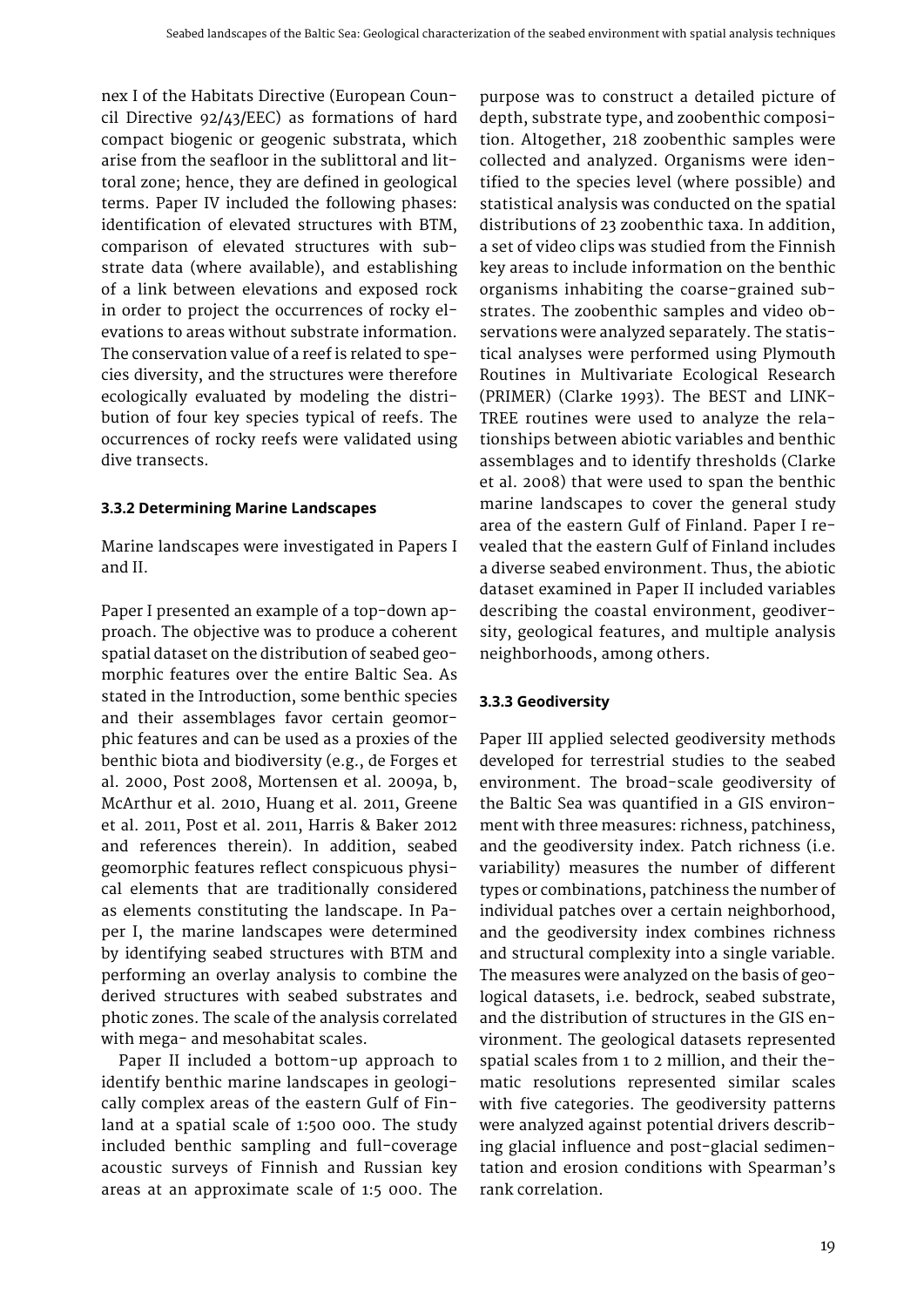# **4 RESULTS**

#### **Paper I. Seabed geomorphic features in a glaciated shelf of the Baltic Sea.**

<span id="page-20-0"></span>Paper I aimed to characterize the seabed landscape of the Baltic Sea according to the geomorphic features. The seabed geomorphic features were identified by analyzing and modeling bathymetric, seabed substrate, and photic depth datasets, which were compiled from countries neighboring the Baltic Sea. The scale of the analysis correlated with mega- and mesohabitat scales. On this basis, a total of 18 seabed geomorphic features were mapped over the Baltic Sea basin. The seabed geomorphic features included plains, basins, sea valleys and holes, sea troughs, elevations, and slopes with differing combinations of substrate and euphotic conditions. Sediment accumulation areas cover approximately one-third of the seafloor.

One of the advantages of the study was that it enabled a comparison between sub-regions of the Baltic Sea. The results demonstrate that the Baltic Sea sub-regions differ from each other in the landscape characteristics of the seabed. At the Baltic scale, plains and basins were the most ubiquitous seabed features, while other features such as elevations and sea valleys were more localized.

The seabed geomorphic features were considered useful in confronting challenges regarding the physical characterization of the shared marine environment, as in the EU Marine Strategy Directive (Directive 2008/56/EC). Knowledge of the distribution of the geomorphic features could aid in identifying some key habitats, a topic that was further discussed in Paper IV. Paper I also included a first approximation of the distribution of geodiversity in the Baltic Sea. The geodiversity of the Baltic Sea was the focus of Paper III, and the link between geodiversity and benthic habitats was further investigated in Paper II.

# **Paper II. Linkages between benthic assemblages and physical environmental factors: The role of geodiversity in the eastern Gulf of Finland ecosystems.**

Paper II analyzed the role of geological features and geodiversity in determining the composition of benthic assemblages in geologically complex coastal areas of the eastern Gulf of Finland in the northern Baltic Sea. It included geological and biological fieldwork in carefully selected key areas and statistical analysis to examine the relationships between abiotic characteristics and benthic assemblages. Statistical analyses identified correlations between benthic data and abiotic variables, but correlations were not consistent with respect to zoobenthic grabs and video observations. It was considered that differences were due to the observation methods and the lower coverage area of the video data. The ratio of Secchi depth to water depth showed a strong correlation with species distributions observed in video recordings ( $\rho$  = 0.56), whereas variables describing broadscale geodiversity and the archipelago gradient (the abundance of islands, ratio of land and sea area) correlated with zoobenthic sample data (generally  $\rho > 0.30$ ). The abiotic variables that were analyzed with several neighborhoods showed that the correlation with benthic assemblages increased with radii.

A model including the Secchi depth and terrain roughness explained the greatest proportion of spatial variation in zoobenthic sample data ( $\rho$  = 0.69). On the basis of these two variables, nine benthic marine landscapes, which contained distinct benthic assemblages, were identified. The results revealed that the landscapes found in topographically complex seabed areas generally possessed higher species diversity than flatter areas. The most complex landscapes were located in the in the vicinity of islands in the central part of the eastern Gulf of Finland.

Paper II suggested that geodiversity, which was represented by roughness, and the archipelago gradient directly influence benthic assemblages and biodiversity by providing a multitude of habitats and indirectly influence them by channeling the movement of water. It also demonstrated that broad-scale geodiversity should be considered in regional habitat mapping, maritime spatial planning, and conservation policies.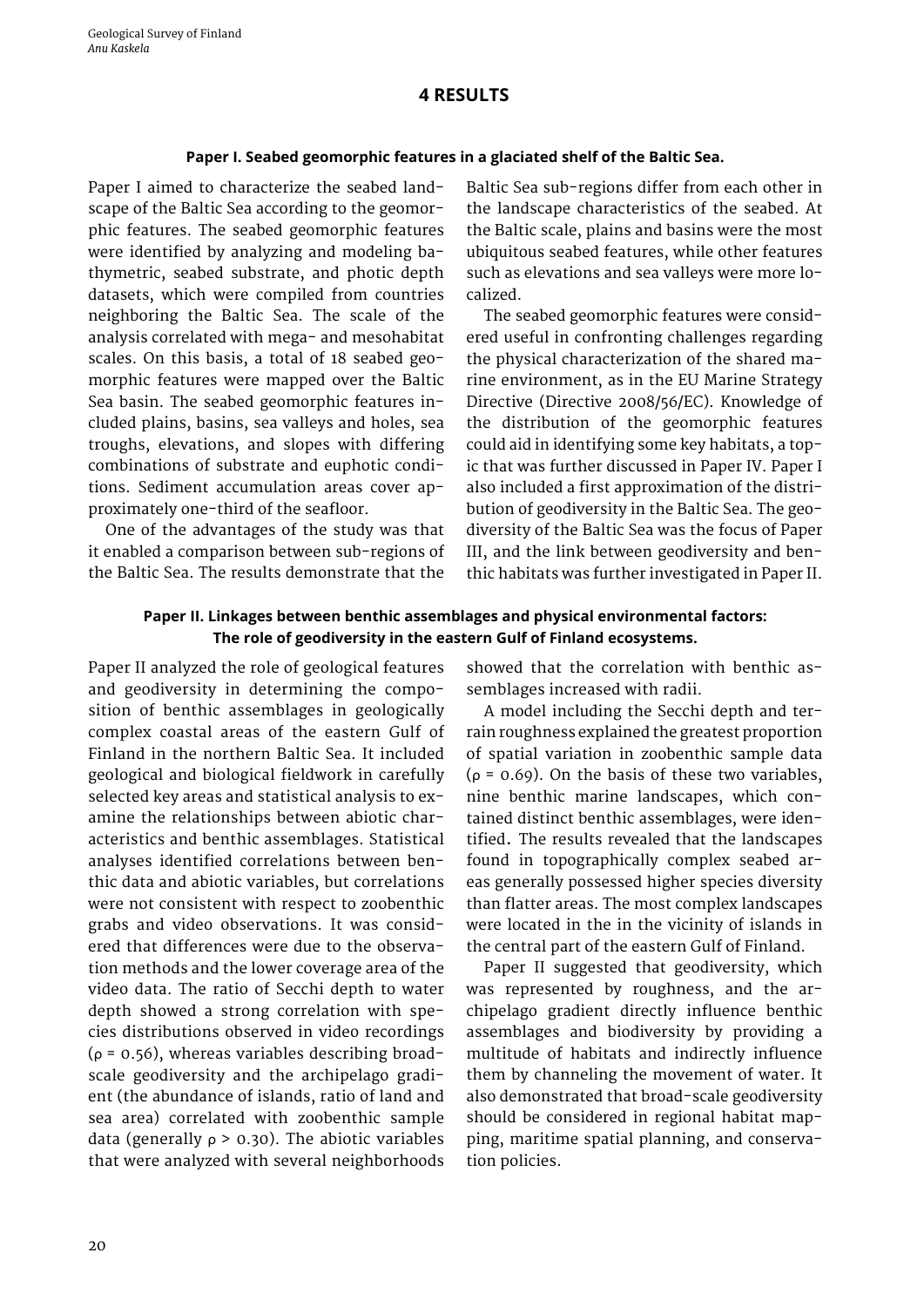# **Paper III. Seabed geodiversity in a glaciated shelf area, the Baltic Sea.**

Paper III followed up Paper I in studying the seabed geodiversity of the Baltic Sea. While Paper I focused on certain geomorphic features, Paper III analyzed broad-scale geodiversity patterns on the basis of three parameters: richness, patchiness, and the geodiversity index. The geodiversity patterns were also analyzed against potential drivers describing the glacial influence and post-glacial sedimentation and erosion conditions.

The study revealed distinct variation in geodiversity patterns between sub-regions, supporting the results of Paper I. Particularly archipelagos located in crystalline rock showed high geodiversity values. Generally, the resistant crystalline rock areas displayed higher geodiversity values than the more permeable sedimentary rock areas. The three geodiversity parameters exhibited very similar trends in sedimentary

rock areas, but were more dispersed in crystalline rocks. The differences between patchiness and richness were especially noticeable, both in spatial distribution and correlation values. Besides crystalline bedrock, geodiversity correlated with roughness, slope, the land uplift rate, deglaciation, shore density, and distance to the coast.

Extensive archipelagos with dense occurrences of rocky islands and reefs are characteristic of the Baltic Sea. This was observed as high shore density values in crystalline rock areas. The archipelagos present dynamic seafloor conditions, where seafloor properties and processes change within very short distances.

Paper III emphasized that geodiversity should be considered in the ecosystem management of marine areas, because it has intrinsic value and it also provides several abiotic ecosystem services.

# **Paper IV. Predicting the occurrence of rocky reefs in a heterogeneous archipelago area with limited data.**

Paper IV presented spatial estimations of the occurrences of specific geological features, rocky reefs, which are also included in Annex I of the Habitats Directive (European Council Directive 92/43/EEC). Annex I lists features that are important in biodiversity protection and should be maintained (or restored) to a favorable conservation status and form an ecological network of protected areas, the Natura 2000 network.

The study focused on the Archipelago Sea, where rocky reefs and the associated algal communities and blue mussel beds are vital in maintaining biodiversity. It was documented that there are rocky islands and reefs within the area, as it was also shown by Papers I and III. However, the spatial distribution of the reefs was not so well known, and the past establishment of the Natura 2000 network was partly based on insufficient knowledge of their occurrence. For example, the seabed substrate data (~1:20 000)

provided by the national marine geological mapping program covered less than half of the area.

The idea behind Paper IV was to identify rocky reefs from the available bathymetry and substrate data by modifying the approach developed in Paper I and to validate these reefs with biological data. On this basis, 55 out of 68 (81%) of the potential reefs that were ground truthed were confirmed to be reefs, and the number of predicted key species occurring correlated significantly with the number of species observed. Nevertheless, the ground truthing revealed zonation within the substrate content, with bedrock and boulders gradating into fine-grained material towards the bottom of the structure. This implied that the rocky reef model might exaggerate their areal extent or the identified formations could actually be reef complexes with undulating surfaces.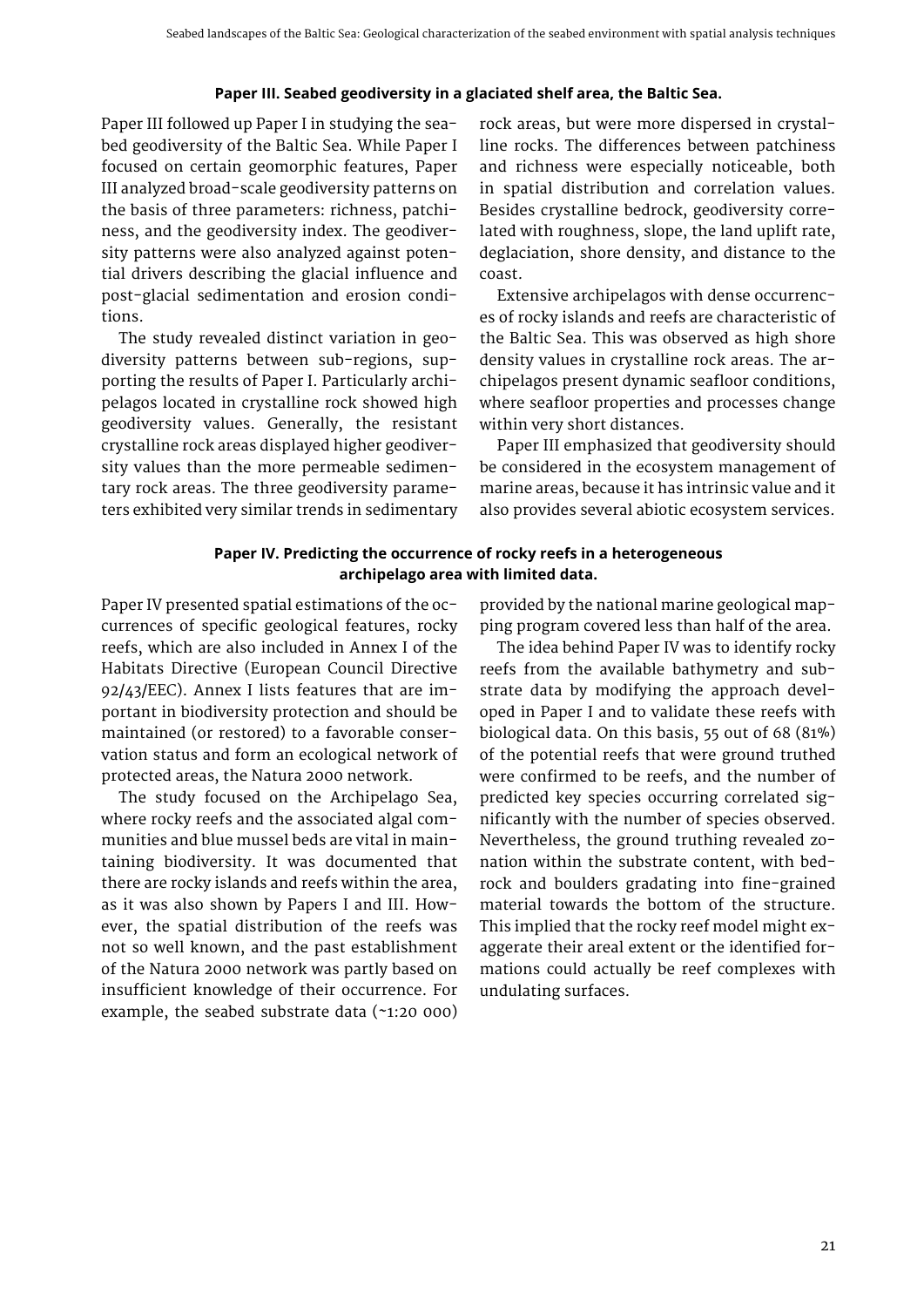# **5 DISCUSSION**

<span id="page-22-0"></span>This dissertation study has demonstrated a GISbased approach to visualize the geological environment of the seafloor and to compare subregional characteristics. It has combined sparse knowledge and used it to produce spatial representations of the Baltic Sea in terms of both seabed geomorphic features and geodiversity (Papers I, III, IV). The numerical GIS approach enabled the determination of coherent geological features over the entire Baltic Sea basin and

in specific sub-regions within the limits of the input data resolution. Potential key habitats were extrapolated from the existing sources in areas without high-resolution data, and they were also recognized as having ecological value (Paper IV). Additionally, new evidence was presented linking geodiversity and biodiversity by showing that geodiversity influenced the distribution of zoobenthic assemblages (Paper II).

#### **5.1 Validity of spatial analysis techniques**

The benefits of a GIS-based approach include transparency, reproducibility, and objectivity (e.g., Paper I). Transparency and reproducibility were supported in all papers by presenting the numerical definitions in use. In fact, Paper III reproduced part of the geomorphic analysis presented in Paper I, because new datasets on bathymetry and seabed substrates had been released between the studies. It was encouraging that although the datasets had been updated, the results remained approximately the same. This also validated the results to some extent. In this context, objectivity means that the features were identified following the same principles over the research area, i.e. the features were commensurate. These "Baltic Sea-based" definitions might not capture all relevant geomorphic features in other shelf sea areas, and they should be adjusted to suit different seas. For example, both Paper I and the global analysis of geomorphic features (Harris et al. 2014) applied the definitions provided by the International Hydrographic Organization, but the identification methods were different. Despite the objectivity of the methods, the set of variables included in the analyses were partly a subjective choice led by the research interests and available data. The presented studies emphasized geological characteristics. In cases, the inclusion of some other parameters, such as oxygen or wave energy, could have increased the ecological validity of the results (e.g., Papers I, II).

An increase in the availability of digital bathymetric data has fueled marine geomorphometry in the last decade (LeCours et al. 2016). This dissertation has provided insights into the potential of geomorphometric methods for deriving new information on seabed characteristics based on low resolution, broad-scale datasets. Paper I tested BTM, which is an ArcMAP toolbox designed for the identification of seabed structures from bathymetry data. BTM proved to be a valuable tool, and it was considered to provide more information on seabed features than bathymetry data alone, or bathymetry and slope data combined. It was also easy to use and thus it was utilized in all the papers. BTM enabled the modeling of potential geomorphic habitats, rocky reefs, with good accuracy in areas without high-resolution seabed mapping data (Paper IV). BTM has been widely used in other benthic studies, including studies on a broad scale (e.g., Buhl-Mortensen et al. 2012, Jerosch et al. 2016).

The topographic complexity of the seabed was analyzed with roughness, calculated as the standard deviation of the slope (Grohmann et al. 2011). Paper II demonstrated that roughness had zoobenthic value, and Paper III highlighted its correlation with geodiversity.

The broad-scale distribution of geodiversity was investigated based on the distribution of seabed geomorphic features and geodiversity parameters: patchiness, richness, and the geodiversity index (Paper I, III). The geomorphic feature analysis provided information on general distribution patterns, as well as on rarity, whereas the geodiversity parameters themselves do not provide any information on rarity but focus on the abundance and number of features (Benito-Calvo et al. 2009, Paper I, III). The geodiversity parameters were mutually correlated in sedimentary rock areas, but not in crystalline rock areas with high topographical complexity (Paper III). Paper III highlighted that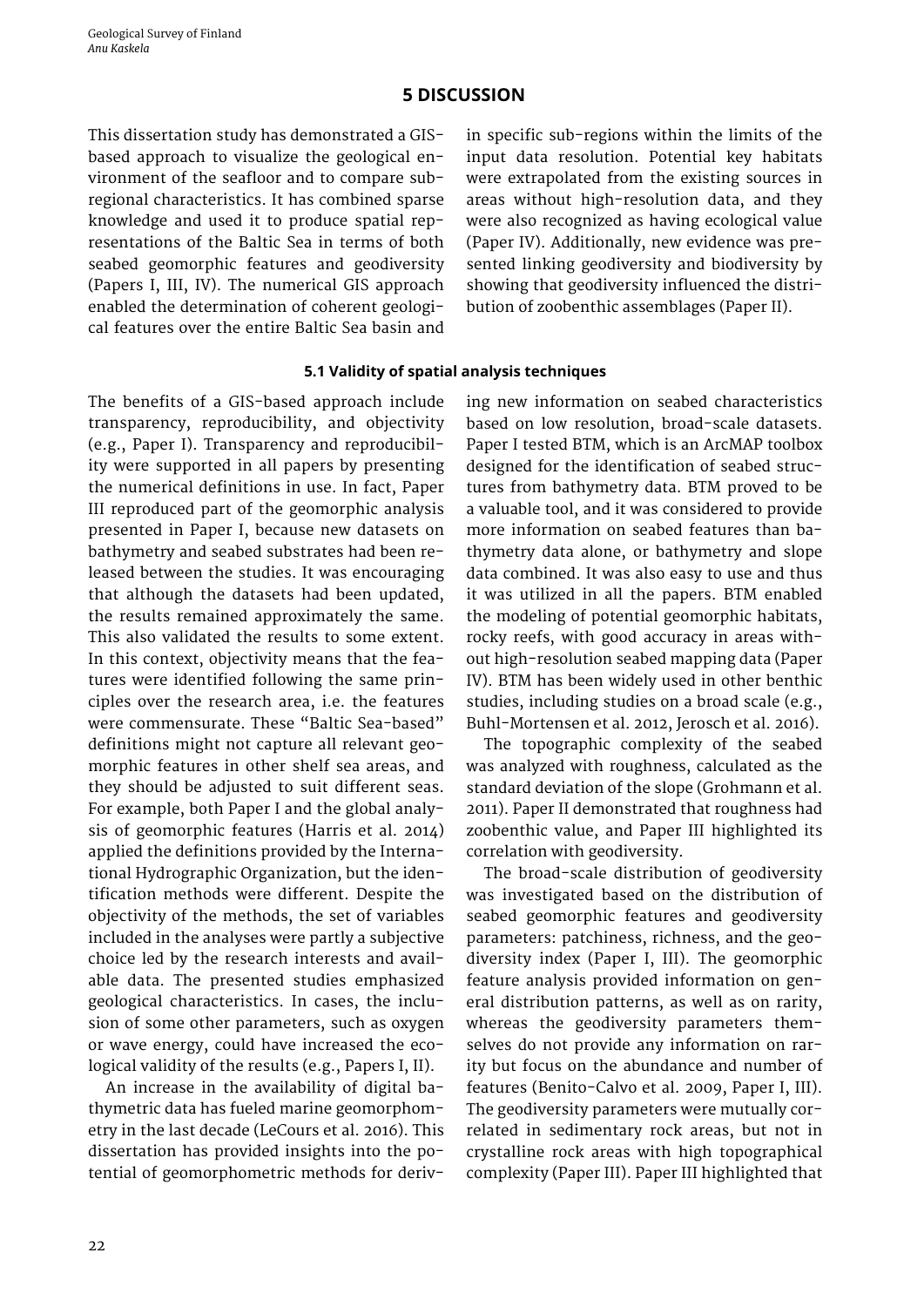<span id="page-23-0"></span>topographical/structural heterogeneity should be taken into account in geodiversity analyses, as richness (the number of different types) itself does not inform about terrain variability. Moreover, one should ensure that the analysis neighborhood is appropriate for the area (Paper III). It was interpreted that the broad analysis neighborhood was perhaps too coarse to establish linkages between geodiversity and effective processes in a fragmented seabed environment. The radius (20 km) reflected the results of Paper II.

### **5.2 Datasets**

Papers I, II, and III exploited transnational broad-scale datasets (1:500 000 - 1:1 000 000) compiled and harmonized from different sources. The thematic and spatial resolution of the dataset influences the quantification of landscape patterns (Jelinski & Wu 1996, Buyantuyev & Wu 2007, Pellitero et al. 2015). The papers investigated broad-scale geological patterns that provide physical information on the seabed landscapes and habitats of the Baltic Sea. The geological datasets represented the spatial scales of mega- to mesohabitats. The thematic resolutions aimed to capture the main elements that define the landscape characteristics. Despite the efforts to compile the data uniformly, the accuracy and confidence levels may vary across the datasets, because the data were collected using different survey methodologies, among other factors (e.g., Al-Hamdani et al. 2007, Al-Hamdani & Reker 2007, Kaskela et al. 2014, EMODnet Geology 2016).

Some of the available datasets, especially from the deeper open sea areas, were relatively old or had poor resolution (Papers I, III). Modern reliable data were mostly available for the shallow coastal areas or areas with economic value. It is very likely that high-resolution multibeam bathymetry data, which are not yet available for the whole Baltic Sea, will reveal new, more detailed information on the geological features of the seabed in the future (e.g., Greenwood et al. 2015, Dowdeswell et al. 2016). Additionally, airborne topographic light detection and ranging (LiDAR), as well as aerial and satellite images, provide opportunities to map the shallow areas (e.g., Chust et al. 2008, Kotilainen & Kaskela 2017).

There were indications that the resolutions of the spatial data and scale of the investigation were in cases too broad for accurate analyses. For instance, in places, the reefs were not as large as estimated (Paper IV), and the correlations between geodiversity and environmental data were low in the most diverse environment (Paper III). Nevertheless, the broad-scale datasets used in the papers represented the best available data at the time of the study and were considered adequate for the analyses. It is expected that the high-resolution data will increase the level of detail at the local scale, but not so much at the broad scale applied here.

It was emphasized in the Introduction that marine surveys are nowadays increasingly conducted as case studies with different research interests. It is time consuming and costly to survey the seabed. Therefore, it would be essential that frameworks for data collection and possibilities for international and multidisciplinary data sharing from different surveys would be supported, which would enable scientists and society to take full advantage of the data. For example, the research presented in Paper II placed a considerable amount of effort (e.g., workshops, guidelines, researcher exchange) into conducting surveys in Finnish and Russian waters following the same principles to enable data comparability, but despite this, the different methodologies (e.g., devices) might still have introduced uncertainties in the results. Metadata and confidence estimates are an important addition to actual data, especially for multi-source datasets. It is also a challenge for the future to develop confidence estimates for data products derived from several multi-source datasets (e.g., Foster-Smith et al. 2007, Reijonen et al. 2008). One problem in combining spatial datasets is positioning inaccuracies between datasets or positioning shifts (Reijonen et al. 2008, Papers I and III). Here, the geomorphic features were identified and validated by comparing features with well-known occurrences (Papers I, IV), similarly to Harris et al. (2014), and by using ecological data (Paper IV).

It was observed that different ground-truthing methods led to biased results and impacted on validation (Paper II, IV). Differences in the biodiversity level and benthic species content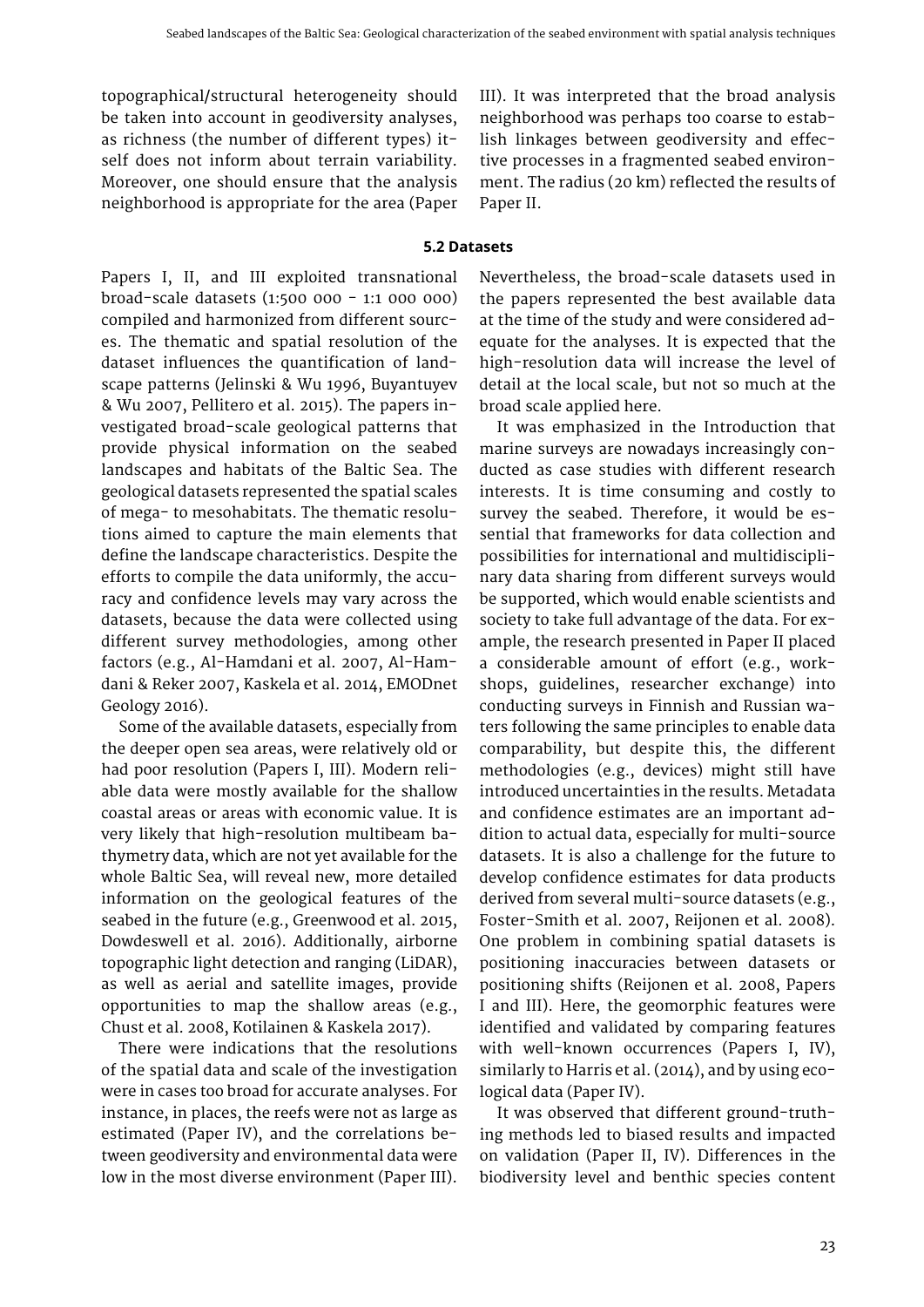<span id="page-24-0"></span>have been discovered due to the sampling gear (e.g., Reijonen et al. 2008, Mortensen et al. 2009b, Buhl-Mortensen et al. 2012, Flannery & Przeslawski 2015 and references therein; Puro 2015, Papers III and IV). Therefore, it is important to consider that ground truthing (e.g., dive transect, video observations, grabs) meets the objectives of the study. For example, grab samples focus on soft sediment habitats, while video observations enable the observation of coarse and hard seafloor habitats; the former enable study of the infauna/sediment column, while

the latter provide a visual image from a bird's (~fish)-eye view and enable the identification of the epifauna (e.g., Flannery & Przeslawski 2015 and references therein). The accuracy measure (e.g., AUC), reflecting the recorded species observations against the predictions, does not detect these types of limitations or biases of the derived models (Paper IV). It is recommended to use multiple gear types to examine general biodiversity patterns (Buhl-Mortensen et al. 2012, Flannery & Przeslawski 2015).

#### **5.3 Seabed landscape characteristics of the Baltic Sea**

The continental shelves are submarine continuations of the continents, extending from the shoreline to the continental slope. The seabed substrate distribution on the shelf is controlled by complex interactions between bedrock geology, the tectonic setting, glaciation history, sediment supply and erosion, bed stress, and slope (Reineck & Singh 1980). Tides, ice, windgenerated waves, and currents are generally the main sources of energy for eroding and transporting the marine sediments of the shelf seas at present.

The studies presented are in line with other studies stating that glaciated shelf areas are shaped by bedrock composition, glacial impact, and post-glacial processes (e.g., Winterhalter et al. 1981, Josenhans & Zevenhuizen 1990, Beaman & Harris 2003, Todd & Kostylev 2011, Shaw et al. 2014). The analyses confirmed that the underlying basement significantly impacts on the geodiversity level of the seabed on a broad scale (Papers I, III). The high geodiversity areas were located in Precambrian crystalline basement, while the more homogeneous open sea and southern areas are mainly located on sedimentary rocks. Sand covers large areas of the southern Baltic, where sedimentary rocks provide sources for sand. On average, one-third of the Baltic seafloor can be regarded as a sediment accumulation area. The crystalline bedrock areas include approximately 25% of the seafloor of the Baltic Sea, and they occur especially in the northern area. Differences in the resistance to erosion of various rock types (due to hardness, lithology, and cleavage), glacial scouring, and fault intensity all contribute to the rugged topography in crystalline basement rock areas.

During the LGM, the global sea level was more than 120 m lower than today, and parts of the current sea areas were either dry land or glaciated (e.g., Clark & Mix 2002, Clark et al. 2009, Lambeck et al. 2014). Due to glacial activity and fluctuation in the shoreline position, glacial deposits such as till and moraine, as well as coastal deposits such as boulder fields, are found on the seafloor of the formerly glaciated areas (e.g., Todd & Kostylev 2011, Shaw et al. 2014, Greenwood et al. 2015, Dowdeswell et al. 2016). In relation to this, Paper I showed that moraines can be found throughout the Baltic Sea, and the areal coverage of exposed moraines increased towards the north. Additionally, some sea valley systems coincided with fault lines, glacial outlets, and ancient rivers.

Paper III confirmed that the geodiversity of the Baltic Sea reflects the glacial influence. It was interesting that the geodiversity did not appear to reflect so much the extent or duration of glaciation, but sudden events during deglaciation. When geodiversity levels were compared with deglaciation patterns, peaks that correlated with the openings of the sea connections and sea-level lowerings were noticed. Sediment deformations related to the sea-level changes have been identified in limited seabed areas, which have been interpreted as debrites triggered by rapid base-level lowerings (Hyttinen et al. 2011). Paleoseismic events, which were most likely activated when the ice sheet was retreating from a certain area and bedrock stresses were released through lineaments and fracture zones (Kotilainen & Hutri 2004, Hutri et al. 2007), might have impacted on the seabed environment. Based on the results, it appears that these abrupt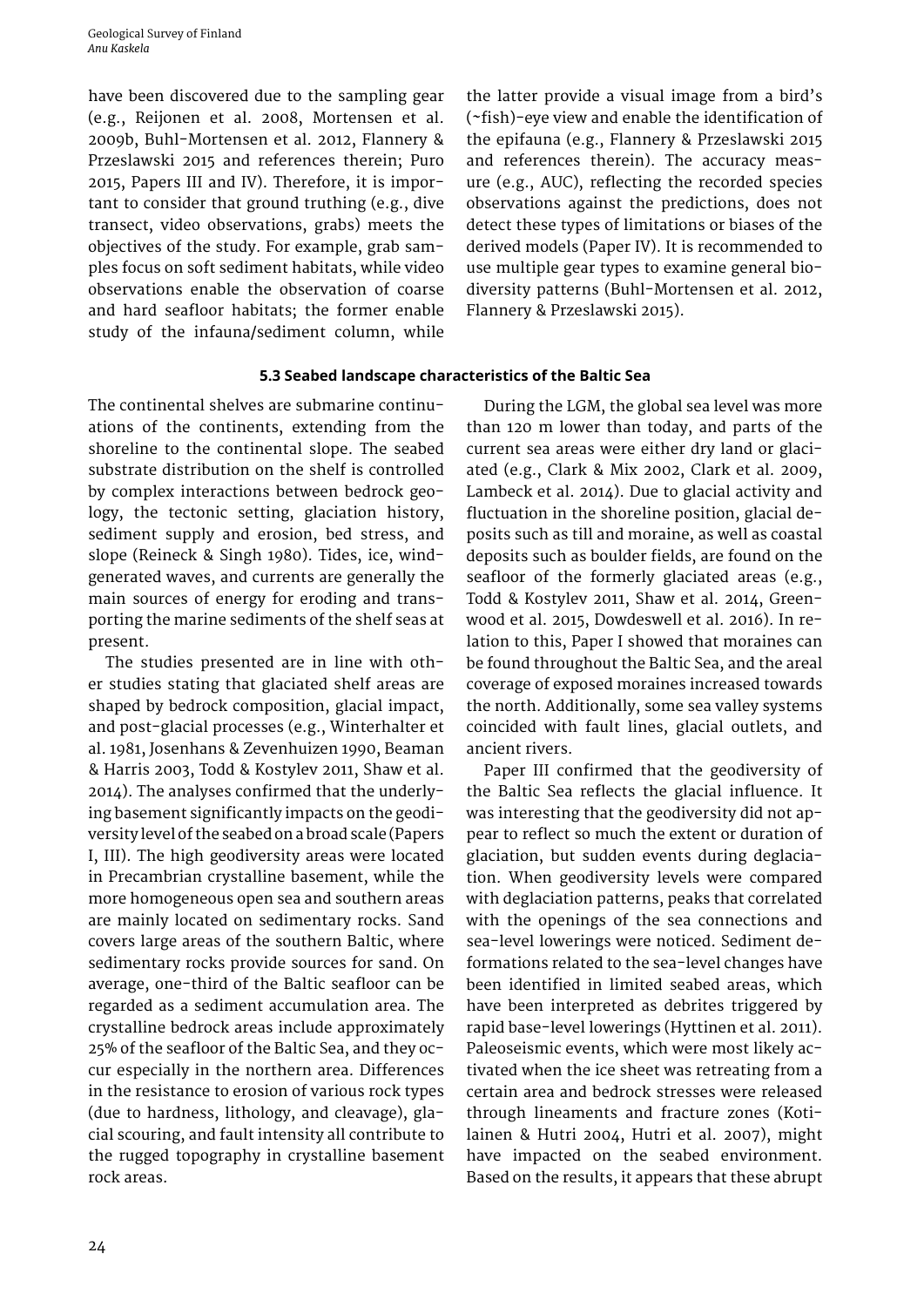geological events have had a significant impact on the seabed environment that is still evident in the vicinity of the edge of the ice sheet. Moreover, the glacial influence continues to affect the seafloor processes of the Baltic Sea even today, because glacial-isostatic uplift continuously raises new material into shallower areas of active erosion (Ekman 1996, Kakkuri 2012).

Besides bedrock and glacial impact, geodiversity was associated with roughness, slope, the land uplift rate, distance to the coast and shore density. Coastal areas are energetic and active environments where various processes modify the seabed, resulting in high seafloor diversity. In particular, the areas with a high shore density, the archipelagos, are very heterogeneous. These contrast with open sea areas, which are typically more flat and stable areas (and located on sedimentary rocks). For instance, the Arkona Sea, the Bornholm Sea, and the Gulf of Riga have homogeneous seafloor environments with plains, basins, and elevations covering the majority of these sub-regions (Papers I, III). The correlation with roughness and slope was selfevident, because generally high values indicate a dynamic environment with areas of erosion and sedimentation that take place within short distances. The significance of these variables was further explained by the fact that they reflect the structural aspects of the bedrock itself, which are due to long-term pre-glacial and glacial processes. Additionally, basal roughness might be linked with the former ice stream flow and basement properties.

The dissertation study demonstrated that the Baltic Sea sub-regions differ from each other in their geological/landscape characteristics, although some sub-regions are more similar than others (Papers I and III). Generally, the southern sub-regions resemble each other in their geological features, but diverge from the northern areas, while the northern areas are alike. As noted above, geodiversity in the Baltic Sea is noted to increase towards the north and from open sea to high shore density areas (Paper III).

One could attempt to delineate sub-regions based on the seabed landscape/geological characteristics presented in Papers I and III. Where would the thresholds be? Both papers support separating crystalline bedrock areas from sedimentary rock areas, the latter being more homogeneous in terms of geodiversity. Coastal areas

and especially archipelagos could also be delineated from open sea areas. Archipelagos serve as high geodiversity regions and include a variety of seabed geomorphic features. Besides, they are also areas with potential rocky reef occurrences, which are among the key habitats. The Baltic Sea is a generally shallow and flat seabed area, supported by the statistic that plains cover about 50% of the seafloor. Thus, deep areas with steep slopes such as the Åland Sea, High Coast, the area south of Stockholm, and the Swedish coast around the Sound represent exceptional environments that have also been linked with geodiversity. In addition, (coastal) areas with clusters of sea valleys and troughs, which often serve as water passages and transport nutrients, should be separated as specific seafloor environments. Complex substrate elevations are characteristic of the northern Baltic Sea, and especially in Kvarken area, with intensive isostatic up-lift continuously exposing new areas to erosion and revealing glacial deposits such as till and moraines (Reijonen 2004, Kotilainen et al. 2012, Kotilainen & Kaskela 2017). Furthermore, a correlation between a land-uplift rate above 2 mm/y and geodiversity was observed (Paper III). The results promote the lineation of the uplift zone occurring in the northern Baltic Sea. Isostatic uplift enables continuous succession from the seabed to the coastal area, and the shallow areas in the uplift zone are consequently generally younger than in the central and southern Baltic Sea. No relationship between geodiversity and water depth was observed, although geodiversity was generally lower in areas deeper than 80 m, which are also below the permanent halocline. This and other studies support the separation of areas deeper than 80 m from shallower areas (Winterhalter et al. 1981, Kohonen & Winterhalter 1999, Myrberg et al. 2006).

In Paper III, it is noted that three geodiversity parameters showed more analogous patterns in sedimentary rock areas than in crystalline rock areas. The correlations were also weaker in crystalline rock areas. Generally, crystalline rocks were identified to include higher geodiversity than sedimentary rocks. The broad scale of the study (the neighborhood of the analyses and low resolution data) probably prevented the capture of associations between geodiversity and environmental variables in the most fragmented seabed areas. Therefore, the scale of future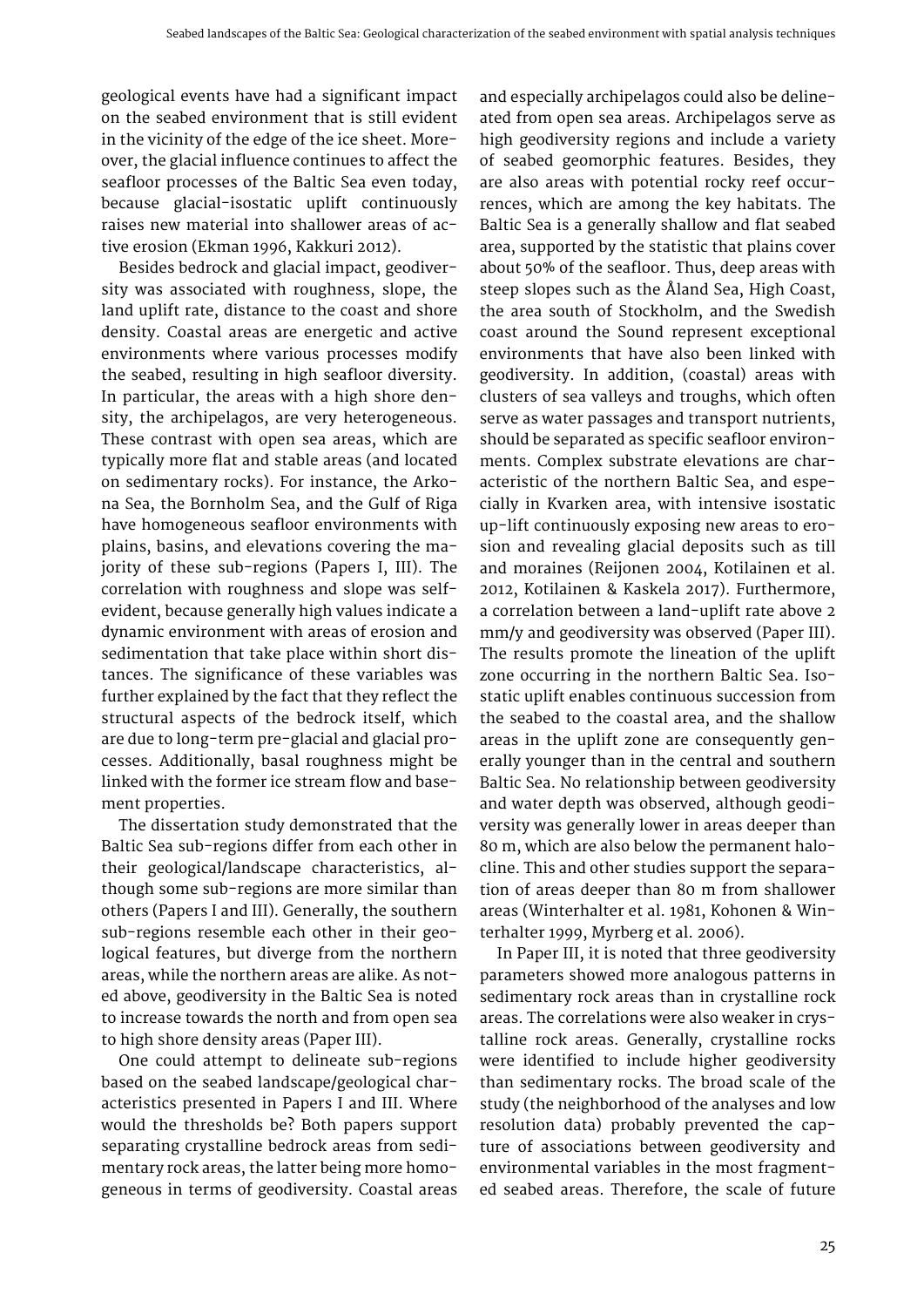<span id="page-26-0"></span>analyses should consider the geodiversity of the seabed environment.

# **5.3.1 Archipelagos**

Vast archipelagos are a particular feature of the central and northern part of the Baltic Sea (Niemelä et al. 2015). The Stockholm Archipelago and Archipelago Sea contain tens of thousands of islands and are probably among the largest archipelagos in the world. Based on Papers I and IV, elevations with rock are characteristic of the archipelagos and coincide with Precambrian basement rocks, which have suffered glacial scouring and over-deepening of pre-existing drainage channels. At present, the most resistant materials, mainly granites and gneisses, stand out as elevated structures forming islands and rocky reefs, and material in between has been eroded, thus forming submarine channels. The elongated deep-sea troughs characteristic of the Åland Sea and the Archipelago Sea partly coincide with fault lines and thrust zones, and serve as important water passages that connect the Baltic Proper with the Gulf of Bothnia (Winterhalter et al. 1981, Koistinen et al. 1996). Additionally, Papers I and IV showed that glacial deposits, such as eskers and moraines, are typical of the Gulf of Finland and the northernmost archipelagos, or of specific zones within the Archipelago Sea. Elevations of sand are typical of the submarine area around the Salpausselkä formation (Paper IV), and moraine formations such as De Geer moraines characterize the both terrestrial and submarine landscape of the Kvarken Archipelago (Breilin et al. 2004, 2005, Reijonen 2004, Kotilainen et al. 2012, Kotilainen & Kaskela 2017).

The archipelagos can be divided into zones that run parallel to the coastline and represent the gradient from coastal areas to more open sea conditions: the sheltered inner archipelago, the middle archipelago and the exposed outer archipelago (e.g., Häyrén 1900, Jaatinen, 1960, Granö et al. 1999). At the simplest, the archipelago zones have been defined based on land to sea ratio. The archipelago zonation has been noted to influence hydrographic properties, terrestrial vegetation, coastal geology, fish, and benthic communities (e.g., von Numers & van der Maarel 1998, Hänninen et al. 2000, 2007, Korvenpää et al. 2003, O'Brien et al. 2003, Vahteri et al.

2009). Nevertheless, it has been proposed that the zoobenthic communities in the archipelago are not delineated by surface boundaries, i.e. the land-to-sea ratio, but by depth and factors related to it (O'Brien et al. 2003). In addition, the transitional patterns of water properties from the inner to the outer archipelago (Archipelago Sea) are in cases prone to anomalies. For example, temperature and chlorophyll-a have shown geographically divergent seasonal developments (Suominen et al. 2010). Papers II and IV, which focused on the archipelago areas of the eastern Gulf of Finland and Archipelago Sea, respectively, support the view that the land-to-sea ratio does not capture the true variability of the seabed environment.

Paper II analyzed benthic assemblages against environmental variables. According to the results, variables describing the archipelago gradient, the abundance of islands, and ratio of land to sea, correlated with zoobenthic sample data. However, the land-to-sea ratio (e.g., archipelago zonation) received lower correlation values ( $ρ$  < 0.40) than the abundance of islands ( $\rho$  > 0.40). In contrast to the archipelago gradient, the number of islands did not take account of the size of the islands, and small skerries had the same weighting as larger ones. The results also revealed a strong correlation between benthic assemblages and seabed roughness. The influence of both roughness and the archipelago gradient appeared to increase with the spatial scale. These broad spatial scales were probably partly related to certain functional processes such as water circulation, sediment transport, or zoobenthic behavior. This was supported by the fact that salinity co-varied with depth, roughness, and island abundance. It was explained that numerous islands and the complexity of the seabed could form a submarine labyrinth, controlling water movement and hydrographical conditions. Geomorphic features and the physical complexity of the seabed generate transport channels and submarine sills that could result in the formation of sheltered bays with limited flushing and occasional anoxic conditions. Generally, oxygen deficiency is related to deeper areas, but within the archipelago environments, seasonal anoxia or even decades-long anoxic conditions have been recorded from shallow depths (O'Brien et al. 2003, Virtasalo et al. 2005, Vallius 2006, Koti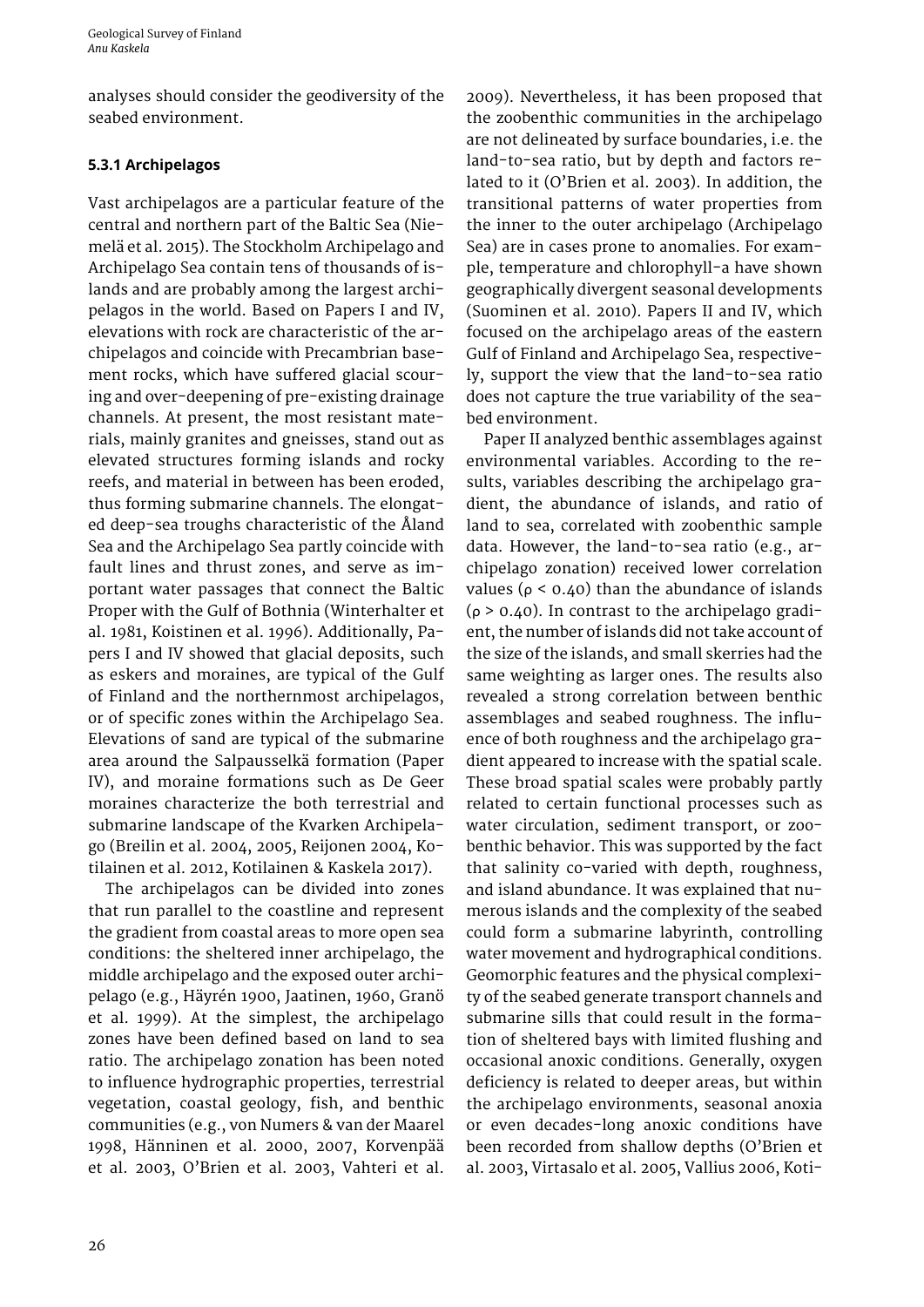lainen et al. 2007, Lukkari et al. 2009, Vallius et al. 2011). Oxygen depletion is among the greatest pressures affecting the achievement of a good environmental status of the benthic habitats of the Baltic Sea (Korpinen et al. 2013).

Paper IV included the modeling of specific geomorphic features, namely, rocky reefs, in the Archipelago Sea. Generally, the main material of elevated structures within the study area consisted of rock and boulders, indicating energetic seafloor conditions. Potential reefs were primarily concentrated in the exposed outer archipelago, and they often extended above the surfaces, forming skerries. Thus, what was observed on the sea surface did not represent a true image of the seabed area. Examining the reef distribution presented in Figure 4 of Paper IV, it can be seen that rocky reefs already form a submarine labyrinth in the outer archipelago, and the small skerries are actually crests of larger rocky elevations, which will grow into larger islets and islands due to land uplift.

The research presented promotes further studies on the inclusion of seabed characteristics into archipelago zonation and benthic analyses. Archipelagos of the Baltic Sea are sensitive environments with high geodiversity. They provide several ecosystem services, with the Stockholm Archipelago, for example, being of major significance as a recreational area (Sandström et al. 2000). The functionality of the sensitive archipelagos should be preserved and spatial knowledge of the basins sensitive to anoxia could assist in the effective management of the archipelagos, for example.

#### **5.4 Associations between geological characteristics and benthic assemblages**

Relationships between organisms and environmental variables are scale dependent (e.g., Zajac et al. 2003, Post 2008, Williams et al. 2010, Last et al. 2010, Buhl-Mortensen et al. 2012, Zajac et al. 2013). It is known that the seabed substrate strongly influences zoobenthic communities on local and regional spatial scales within the Baltic Sea (e.g., Rousi et al. 2011, Snickars et al. 2014, Weigel et al. 2015). Certain geomorphic features also define the distribution of the benthic biota and biodiversity (e.g., Harris & Baker 2012 and references therein, Paper IV), and abiotic aspects of the habitat complexity influence the benthic communities (e.g., Kostylev et al. 2001, Olenin & Daunys 2004, McArthur et al. 2010, Shumchenia & King 2010, Harris & Baker 2012b, Buhl-Mortensen et al. 2012, LaFrance et al. 2014). Abiotic heterogeneity reflects the abundance of varying habitats, spatial variation in resources, and thus biodiversity (e.g., Burnett et al. 1998, Nichols et al. 1998, Dufour et al. 2006, Parks & Mulligan 2010, Stein et al. 2014, Paper II). The geodiversity parameters roughness, substrate variability, and substrate patchiness, which also describe abiotic heterogeneity, have been correlated with benthic assemblages on the marine landscape scale (e.g., LaFrance et al. 2014, Paper II). Results suggest that geodiversity influences benthic assemblages on broad spatial scales, whereas seabed substrates and geomorphic fea-

tures affect benthic assemblages at more local scales (Paper II, Paper IV).

The correlation between geodiversity and biodiversity is not necessarily one-to-one. Paper III observed that the most complex landscape did not include the highest biodiversity. As mentioned earlier, it was explained that topographic complexity could result in complex hydrological systems that limit circulation and lead to hypoxic/anoxic conditions. It is also possible that the upper ranges of physical complexity reflect habitat fragmentation rather than habitat heterogeneity (as explained by Tews et al. 2004). Seabed geodiversity results in greater habitat complexity, but biodiversity also depends on the health of the seabed environment and active processes.

Paper IV was successful in assigning ecological value to potential rocky reefs. It also noted that rocky habitats on large complex reefs reaching the surface several times resulted in a higher species number than those in more isolated reefs. These large reefs were probably better connected to each other, in contrast to smaller elevations separated by deeper trenches, emphasizing the importance of connectivity.

The results support further studies on seabed geodiversity, connectivity, and biodiversity in order to promote a functional network of marine protected areas.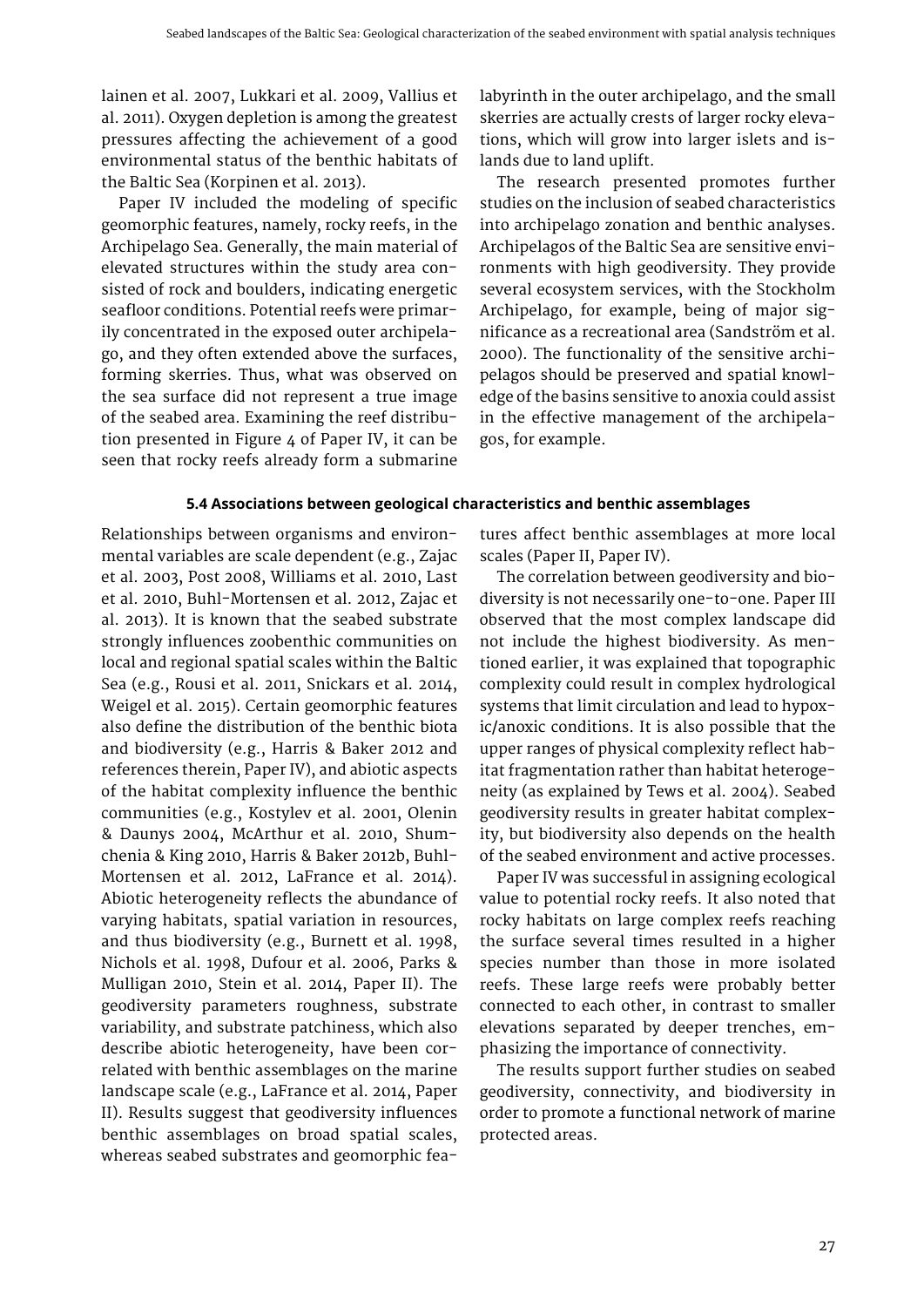#### **5.5 Results in the context of ESBM and other uses**

<span id="page-28-0"></span>Effective transnational marine spatial planning requires extensive knowledge of the environmental characteristics of the region in question (e.g., Collie et al. 2013). It is relevant to ask how it is possible to describe the marine ecosystems with insufficient datasets. It is highly unlikely that all marine areas will be surveyed with a detailed resolution in the coming decades (e.g., Weatherall et al. 2015). In ESBM, it has been considered that some species are more important than others to maintain the function and resilience of the marine ecosystem, and that it is logical to conserve the ones we know are important (Crowder & Norse 2008). Similar to this, scientists should strive to recognize the most important features that support the functioning of marine ecosystems in the long term.

Analyses of seabed geomorphic features and geodiversity provide consistent information on the physical marine environment (Papers I–IV) and deliver background data for ESBM and for European directives such as the Habitats Directive (Directive 92/43/EEC), the Water Framework Directive (Directive 2000/60/EC), the Marine Strategy Framework Directive (Directive 2008/56/EC), and the Maritime Spatial Planning Directive (Directive 2014/89/EU). It should be noted, however, that this dissertation aimed to characterize broad-scale characteristics of the seafloor, which are useful for management at a national or international level. The results should not be used in local-scale management or for the conservation of a particular threatened species or iconic feature.

Conservation of ecosystem structure and functioning is one of the main principles of the ESBM (Pirot et al. 2000, Secretariat of the Convention on Biological Diversity 2004). Ecosystems are not stable but adapt to changes in the surrounding environment (Pirot et al. 2000, Secretariat of the Convention on Biological Diversity 2004, Long et al. 2015). Oceans have changed their size and shape throughout geological history; during glaciations, the sea level has lowered and in interglacials the sea level has been elevated. High sea-level conditions, such as at present, have only occurred for about 12% of the time during the past 150,000 years (Harris & Baker 2012). The advance and retreat of ice sheets have been central to the development of the benthic environ-

ments occurring across the shelf environments, and many relict glacial features form unique benthic habitats (e.g., Post et al. 2011, Todd & Kostylev 2011, Harris 2012 and references therein, Shaw et al. 2014). The same is valid for the Baltic Sea (Winterhalter et al. 1981, Papers I and III). All species living on the continental shelf at present are colonists that have arrived in the last 10,000 years or less (Harris 2012). The ecological age of the Baltic Sea dates back about 8000 years, and several uninhabited ecological niches are still available (Bonsdorff 2006). Moreover, the current climate change scenarios estimate a relative sea-level rise of around of 0.60 m near Hamburg and a relative sea-level fall of 0.35 m in the Bothnian Bay by 2100 (Grinsted 2015). Baltic-scale variations in sea-level change are due to the local compensation of GIA.

Recognition of the inevitability of change is critically important to the ESBM (Pirot et al. 2000, Secretariat of the Convention on Biological Diversity 2004). It has been recommended that conservation sites should include a range of environments, allowing organisms to adjust to changing environmental conditions (Hunter et al. 1988). The conservation of geological features and geodiversity might support the longterm protection of natural succession, biological processes, and biodiversity, because geological features are more stable in time than biological communities (Hunter et al. 1988, Nichols et al. 1998, Anderson & Ferree 2010, Beier & Brost 2010, Parks & Mulligan 2010, Hjort et al. 2012, Gill et al. 2015, Paper I, Paper III). Erosion and deposition generally influence geodiversity on very long time scales, even though abrupt events such as major storms, changes in drainage or human-induced perturbations may alter the benthic environment on short time scales (Nuorteva & Kankaanpää 2016, Paper III). Areas that represent the diversity of the current abiotic conditions probably encompass a broad enough range of environments to allow organisms to adjust their local distribution in response to longterm environmental change (e.g., Hunter et al. 1988, Nichols et al. 1998).

Furthermore, spatial data on geodiversity and geomorphic features can be applied to identify the most important areas for future studies and to recommend which types of environments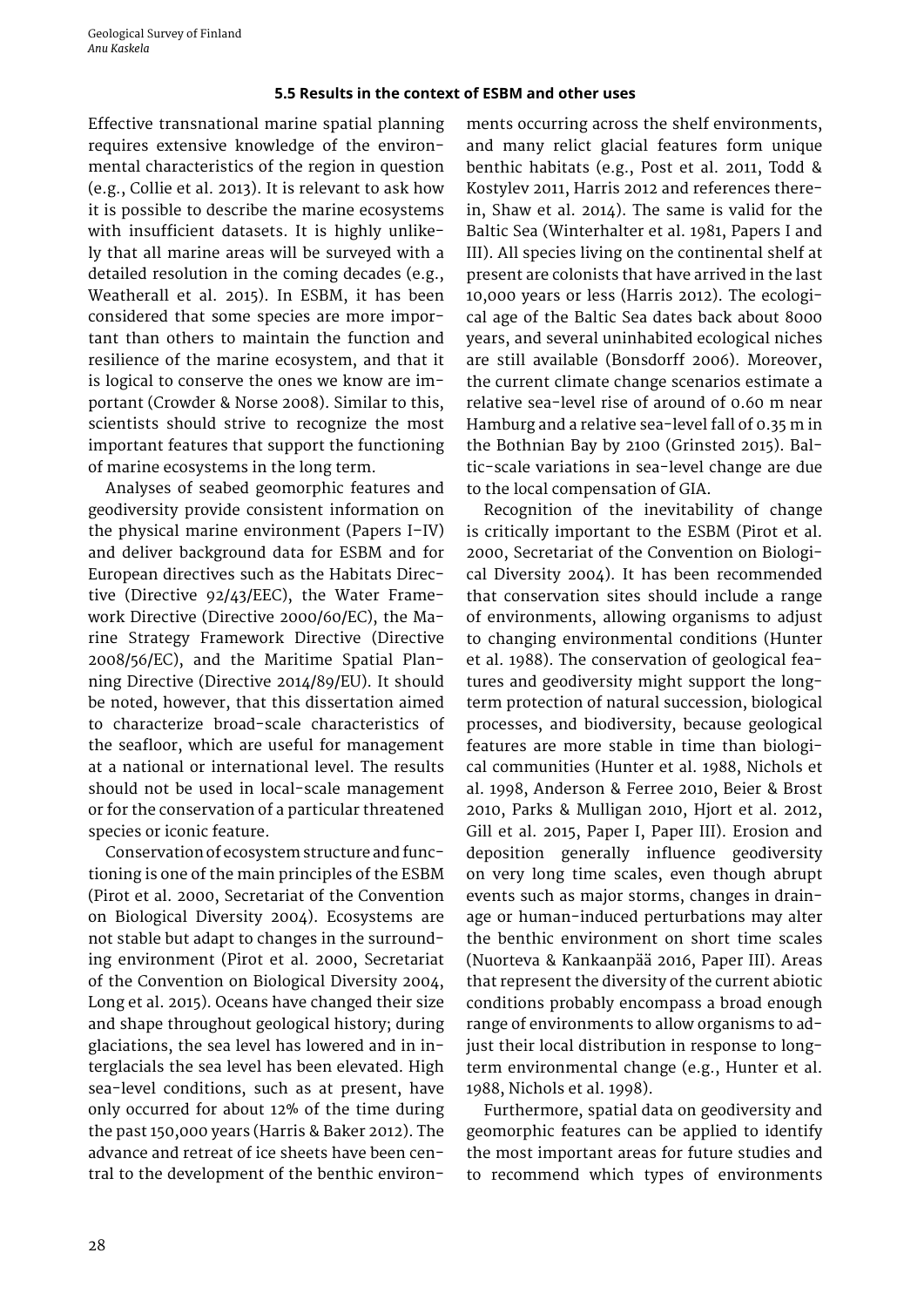need more protection. Geomorphic knowledge can help identify the critical life habitats and advance the application of ESBM to the design of marine reserve networks (e.g., Halpern et al. 2008, Wright & Heyman 2008, Harris 2012). For example, the rocky reefs defined in Paper IV provide spatial data the Habitats Directive, which calls for the creation of a network of special areas of conservation, i.e. the Natura 2000 network. Other potential applications of marine geomorphological mapping in ESBM include wave energy modeling, renewable energy exploitation, determining essential fish habitats and habitat suitability for economically-important species, fishing resources, dredged sediment disposal management, the valuation of ecosystem goods and services, the development of biological quality indices, land–sea exchange modeling, and human activity sensitivity maps (Galparsoro et al. 2010 and references therein).

ESBM should acknowledge the influence of the functional links between geodiversity and biodiversity (Gray et al. 2013). High geodiversity areas can be used to target surveys to optimal areas with the maximum diversity of habitats to inform on the dynamics of the seafloor environment (Paper I, Paper II, Paper III). It is suggested that on the mesoscale, a high degree of seabed geodiversity may override the influence of specific seabed features in determining zoobenthic assemblages (Paper II). Areas with high geodiversity are also candidates for a MPA within a region, allowing perhaps the maximum biodiversity to be protected within the smallest possible area (Harris et al. 2008, Harris & Whiteway 2009). Generally, maps of seabed landscapes or high seafloor complexity can be used to direct certain anthropogenic activities such as underwater constructions, sand extraction, and aquaculture to the most suitable areas and to develop guidelines/frameworks for the monitoring of environmental impacts (e.g., Inger et al. 2009, Punt et al. 2009, Handley et al. 2014, Ucinowicz et al. 2014). It is likely that detailed surveys are needed to fully describe conditions over fragmented landscapes, whereas less detailed surveys might be sufficient over homogeneous, flat landscapes (see e.g., van Son et al. 2015).

Often, ecosystem studies primarily address the biotic parts or treat abiotic characteristics only as complementing biodiversity (e.g., see Foley et al. 2010 and references therein). Nevertheless, the ecosystem consists of both its biotic and abiotic parts and their interactions. Geodiversity is not just a complement of biodiversity, but a fundamental part of natural diversity (Serrano & Ruiz-Flanõ 2007). Geodiversity has intrinsic value and it provides abiotic ecosystem services (Gray 2011, Gray et al. 2013). It provides resources that can help society to adapt to climate change and to mitigate its consequences through an improved understanding of natural processes, among others (Gordon et al. 2012). Geodiversity should be integrated as a scientific tool together with biodiversity to obtain territorial understanding and land management information (Serrano & Ruiz-Flaño 2007, Paper III).

Spatial information on important ecosystem features is critical in conservation and marine spatial planning. Papers I and III have confirmed that the seabed landscape characteristics of the Baltic Sea vary between locations, and that they reflect the bedrock type, glacial history, and ongoing geological processes. The maps presented in Paper IV serve as a valuable background for the more detailed mapping of the species diversity on reefs, as well as for monitoring their ecological status. The results of Paper II were conveyed to decision makers in charge of the maritime spatial planning process of the Kymenlaakso area, and as a consequence, an area of high geodiversity has now been acknowledged in the maritime spatial plan of the Finnish eastern Gulf of Finland (Kymenlaakson Liitto 2014).

It is also notable that marine maps do not just serve scientific knowledge and ESBM, but additionally promote public engagement with the marine environment (e.g., Cogan et al. 2009). The underwater world is largely invisible, and submarine maps, such as those included in this dissertation, can be used to raise awareness and communicate the status of the marine ecosystem to the general public. Similarly to the Blue Marble and the other images from space, submarine maps are among the tools for visualizing the unseen.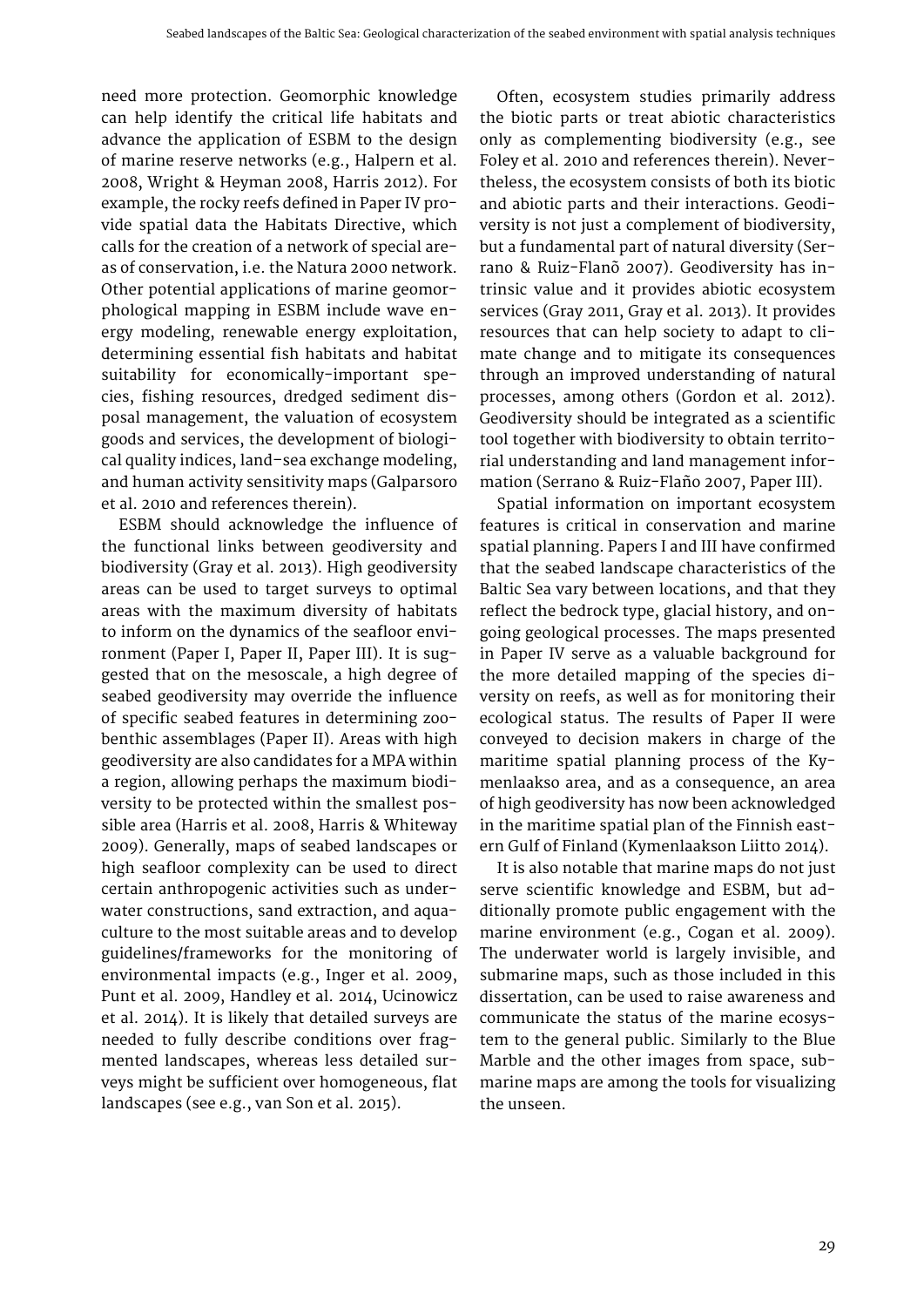# **6 CONCLUSIONS**

<span id="page-30-0"></span>The seabed of the Baltic Sea is primarily characterized by various plains and basins. Elevations and features such as valleys, holes, and troughs are locally concentrated. Sand occurs in the southern Baltic Sea and Bothnian Bay. The coverage of exposed moraines increases towards the north. Sediment accumulation areas cover approximately one-third of the Baltic seafloor.

The seabed geodiversity of the Baltic Sea varies between sub-regions. The seabed geodiversity of the Baltic Sea generally increases from south to north and from open sea to areas with a high shore density. Crystalline bedrock areas provide more diverse seabed environments than sedimentary rock areas. The associations between environmental parameters and geodiversity were lower in crystalline rock areas than in sedimentary rocks, which indicates a need for higher data resolution and a shorter analysis neighborhood in these areas.

Archipelagos stood out as seabed areas with high geodiversity. The results suggest that the numerous islands, rocky reefs and complexity of the seabed might form a submarine labyrinth, which already controls water movement and hydrographical conditions in the outer archipelago.

Differences in the geomorphic content and geodiversity levels of the Baltic sub-regions are due to the basement rock type, glacial history, and ongoing processes. Geodiversity was especially related to roughness, shore density, and glacier-derived processes. The results suggest that geodiversity is not related to the extent or the duration of the ice sheet,

but to certain geological events during the last deglaciation.

Geological features and geodiversity were examined in relation to benthic assemblages to determine the benthic marine landscapes of the eastern Gulf of Finland. The results indicate that at broad spatial scales, geodiversity overrides the influence of the seabed substrate and geomorphology. The landscapes found in topographically complex seabed areas possessed higher species diversity than more homogeneous areas. High geodiversity and archipelago gradient might directly influence the benthic assemblages and biodiversity by providing a multitude of habitats and indirectly by channeling water movement.

Key habitat features, rocky reefs, were identified in a complex archipelago area in the northern Baltic Sea using the best, although limited, data currently available. Rocky reefs were defined with geomorphic terms. The study demonstrated that potential key habitats can be extrapolated from the existing sources in areas without high resolution data with good accuracy and ecological validity.

The results provide spatial information for scientists, marine spatial planners, and managers on the seabed characteristics of the Baltic Sea based on geological data. Geodiversity should be acknowledged in the ecosystem-based management of marine areas, because it has intrinsic value, it provides several abiotic ecosystem services, and is associated with the biodiversity and long-term conservation of the marine environment.

# **ACKNOWLEDGEMENTS**

This dissertation study was conducted in the Marine Geology unit of the Geological Survey of Finland (GTK) and at the Department of Geosciences and Geography of the University of Helsinki. The study was supported by the Marine Geology and Global Change Research Program of GTK and the Finnish Inventory Program for the Underwater Marine Environment (VELMU). The results presented were derived from the following projects: BALANCE (2005–2007), part-financed by

the European Union within the BSR INTERREG III B Program; the EU Life+ project FINMARINET (2009–2013); TOPCONS, funded by the South-East Finland – Russia ENPI CBC 2007–2013 Program; the EU-funded EMODnet Geology project; and the SmartSea project, which was supported by the Strategic Research Council at the Academy of Finland (grant number 292 985).

First of all, I want to acknowledge my supervisor, Research Professor Aarno Kotilainen. I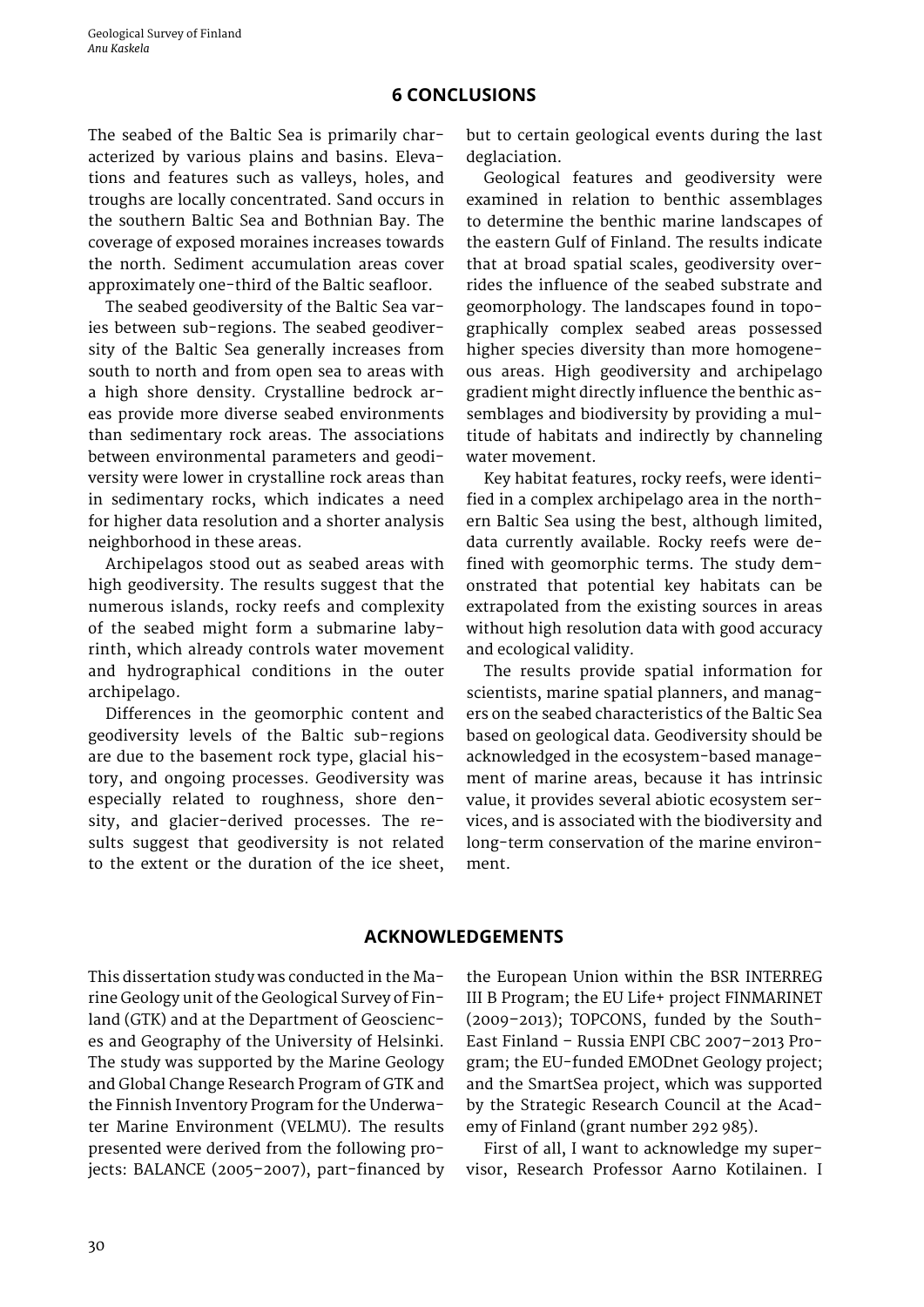<span id="page-31-0"></span>probably would not have started or finished this work without your encouragement. I have spent some time now thinking about how I could ever express all my gratitude for your support from the very early steps of my career: your guidance, knowledge, insight, patience, time, trust in my skills, positivity, a good sense of humor, all the travels and fun times. Ale, I have been privileged to have had such a great supervisor – thank you.

I also want to thank Professor Veli-Pekka Salonen for the opportunity to pursue this work, for your belief in me and my topic. And a special word of thanks for setting a firm deadline for this thesis, which has enabled me to finally finish the job! I wish you all the best for the new chapter in your life.

Professor Juha Karhu is acknowledged for taking over the administrative matters in the final phase and also agreeing to act as the Custos during the public defense.

I would like to sincerely thank the pre-examiners, Professor Risto Kalliola and Professor Larry Mayer, for taking the time to review this dissertation and their valuable comments.

I am very grateful to all the people I have met along the way and who have contributed to my research. I wish to thank all the co-authors of the original papers for their valuable comments and input. Your contribution is very much appreciated and I hope we can work together in the future, too. I would like to acknowledge the people, who have participated in BALANCE, FIN-MARINET, TOPCONS, SmartSea and EMODnet Geology projects. This thesis is also one of the outcomes of the VELMU programme, and I want to express my sincerest gratitude to all the people who have been involved in VELMU and provided data & knowledge. In particular, I want to thank Anna Downie, Henna Rinne, Heta Rousi,

Minna Ronkainen, Marina Orlova, Kirsi Kostamo, Daria Ryabchuk, Vladimir Zhamoida, Igor Neevin, Alexander Sergeev, Zyad Al-Hamdani, Jørgen Leth, Alan Stevenson, Sami Jokinen, Sonja Salovius-Laurén, Miina Karjalainen, Ari Laine, Jouni Leinikki, Erik Bonsdorff, Markku Viitasalo, Pasi Laihonen and Penina Blankett.

The Finnish Graduate School of Geology has enabled participation in some training courses and conferences. Seija Kultti and Mia Kotilainen are acknowledged for the issues related to the postgraduate studies and administration. Roy Siddall has revised the language and Kristina Karvonen has helped in publishing the thesis.

I want to acknowledge all my current and previous superiors at GTK for providing me the opportunity to proceed with my thesis. The head of the Marine Geology unit, Jyrki Rantataro, is especially acknowledged for his support, advice, and trust. Keijo Nenonen is thanked for giving valuable comments on the original papers. I am grateful to my colleagues at GTK, who have helped and supported me with this thesis and other work during these years. Hanna Virkki, Kirsti Keskisaari, and Antti Kahra have been very helpful with GIS issues, and Harri Kutvonen has helped with posters and images. Vesa Nykänen and Jukka-Pekka Palmu have given some relevant courses and provided their expertise.

I am indebted to my colleagues and friends at the Marine Geology unit for their support, advice, surveys and data, travels, good laughs, and coffee, among other things: Eija, Ulla, Jyrki H., Joonas, Kimmo, Pekka, Henry, Erkki, Olli and Matti – you are the BEST!

Last, but not least, I would like to express my warmest gratitude to my husband, family and friends for your encouragement, care, love, and endless support. You mean the world to me.

# **TERMINOLOGY**

**Abiotic ecosystem service.** Ecosystem services that are related to geodiversity can be termed 'abiotic ecosystem services'. These include regulating (e.g. terrestrial processes including the rock cycle and carbon cycle), provisioning (e.g. minerals, construction materials), supporting (e.g. habitats), and cultural services (e.g. geotourism, knowledge). (Gray 2011, Gray et al. 2013). **Ancylus Lake.** Ancylus Lake was a stage in the history of the Baltic Sea. It was a freshwater stage, which took place around 10.7–9.8 ka BP.

**Baltic Ice Lake.** The Baltic Ice Lake refers to a freshwater lake that gradually formed in the [Bal](https://en.wikipedia.org/wiki/Baltic_Sea)[tic Sea](https://en.wikipedia.org/wiki/Baltic_Sea) basin during the last deglaciation. The Baltic Ice Lake dates back to around 17.0–11.7 ka BP.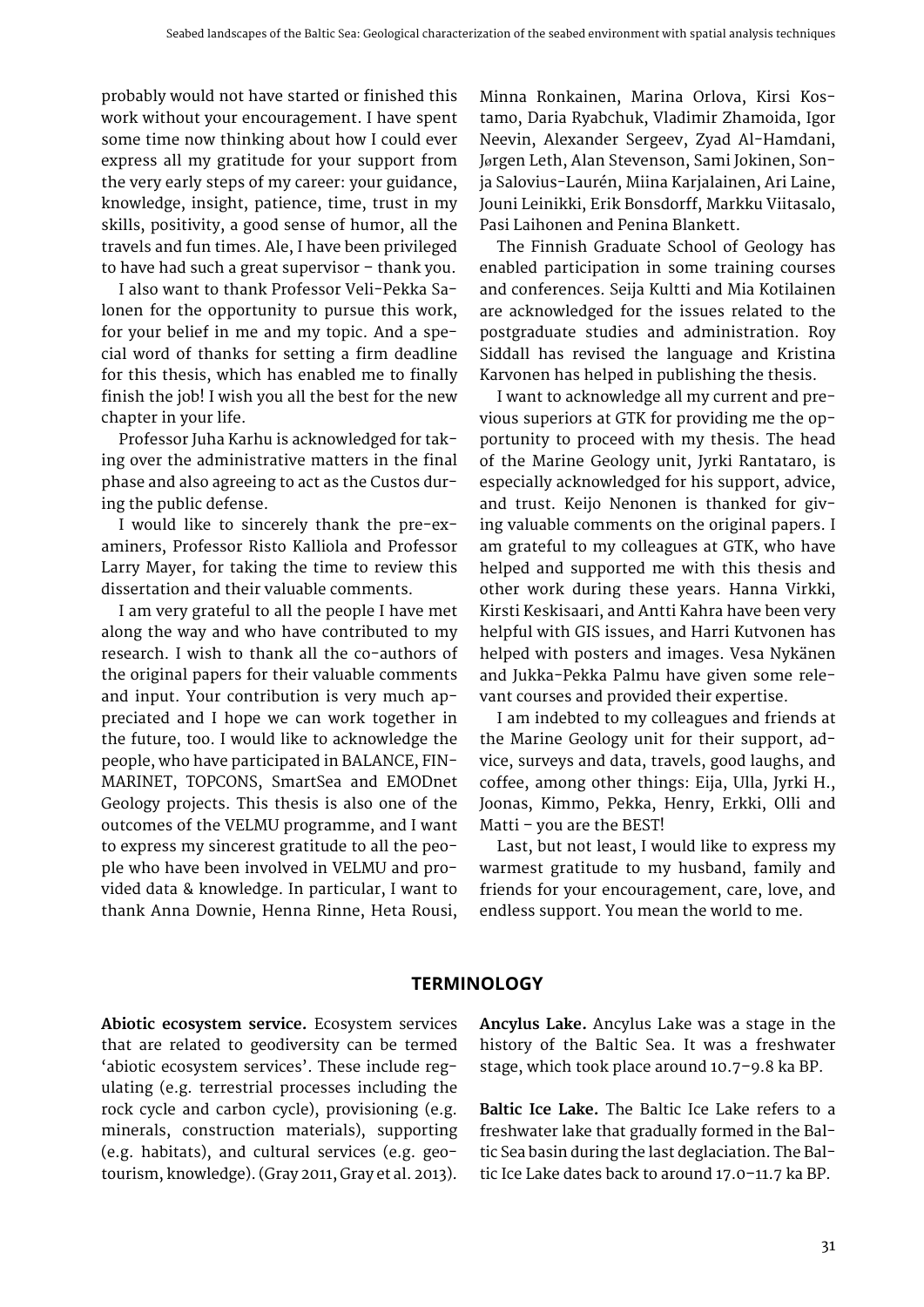**Bathymetric position index (BPI)** (also topographic position index, TPI). The bathymetric position index is a second-order derivative of bathymetry. The BPI is derived as a measure of where a certain georeferenced location, with a defined elevation, is relative to the general landscape. The derivation involves evaluating elevation differences between a focal point and the mean elevation of the surrounding cells within a user-defined neighborhood. (Lundblad et al. 2006, Wright et al. 2012).

**Benthic terrain modeler (BTM).** Benthic Terrain Modeler is an ArcGIS extension that was developed by the NOAA Coastal Services Center's GIS Integration and Development program in cooperation with the Oregon State University Davey Jones Locker Seafloor Mapping/Marine GIS Lab. The extension analyzes the benthic terrain from input (multibeam) bathymetry in ESRI's GRID (raster) format and allows users to create grids of the slope, bathymetric position index, and rugosity from an input data set. (Wright et al. 2012).

**Biodiversity.** Biodiversity refers to the variability among living organisms from all sources, including, *inter alia*, [terrestrial,](https://en.wikipedia.org/wiki/Terrestrial_ecoregion) [marine](https://en.wikipedia.org/wiki/Marine_%28ocean%29) and other [aquatic ecosystems,](https://en.wikipedia.org/wiki/Marine_biology) and the ecological complexes of which they are part: this includes diversity within species, between species, and of ecosystems (United Nations 1992).

**Blue growth.** The Blue Growth Strategy was adopted by the European Commission in 2012. It is a long-term strategy to support sustainable growth in the marine and maritime sectors as a whole. (European Commission 2012).

**Echosounder.** (Single-beam) An echosounder uses sound waves to measure water depth and sometimes also the properties of the soft sediments below the seafloor. The time interval between the emission and return of a pulse is recorded, which is then used to determine the depth of water and/or thickness of sediment units under the survey track line. Single-beam echosounders use high-frequency sound waves. For example, GTK's echosounder, which also detects sediment properties, uses a frequency of 28 kHz. Echosounder data can be processed to provide a visual profile of the seabed sediments/sedimentary units.

**Ecosystem.** An ecosystem comprises all the [liv](http://dictionary.cambridge.org/dictionary/english/living)[ing](http://dictionary.cambridge.org/dictionary/english/living) organisms in an [area](http://dictionary.cambridge.org/dictionary/english/area), and the way in which they influence each other and the [environment.](http://dictionary.cambridge.org/dictionary/english/environment)

**Ecosystem-based management (ESBM).** Ecosystem-based management is as an interdisciplinary approach to marine spatial planning, which balances ecological, social, and governance principles at appropriate temporal and spatial scales in a distinct geographical area to achieve the sustainable use of the resources (Long et al. 2015).

**Ecosystem service**. Ecosystem services are the benefits provided by ecosystems, which include provisioning (e.g. food and water), regulating (e.g. regulation of climate), cultural (e.g. recreation), and supporting services (e.g. nutrient cycling) (Millennium Ecosystem Assessment 2005).

**EMODnet.** The European Marine Observation and Data Network (EMODnet) consists of organizations assembling marine data, products, and metadata to make them more available to public and private users relying on quality-assured, standardized, and harmonized marine data which are interoperable and free of restrictions on use. For further information, see: http:// www.emodnet.eu/.

**Geoconservation.** Geoconservation can be defined as action taken with the intent of conserving and enhancing geological and geomorphological features, processes, sites, and specimens (Burek & Prosser 2008).

**Geodiversity.** Geodiversity takes into account the natural range of geological, geomorphological, and soil features, as well as their assemblages, relationships, properties, interpretations, and systems (Gray 2004).

**Geodiversity index.** The geodiversity index aims to assess the level of geodiversity. It relates the variety of physical elements with the roughness and surface of the previously established geomorphological units according to the following formula: Gd Eg R / Ln S, where Gd = geodiversity Index, Eg = number of different physical elements in the unit,  $R = \text{coef}$ ficient of roughness of the unit, S = surface of the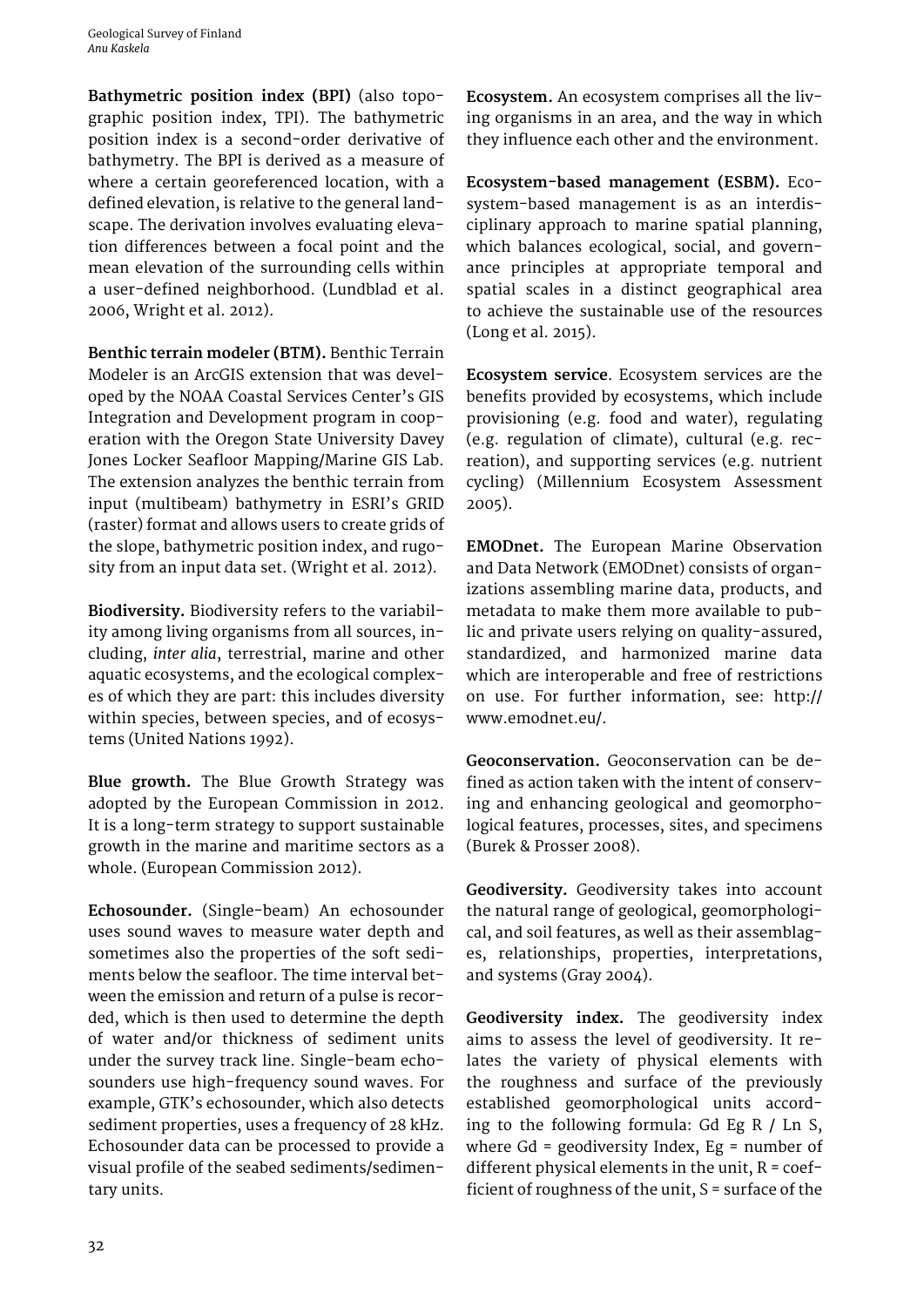unit ( $km<sup>2</sup>$ ), and Ln = neperian (in cases replaced by natural) logarithm. (Serrano & Ruiz-Flaño 2007, Hjort & Luoto 2010).

**Geographic information system (GIS).** A geographic information system refers to a [computer](http://dictionary.cambridge.org/dictionary/english/computer)  [system](http://dictionary.cambridge.org/dictionary/english/system) that stores, organizes, and analyses data that [relate](http://dictionary.cambridge.org/dictionary/english/relate) to the [position](http://dictionary.cambridge.org/dictionary/english/position), [area,](http://dictionary.cambridge.org/dictionary/english/area) or [size](http://dictionary.cambridge.org/dictionary/english/size) of objects.

**Geomorphometry.** The science of quantitative terrain analysis, which combines mathematics, earth sciences, engineering, and computer science, is called geomorphometry (Pike et al. 2008).

**Glacial isostatic adjustment (GIA).** Glacial isostatic adjustment describes the ongoing adjustment process of the earth once burdened by ice sheets.

**Last Glacial Maximum (LGM).** The Last Glacial Maximum refers to the period during the latest glacial when the global ice sheets reached their maximum integrated volume.

**Litorina Sea.** Litorina Sea is a brackish-water stage of the Baltic Sea, which started around 8.5 ka BP and has transformed into the current Baltic Sea.

**Marine landscape** (also seascape, benthoscape). Marine landscapes are combinations of ecologically determined hydrographic, bathymetric, and geological datasets that characterize potential broad habitat distribution patterns (Roff & Taylor 2000). The approach informs conservation efforts that seek to optimize biodiversity (rather than a particular species) in a given area. The International Council for the Exploration of the Sea (ICES) specifies that the term 'marine landscape' is similar to the term 'habitat' in that it refers to an area of integrated landforms and biota, but covers a broader spatial area.

**Marine protected area (MPA).** A marine protected area is any area of intertidal or subtidal terrain, together with its overlying water and associated flora, fauna, historical and cultural features, which has been reserved by law or other effective means to protect part or all of the enclosed environment (Kelleher 1999).

**Marine spatial planning (MSP)** (also maritime spatial planning). Marine spatial planning is a public process of analyzing and allocating the spatial and temporal distribution of human activities in marine areas to achieve ecological, economic, and social objectives that are usually specified through a political process (Ehler & Douvere 2009).

**Multibeam echosounder (MBES).** Multibeam echosounders collect bathymetric soundings in a swath perpendicular to the ship track by electronically forming a series of transmit and receive beams in the transducer hardware which measure the depth to the seafloor in discrete angular increments or sectors across the swath (Hughes-Clarke et al. 1996).

**Patchiness.** Within this dissertation, patchiness refers to a geodiversity parameter that analyses the number of individual geological patches over a certain neighborhood.

**Richness.** Within this dissertation richness refers to a geodiversity parameter, which analyses the variability of the different geological feature types over a certain neighborhood.

**Seabed landscape.** Within this dissertation, seabed landscape refers to the physical landscape of the seabed and includes geomorphic features, substrates, and geodiversity.

**Seismic profiler.** Seismic profiles provide data on seafloor sub-bottom properties. The system includes an acoustic wave generating seismic source and one or more receivers of the reflected signal. Seismic profilers use low frequency acoustic waves (e.g. GTK's ELMA has frequency range of 250–1300 Hz), which also penetrate coarser material of the seafloor. Seismic profiling includes the following phases: first, the acoustic waves are emitted from the source to the seabed; then, the transmitted acoustic waves are reflected from boundaries between various layers with different acoustic properties (e.g. geological units); and finally, the energy reflected back from the solid seabed layers is received by hydrophones and the data are processed so that a visual profile of the seabed geological units can be created.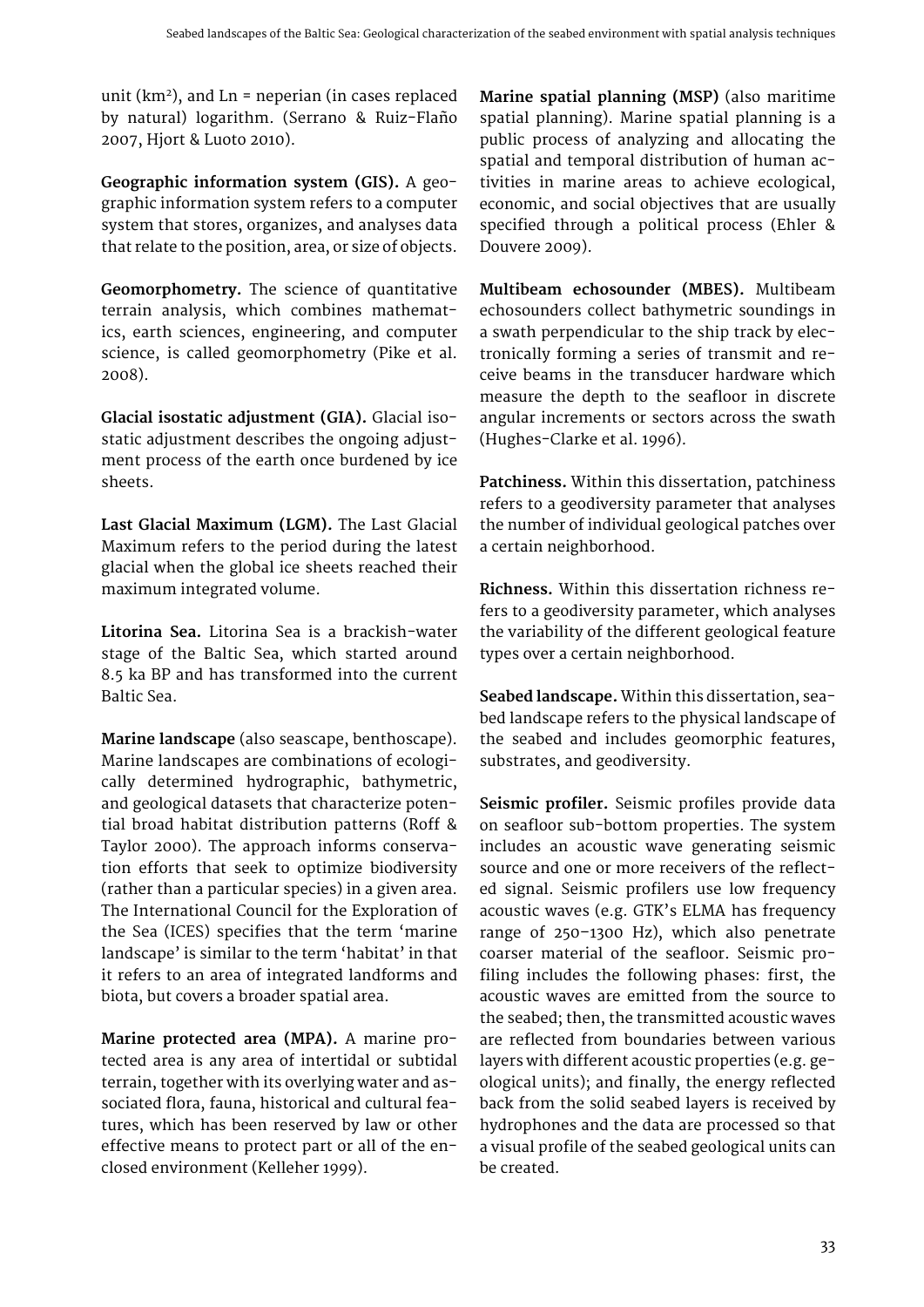<span id="page-34-0"></span>**Side scan sonar (SSS).** Side scan sonar creates an image of the surface properties of the seafloor and provides information on the distribution of the surficial substrate. It is accomplished by towing a sonar device that scans the seafloor by emitting fan-shaped acoustic energy pulses down and later receives the returned acoustic pulses. The intensity of the [acoustic](https://en.wikipedia.org/wiki/Acoustics) reflections from the seafloor depends on the material. For example, hard areas such as rock reflect more sound and have a stronger return signal than

softer materials. The typical frequencies of side scan sonars range from 100 to 500 [kHz](https://en.wikipedia.org/wiki/Kilohertz).

**Sustainable development.** Sustainable development aims at meeting the needs of the present without compromising the ability of future generations to meet their needs (WCED 1987).

**Yoldia Sea.** Yoldia Sea was a brackish water stage of the Baltic Sea subsequent to the Baltic Ice Lake. It occurred around 11.7–10.7 ka BP.

#### **REFERENCES**

- **Al-Hamdani, Z., Reker, J. (eds), Alanen, U., Andersen, J. H., Bendtsen, J., Bergström, U., Dahl, K., Dinesen, G., Erichsen, A., Elhammer, A., Geitner, K., Hermansen, B., Holmberg, J., Kotilainen, A., Leth, J., Lindberg, T., Lindeberg, G., Nyberg, J., Reijonen, A., Riabtchouk, D., Sparrevohn, C., Sørensen, T., Söderkvist, J., Thougaard, L., Vestergaard, L. & Zetterlund, S. 2007.** Towards marine landscapes in the Kattegat and Baltic Sea. BALANCE Interim Report No. 10. 116 p.
- **Al-Hamdani, Z. K., Reker, J., Leth, J. O., Reijonen, A., Kotilainen, A. T. & Dinesen, G. E. 2007.** Development of marine landscape maps for the Baltic Sea and the Kattegat using geophysical and hydrographical para meters. Geological Survey of Denmark and Greenland Bulletin 13, 61–64.
- **Anderson, M. G. & Ferree, C. E. 2010.** Conserving the Stage: Climate Change and the Geophysical Underpinnings of Species Diversity. PLoS ONE 5(7), e11554.
- **Andrén, T., Björck, S., Andrén, S., Conley, D., Zillén, L. & Anjar, J. 2011**. The Development of the Baltic Sea Basin during the Last 130 ka. In: Harff, J., Björck, S. & Hoth, P. (eds) The Baltic Sea basin. Part of the series Central and Eastern European Development Studies (CEEDES). Berlin-Heidelberg: Springer-Verlag, 75-97.
- **ArcGIS Desktop 2016.** How Topo to Raster Works. Available at: [http://desktop.arcgis.com/en/arcmap/10.3/](http://desktop.arcgis.com/en/arcmap/10.3/tools/3d-analyst-toolbox/how-topo-to-raster-works.htm) [tools/3d-analyst-toolbox/how-topo-to-raster](http://desktop.arcgis.com/en/arcmap/10.3/tools/3d-analyst-toolbox/how-topo-to-raster-works.htm)[works.htm \[](http://desktop.arcgis.com/en/arcmap/10.3/tools/3d-analyst-toolbox/how-topo-to-raster-works.htm)Last access: 20.1.2017].
- **Argyriou, A. V., Sarris, A. & Teeuw, R. M. 2016.** Using geoinformatics and geomorphometrics to quantify the geodiversity of Crete, Greece. International Journal of Applied Earth Observation and Geoinformation 51, 47–59.
- **Bax, N., Williamson, A., Aguero, M., Gonzalez, E. & Geeves, W. 2003**. Marine invasive alien species: a threat to global biodiversity. Marine Policy 27 (4), 313–323.
- **Beaman, R. J. & Harris, P. T. 2003.** Seafloor morphology and acoustic facies on the George V Landshelf. Deep Sea Research II, 50, 1343–1355.
- **Beaman, R. J. & Harris, P. T. 2007.** Geophysical variables as predictors of megabenthos assemblages from the northern Great Barrier Reef, Australia. In: Todd, B. J. & Greene, H. G. (eds) Mapping the Seafloor for Habitat Characterization. Geological Association of Canada, Special Paper 47, 241–257.
- **Beier, P. & Brost, B. 2010.** Use of Land Facets to Plan for Climate Change: Conserving the Arenas, Not the Actors. Conservation Biology 24, 701–710.
- **Benito-Calvo, A., Pérez-González, A., Magri, O. & Meza, P. 2009.** Assessing regional geodiversity: the Iberian Peninsula. Earth Surface Processes and Landforms 34, 1433–1445.
- **Björck, S. 1995.** A review of the history of the Baltic Sea, 13.0–8.0 ka BP. Quaternary International 27, 19–40.
- **Bonsdorff, E. 2006.** Zoobenthic diversity-gradients in the Baltic Sea: Continuous post-glacial succession in a stressed ecosystem. Journal of Experimental Marine Biology and Ecology 330, 383–391.
- **Breilin, O., Kotilainen, A., Nenonen, K. & Räsänen, M. 2005.** The unique moraine morphology, stratotypes and ongoing geological processes at the Kvarken Archipelago on the land uplift area in the western coast of Finland. In: Ojala, A. E. K. (ed.) Quaternary studies in the northern and Arctic regions of Finland: proceedings of the workshop organized within the Finnish National Committee for Quaternary Research (INQUA), Kilpisjärvi Biological Station, Finland, January 13-14th 2005. Geological Survey of Finland, Special Paper 40, 97–111.
- **Breilin, O., Kotilainen, A., Nenonen, K., Virransalo, P., Ojalainen, J. & Stén, C-G. 2004**. Geology of the Kvarken Archipelago. An appendix (appendix 1) to the application for nomination of the Kvarken Archipelago to the World Heritage list. 47 p. Available at: http:// tupa.gtk.fi/julkaisu/erikoisjulkaisu/ej\_044.pdf [Last access: 1.11.2016].
- **Brown, C. J., Sameoto, J. A. & Smith, S. J. 2012.** Multiple methods, maps, and management applications: Purpose made seafloor maps in support of ocean management. Journal of Sea Research 72, 1-13.
- **Brown, C. J., Smith, S. J., Lawton, P. & Anderson, J. T. 2011**. Benthic habitat mapping: A review of progress towards improved understanding of the spatial ecology of the seafloor using acoustic techniques. Estuarine, Coastal and Shelf Science 92, 502–520.
- **Buhl-Mortensen, L., Buhl Mortensen, P., Dolan, M. F. J., Dannheim, J., Bellec, V. & Holte, B. 2012.** Habitat complexity and bottom fauna composition at different scales on the continental shelf and slope of Northern Norway. Hydrobiologia 685, 191–219.
- **Burek, C. V. & Prosser, C. D. 2008.** The history of geoconservation: an introduction. Geological Society, London, Special Publications 300, 1-5.
- **Burek, C. V., Ellis, N. V., Evans, D. H., Hart, M. B. & Larwood, J. G. 2013.** Marine geoconservation in the United Kingdom. Proceedings of the Geologists' Association 124, 581–592.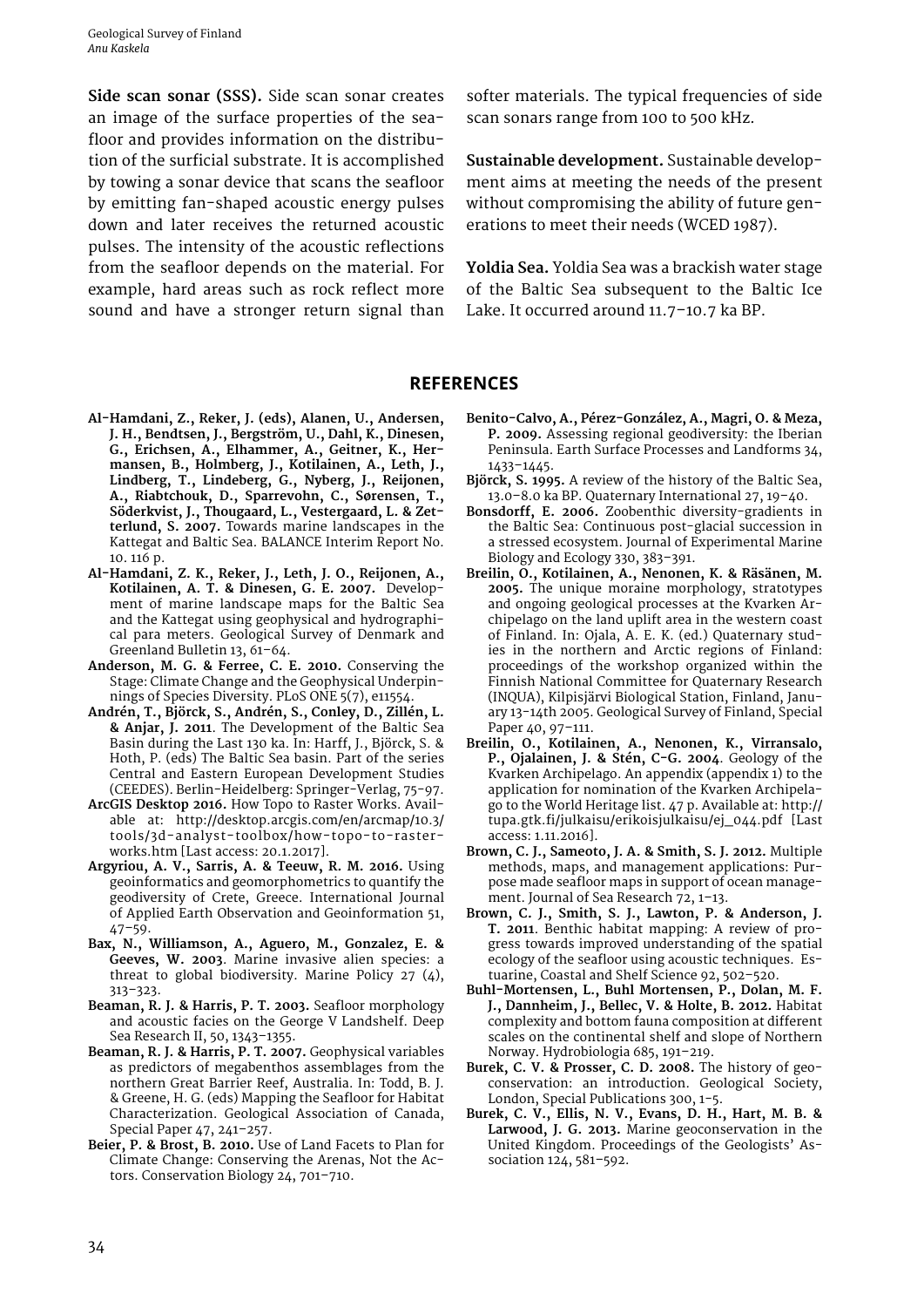- **Burnett, M. R., August, P. V., Brown Jr., J. H. & Killingbeck, K. T. 1998.** The Influence of Geomorphological Heterogeneity on Biodiversity: I. A Patch-Scale Perspective. Conservation Biology 12 (2), 363–370.
- **Buyantuyev, A. & Wu, J. 2007.** Effects of thematic resolution on landscape pattern analysis. Landscape Ecol.  $22.7 - 13.$
- **Church, J. A., Clark, P.U., Cazenave, A., Gregory, J. M., Jevrejeva, S., Levermann, A., Merrifield, M. A., Milne, G. A., Nerem, R. S., Nunn, P. D., Payne, A. J., Pfeffer, W. T., Stammer, D. & Unnikrishnan, A. S. 2013.** Sea Level Change. In: Stocker, T. F., Qin, D., Plattner, G-K., Tignor, M., Allen, S. K., Boschung, J., Nauels, A., Xia, Y., Bex, V. & Midgley, P. M. (eds) Climate Change 2013: The Physical Science Basis. Contribution of Working Group I to the Fifth Assessment Report of the Intergovernmental Panel on Climate Change. Cambridge, New York: Cambridge University Press, 1137-1216.
- **Chust, G., Galparsoro, I., Borja, A., Franco, J. & Uriarte, A. 2008**. Coastal and estuarine habitat mapping, using LIDAR height and intensity and multi-spectral imagery. Estuarine, Coastal and Shelf Science 78 (4), 633-643.
- **Clark, P. U. & Mix, A. C. 2002.** Ice sheets and sea level of the Last Glacial Maximum. Quaternary Science Reviews 21 (1–3), 1–7.
- **Clark, P. U., Dyke, A. S., Shakun, J. D., Carlson, A. E., Clark, J., Wohlfarth, B., Mitrovica, J. X., Hostetler, S. W. & McCabe, A. M. 2009.** The Last Glacial Maximum. Science 325 (5941), 710–714.
- **Clarke, K. R. 1993.** Non-parametric multivariate analyses of changes in community structure. Australian Journal of Ecology 18, 117–143.
- **Clarke, K., Somerfield, P. & Gorley, R. 2008**. Testing of null hypotheses in exploratory community analyses: similarity profiles and biota–environment linkage. J. Exp. Mar. Biol. Ecol. 366, 56–69.
- **Cogan, C. B., Todd, B. J., Lawton, P. & Noji, T. T. 2009.** The role of marine habitat mapping in ecosystembased management. ICES Journal of Marine Science 66, 2033–2042.
- **Coggan, R., Populus, J., White, J., Sheehan, K., Fitzpatrick, F. & Piel, S. (eds) 2007.** Review of Standards and Protocols for Seabed Habitat Mapping. MESH. Available at: [http://www.emodnet-seabedhabitats.](http://www.emodnet-seabedhabitats.eu/default.aspx?page=1442) [eu/default.aspx?page=1442 \[](http://www.emodnet-seabedhabitats.eu/default.aspx?page=1442)Last access: 1.11.2016].
- **Collie, J. S., Adamowicz, W. L. V., Beck, M. W., Craig, B., Essington, T. E., Fluharty, D., Rice, J. & Sanchirico, J. N. 2013.** Marine spatial planning in practice. Estuar. Coast.Shelf Sci. 117, 1–11.
- **Connor, D. W., Allen, J. H., Golding, N., Howell, K.L., Lieberknecht, L. M., Northern, K. O. & Reker, J. B. 2004**. The Marine Habitat Classification for Britain and Ireland, Version 04.05. In: JNCC 2015. The Marine Habitat Classification for Britain and Ireland, Version 15.03. Available at: [jncc.defra.gov.uk/MarineHabitat-](jncc.defra.gov.uk/MarineHabitatClassification)[Classification](jncc.defra.gov.uk/MarineHabitatClassification) [Last access: 11.2.2017].
- **Connor, D. W., Gillilland, P. M., Golding, N., Robinson, P., Todd, D. & Verling, E. 2006**. UK Sea Map: The Mapping of Seabed and Water Column Features of UK Seas. Joint Nature Conservation Committee, Peterborough. 104 p.
- **Costanza, R., d'Arge, R., de Groot, R., Farberk, S., Grasso, M., Hannon, B., Limburg, K., Naeem, S., O'Neill, R. V., Paruelo, J., Raskin, R. G., Sutton, P. & van den Belt, M. 1997.** The value of the world's ecosystem services and natural capital. Nature 387, 253–260.
- **Coughlan, M., Wheeler, A. J., Dorschel, B., Lordan, C., Boer, W., van Gaever, P., de Haas, H. & Mörz, T.**

**2015.** Record of anthropogenic impact on the Western Irish Sea mud belt. Anthropocene 9, 56–69.

- **Crowder, L. & Norse, E. 2008.** Essential ecological insights for marine ecosystem-based management and marine spatial planning. Marine Policy 32(5), 772–778.
- **Davies, C. E., Moss, D. & Hill, M. O. 2004.** The EUNIS Habitat Classification. Revised 2004. European Environment Agency. 307 p.
- **Day, J. 2002.** Zoning lessons from the Great Barrier Reef Marine Park. Ocean and Coastal Management 45, 139–56.
- **de Forges, B. R., Koslow, J. A. & Poore, G. C. B. 2000.** Diversity and endemism of the benthic seamount fauna in the southwest Pacific. Nature 405, 944–947.
- **de Groot, S. J. 1984.** The impact of bottom trawling on benthic fauna of the North Sea. Ocean Management 9 (3), 177–190.
- **Diesing, M., Coggan, R. & Vanstaen, K. 2009.** Widespread rocky reef occurrence in the central English Channel and the implications for predictive habitat mapping. Estuarine, Coastal and Shelf Science 83, 647–658.
- **Doney, S. C., Ruckelshaus, M., Duffy, J. E., Barry, J. P., Chan, F., English, C. A., Galindo, H. M., Grebmeier, J. M., Hollowed, A. B., Knowlton, N., Polovina, J., Rabalais, N. N., Sydeman, W. J. & Talley, L. D. 2012.** Climate Change Impacts on Marine Ecosystems. Annual Review of Marine Science 4, 11–37.
- **Douvere, F. 2008.** The importance of marine spatial planning in advancing ecosystem-based sea use management. Marine Policy 32 (5), 762–771.
- **Dowdeswell, J. A., Canals, M., Jakobsson, M., Todd, B. J., Dowdeswell, E. K. & Hogan, K. A. (eds) 2016**. Atlas of Submarine Glacial landforms: Modern, Quaternary and Ancient. London: Geological Society, Memoirs 46. 618 p.
- **Dufour, A., Gadallah, F., Wagner, H. H., Guisan, A. & Buttler, A. 2006**. Plant species richness and environmental heterogeneity in a mountain landscape: effects of variability and spatial configuration. Ecography 29, 573–584.
- **Ehler, C. & Douvere, F. 2009.** Marine Spatial Planning: a step-by-step approach toward ecosystem-based management. Intergovernmental Oceanographic Commission and Man and the Biosphere Programme. IOC Manual and Guides No. 53, ICAM Dossier No. 6. Paris: UNESCO.
- **Ekman, M. 1996.** A consistent map of the postglacial uplift of Fennoscandia, Terra Nova 8, 158–165.
- **EMODnet Bathymetry Consortium 2016.** EMODnet Digital Bathymetry (DTM). EMODnet Bathymetry. http://doi.org/10.12770/c7b53704-999d-4721-b1a3- 04ec60c87238. Available at: http://portal.emodnetbathymetry.eu/ [Last download: November 2016].
- **EMODnet Geology 2016.** EMODnet Thematic Lot n°2 Geology. EMODnet Phase 2 – Draft Final Report. Reporting Period: 16/10/2013 – 14/10/2016. Date: 22/08/2016. Available at: [https://webgate.ec.europa.eu/maritime](https://webgate.ec.europa.eu/maritimeforum/en/node/3946)[forum/en/node/3946 \[](https://webgate.ec.europa.eu/maritimeforum/en/node/3946)Last access: 20.1.2017].
- **Engkvist, R., Malm, T. & Tobiasson, S. 2000.** Density dependent grazing effects of the isopod Idotea baltica Pallas on Fucus vesiculosus L in the Baltic Sea. Aquat. Ecol. 34, 253–260.
- **Erikstad, L., Bakkestuen, V., Bekkby, T. & Halvorsen, R. 2013**. Impact of Scale and Quality of Digital terrain models on Predictability of Seabed Terrain Types. Marine Geodesy 36 (1), 2–21
- **European Environmental Agency 2013**. EEA Coastline for analysis. Available at: [http://www.eea.europa.eu/da](http://www.eea.europa.eu/data-and-maps/data/eea-coastline-for-analysis)[ta-and-maps/data/eea-coastline-for-analysis](http://www.eea.europa.eu/data-and-maps/data/eea-coastline-for-analysis) [Last download: 2013].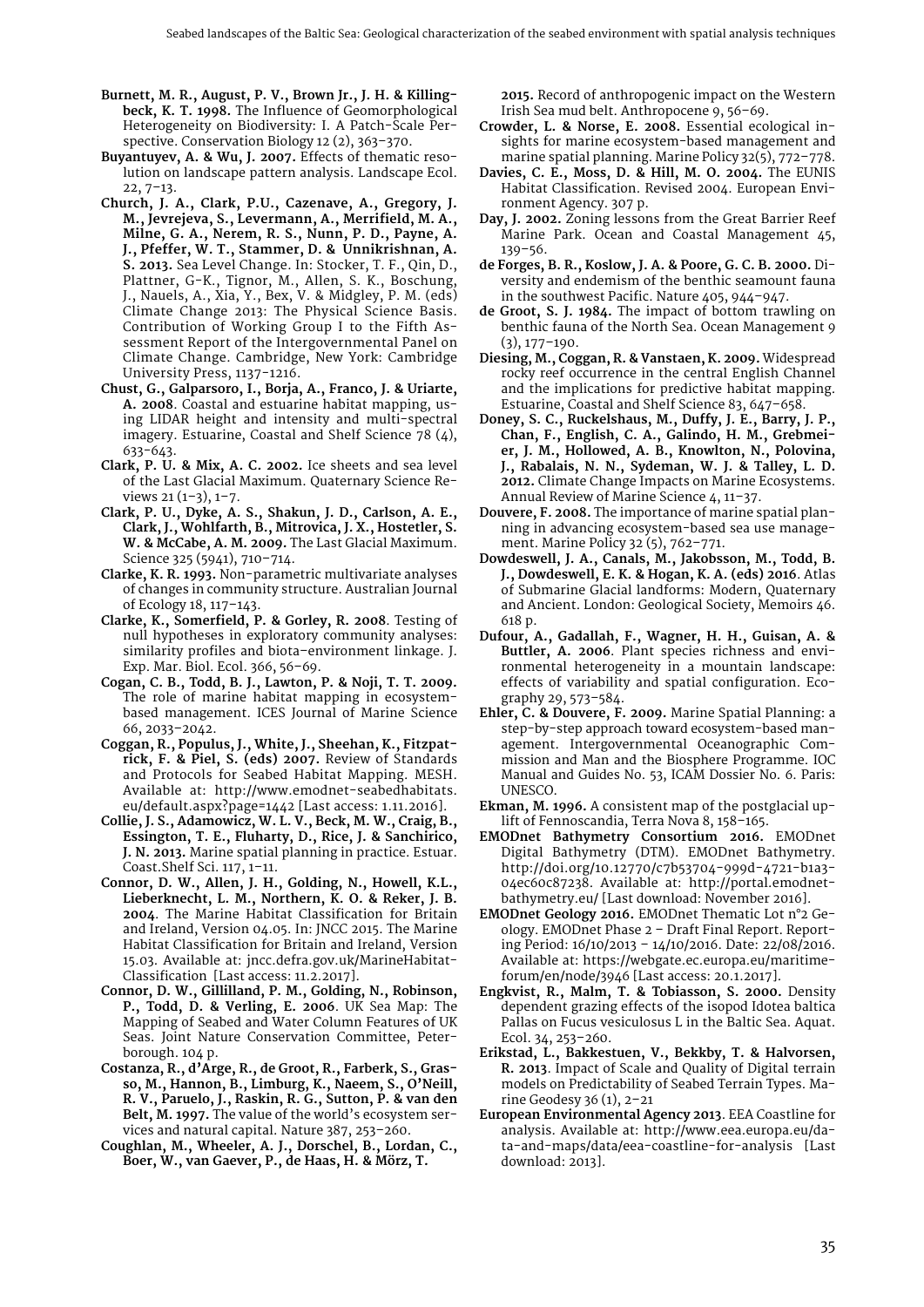- **European Commission 2012**. Blue Growth, Opportunities for marine and maritime sustainable growth. Communication from the Commission to the European Parliament, the Council, the European Economic and Social Committee and the Committee of the Regions. COM 494. Available at: [http://eur-lex.europa.eu/](http://eur-lex.europa.eu/legal-content/EN/ALL/?uri=CELEX%3A52012DC0494) [legal-content/EN/ALL/?uri=CELEX%3A52012DC0494](http://eur-lex.europa.eu/legal-content/EN/ALL/?uri=CELEX%3A52012DC0494)  [Last access 11.2.2017].
- **European Commission 2013.** The Interpretation Manual of European Union Habitats - EUR28. Available at: [http://ec.europa.eu/environment/nature/legislation/](http://ec.europa.eu/environment/nature/legislation/habitatsdirective/docs/Int_Manual_EU28.pdf) [habitatsdirective/docs/Int\\_Manual\\_EU28.pdf](http://ec.europa.eu/environment/nature/legislation/habitatsdirective/docs/Int_Manual_EU28.pdf) [Last access 11.2.2017].
- **European Commission 2014.** Communication from the Commission to the European Parliament, the Council, the European Economic and Social Committee and the Committee of the Regions. Innovation in the Blue Economy: realising the potential of our seas and oceans for jobs and growth. Brussels, 13.5.2014. COM 254. Available at: [http://eur-lex.europa.eu/legal-con](http://eur-lex.europa.eu/legal-content/EN/TXT/PDF/?uri=COM:2014:254:REV1&from=EN)[tent/EN/TXT/PDF/?uri=COM:2014:254:REV1&from=EN](http://eur-lex.europa.eu/legal-content/EN/TXT/PDF/?uri=COM:2014:254:REV1&from=EN) [Last access 11.2.2017].
- **European Parliament 2008.** Directive 2008/56/EC of the European Parliament and of the Council of 17 June 2008 establishing a framework for community action in the field of marine environmental policy (Marine Strategy Framework). Available at: [http://](http:/eur-lex.europa.eu/legal-content/EN/TXT/?uri=CELEX%3A32008L0056) [eur-lex.europa.eu/legal-content/EN/TXT/?uri=](http:/eur-lex.europa.eu/legal-content/EN/TXT/?uri=CELEX%3A32008L0056) [CELEX%3A32008L0056](http:/eur-lex.europa.eu/legal-content/EN/TXT/?uri=CELEX%3A32008L0056) [Last access 11.2.2017].
- **Evans, I. S. 2012.** Geomorphometry and landform mapping: What is a landform? Geomorphology 137 (1),  $94 - 106.$
- **Flannery, E. & Przeslawski, R. 2015**. Comparison of sampling methods to assess benthic marine biodiversity: Are spatial and ecological relationships consistent among sampling gear? Record 2015/07. Geoscience Australia, Canberra. 54 p.
- **Foley, M. M., Halpern, B. S., Micheli, F., Armsby, M. H., Caldwell, M. R., Crain, C. M., Prahler, E., Rohr, N., Sivas, D., Beck, M. W., Carr, M. H., Crowder, L. B., Duffy, J. E., Hacker, S. D., McLeod, K. L., Palumbi, S. R., Peterson, C. J., Regan, H. M., Ruckelshaus, M. H., Sandifer, P. A. & Steneck, R. S. 2010.** Guiding ecological principles for marine spatial planning. Marine Policy 34 (5), 955–966.
- **Fonselius, S. 1996.** Västerhavets Och Östersjöns Oceanografi.Norrköping. SMHI. 200 p.
- **Foster-Smith, B., Coltman, N. & Fitzpatrick, F. 2007.** How good is my map? The MESH approach to confidence assessment. In: Foster-Smith, B., Connor, D. & Davies, J. (eds) MESH Guide: What Is Habitat Mapping? Last saved: 22/08/2007. Available at: [http://www.](http://www.emodnet-seabedhabitats.eu/default.aspx?page=1900) [emodnet-seabedhabitats.eu/default.aspx?page=1900](http://www.emodnet-seabedhabitats.eu/default.aspx?page=1900)  [Last access: 12.2.2017].
- **Galparsoro, I., Borja, A., Legorburu, I., Hernández, C., Chust, G., Liria, P. & Uriarte, A. 2010.** Morphological characteristics of the Basque continental shelf (Bay of Biscay, northern Spain); their implications for integrated coastal zone management. Geomorphology 118, 314–329.
- **Gill, J. L., Blois, J., Benito, B., Dobrowski, S., Hunter Jr., M. L. & McGuire, J. 2015**. A 2.5-million-year perspective on coarse-filter strategies for conserving nature's stage. Conservation Biology 29 (3), 640–648.
- **Glenn, N. F., Streutker, D. R., Chadwick, D. J., Thackray, G. D. & Dorsch, S. J. 2006.** Analysis of LiDAR-derived topographic information for characterizing and differentiating landslide morphology and activity. Geomorphology 73 (1–2), 131–148.
- **Gordon, J. E., Barron, H. F., Hansom, J. D. & Thomas, M. F. 2012.** Engaging with geodiversity – why it matters. Proceedings of the Geologists' Association 123, 1–6.
- **Granö, O., Roto, M. & Laurila L. 1999.** Environment and land use in the shore zone of the coast of Finland. Publicationes Instituti Geographici Universitatis Turkuensis 160. 76 p.
- **Gray, J. S. 1997.** Marine biodiversity: patterns, threats and conservation needs. Biodiversity and Conservation 6, 153–175.
- **Gray, M. 2004.** Geodiversity. Valuing and Conserving Abiotic Nature. Wiley, Chichester. 448 p.
- **Gray, M. 2005.** Geodiversity and geoconservation: what, why, and how? The George Wright Forum 22, 4–12.
- **Gray, M. 2011.** Other nature: geodiversity and geosystem services. Environmental Conservation 38, 271–274.
- **Gray, M., Gordon, J. E. & Brown, E. J. 2013.** Geodiversity and the ecosystem approach: the contribution of geoscience in delivering integrated environmental management. Proceedings of the Geologists' Association 124 (4), 659–673.
- **Greene, H. G., Bizzarro, J. J., O'Connell, V. M. & Brylinsky, C. K. 2007.** Construction of digital potential marine benthic habitat maps using a coded classification scheme and its applications. In: Todd, B. J. & Greene, H. G. (eds) Mapping the Seafloor for Habitat Characterization. Geological Association of Canada, Special Paper 47, 141–155.
- **Greene, H. G., O'Connell, V. M. & Brylinsky, C. K. 2011.** Tectonic and glacial related seafloor geomorphology as possible demersal shelf rockfish habitat surrogates – Examples along the Alaskan convergent transform plate boundary. Continental Shelf Research 31 (2), 39–53.
- **Greene, H. G., Yoklavich, M. M., Starr, R.M., O'Connell, V. M., Wakefield, W. W. & Sullivan, D. E. 1999.** A classification scheme for deep seafloor habitats. Ocenaologica Acta 22, 663–678.
- **Greenwood, S. L., Clason, C. C., Mikko, H., Nyberg, J., Peterson, G. & Smith, C. A. 2015.** Integrated use of LiDAR and multibeam bathymetry reveals onset of ice streaming in the northern Bothnian Sea. GFF 137 (4), 284–292.
- **Grinsted, A. 2015.** Projected Change Sea level. In: The BACC II Author Team, Second Assessment of Climate Change for the Baltic Sea Basin. Regional Climate Studies, 253–263.
- **Grohmann, C. H., Smith, M. J. & Riccomini, C. 2011.** Multiscale analysis of topographic surface roughness in the Midland valley, Scotland. IEEE Transactions on Geoscience and Remote Sensing 49, 1200–1213.
- **Häkkinen, A. & Åker, K. 1991.** Kotkan, Pyhtään ja Vehkalahden merenpohjan maalajikerrostumat. Summary: Quaternary seafloor deposits offshore from Kotka. Pyhtää and Vehkalahti. Geological Survey of Finland, Report of Investigation 109. 30 p.
- **Halpern, B. S., Frazier, M., Potapenko, J., Casey, K. S., Koenig, K., Longo, C., Lowndes, J. S., Rockwood, R. C., Selig, E. R., Selkoe, K. A. & Walbridge, S. 2015.** Spatial and temporal changes in cumulative human impacts on the world's ocean. Nature Communications 6, p. 7615.
- **Halpern, B. S., Walbridge, S., Selkoe, K. A., Kappeli, C. V., Micheli, F., D'Argosa, C., Bruno, J. F, Casey, K. S., Ebert, C., Fox, H. E., Fujita, R., Heinemann, D., Lenihan, H. S., Madin, E. M. P., Perry, M. T., Selig, E. R., Spalding, M., Steneck, R. & Watson, R. 2008.** A global map of human impact on marine ecosystems. Science 319, 948–952.
- **Handley, S. J., Willis, T. J., Cole, R. G., Bradley, A., Cairney, D. J., Brown, S. N. & Carter, M. E. 2014.** The importance of benchmarking habitat structure and composition for understanding the extent of fishing impacts in soft sediment ecosystems. Journal of Sea Research 86, 58–68.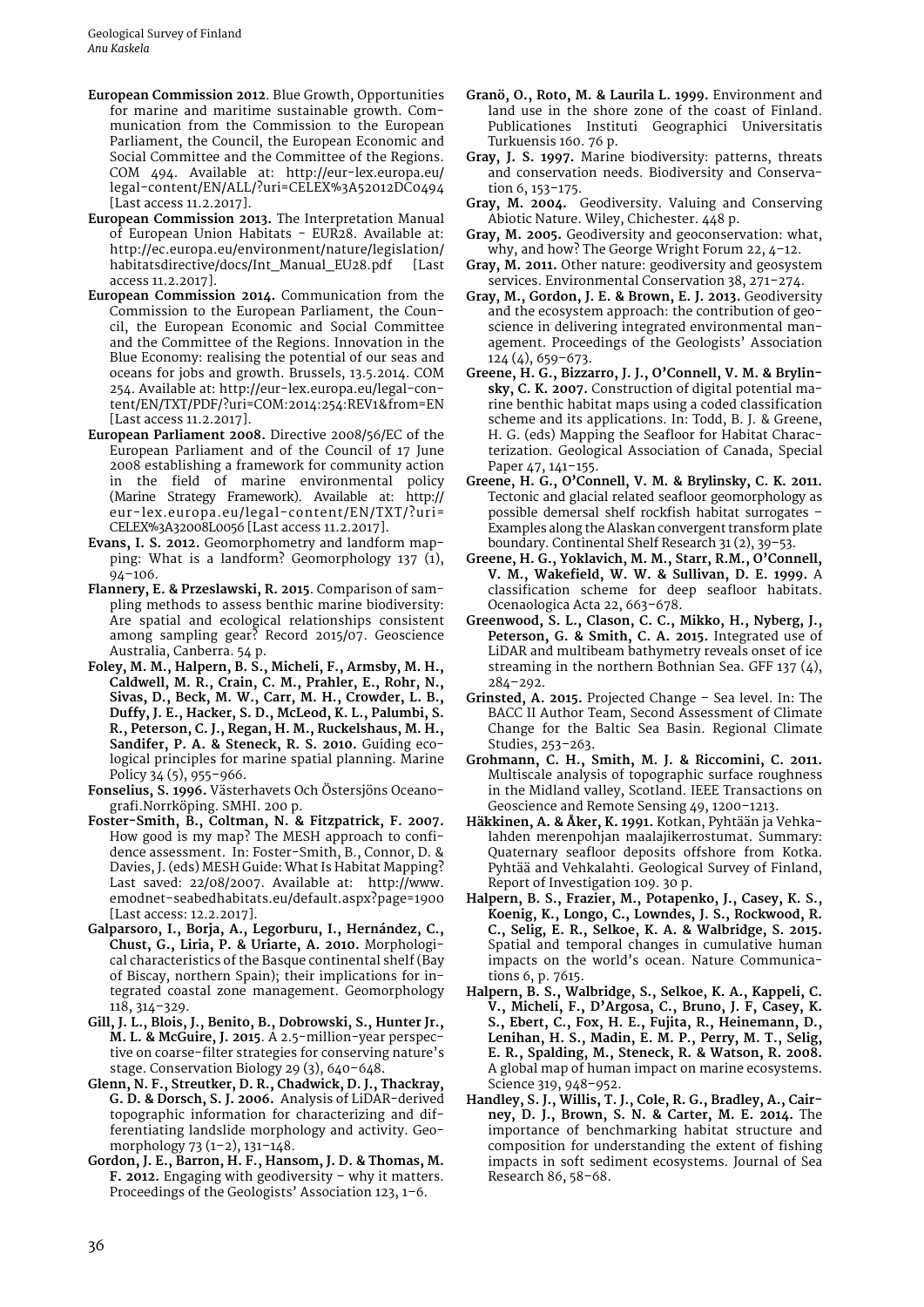- **Hänninen J., Vuorinen I., Helminen H., Kirkkala T. & Lehtilä K. 2000.** Trends and gradients in nutrient concentrations and loading in the Archipelago Sea, Northern Baltic, in 1970-1997. Estuar. Coast. Shelf Sci. 50, 153–171.
- **Hänninen, J., Toivonen, R., Vahteri, P., Vuorinen, I. & Helminen, H. 2007.** Environmental Factors Shaping the Littoral Biodiversity in the Finnish Archipelago, northern Baltic, and the Value of Low Biodiversity. SEILI Archipelago Research Institute Publications 4. 19 p.
- **Härme, M. 1961.** On the fault lines in Finland. Bulletin de la Commission Géologique de Finlande 196, 437–444.
- **Harris, P. T. 2012.** Surrogacy. In: Harris, P. T. & Baker, E. K. (eds) Seafloor Geomorphology as Benthic Habitat. GeoHAB Atlas of Seafloor Geomorphic Features and Benthic Habitats. 2012. Elsevier, 93-108.
- **Harris, P. T. & Baker, E. K. (eds) 2012.** Seafloor Geomorphology as Benthic Habitat. GeoHAB Atlas of Seafloor Geomorphic Features and Benthic Habitats 2012. Elsevier. 900 p.
- **Harris, P. T. & Whiteway, T. 2009.** High seas marine protected areas: Benthic environmental conservation priorities from a GIS analysis of global ocean biophysical data. Ocean & Coastal Management 52, 22–38.
- **Harris, P. T., Heap, A. D., Whiteway, T. & Post, A. 2008.** Application of biophysical information to support Australia's representative marine protected area program. Ocean and Coastal Management 51, 701–711.
- **Harris, P. T., Macmillan-Lawler, M., Ruppc, J. & Baker, E. K. 2014.** Geomorphology of the oceans. Marine Geology 352, 4–24.
- **Hart, M. H. 1978.** The evolution of the atmosphere of the Earth. Icarus 33, 23–39.
- **Hart, M. 1979.** Habitable zones about main sequence stars. Icarus 37, 351–357.
- **Häyrén, E. 1900.** Längszonerna i Ekenäs skärgård. Geografiska föreningens tidsskrift 12, 222-234.
- **HELCOM 2007.** HELCOM Lists of Threatened and/or Declining Species and Biotopes/habitats in the Baltic Sea Area. Baltic Sea Environmental Proceedings, No. 113. 18 p.
- **HELCOM 2013a.** HELCOM HUB. Technical report on the HELCOM Underwater Biotope and habitat classification. Baltic Sea Environmental Proceedings No. 139. 96 p.
- **HELCOM 2013b.** HELCOM Subbasins 2013. Available at: [http://maps.helcom.fi/website/mapservice/index.](http://maps.helcom.fi/website/mapservice/index.html) [html](http://maps.helcom.fi/website/mapservice/index.html) [Download December 2016].
- **Helle, I., A. Jolma & Venesjärvi, R. 2016.** Species and habitats in danger: estimating the relative risk posed by oil spills in the northern Baltic Sea. Ecosphere 7 (5), e01344.
- **Hjort, J. & Luoto, M. 2010.** Geodiversity of high-latitude landscapes in northern Finland. Geomorphology 115  $(1-2)$ , 109-116.
- **Hjort, J., Heikkinen, R. K. & Luoto, M. 2012.** Inclusion of explicit measures of geodiversity improve biodiversity models in a boreal landscape. Biodiversity and Conservation 21, 3487–3506.
- **Huang, Z., Brooke, B. P. & Harris, P. T. 2011.** A new approach to mapping marine benthic habitats using physical environmental data. Continental Shelf Research 31 (2), 4–16.
- **Hughes, A. L. C., Gyllencreutz, R., Lohne, Ø. S., Mangerud, J. & Svendsen, J. I. 2016.** The last Eurasian ice sheets – a chronological database and time-slice reconstruction, DATED-1. Boreas 45, 1–45.
- **Hughes Clarke, J. E., Mayer, L. A. & Wells, D. E. 1996.**  Shallow-water imaging multibeam sonars: a new tool for investigating seafloor processes in the coastal

zone and on the continental shelf. Marine Geophysical Researches 18, 607–629.

- **Hunter, M. L., Jacobson, L. & Webb, T. 1988.** Paleoecology and the Coarse-Filter Approach to Maintaining Biological Diversity. Conservation Biology 2, 375–385.
- **Hutri, K.-L., Heinsalu, A., Kotilainen, A. T. & Ojala, A. E. K. 2007.** Dating early Holocene palaeoseismic event(s) in the Gulf of Bothnia, the Baltic Sea. Boreas 36, 56–64.
- **Hyttinen, O., Kotilainen, A. & Salonen, V. 2011.** Acoustic evidence of a Baltic Ice lake drainage debrite in the northern Baltic Sea. Marine Geology 284, 139–148.
- **Inger, R., Attrill, M. J., Bearhop, S., Broderick, A. C., James Grecian, W., Hodgson, D. J., Mills, C., Sheehan, E., Votier, S. C., Witt, M. J. & Godley, B. J. 2009.** Marine renewable energy: potential benefits to biodiversity? An urgent call for research. Journal of Applied Ecology 46, 1145–1153.
- **Jaatinen, S. 1960.** Geografiska regioner Geographical regions. Map 15. In: Atlas över Skärgårds-Finland. Nordenskiöld samf. i Finland. Helsinki.
- **Jackson, J. B. C., Kirby, M. X., Berger, W. H., Bjorndal, K.A., Botsford, L. W., Bourque, B. J., Bradbury, R. H., Cooke, R., Erlandson, J., Estes, J. A., Hughes, T. P., Kidwell, S., Lange, C, B., Lenihan, H. S., Pandolfi, J. M., Peterson, C. H., Steneck, R. S., Tegner, M. J. & Warner, R. R. 2001.** Historical Overfishing and the Recent Collapse of Coastal Ecosystems. Science 27, 629–637.
- **Jakobsson, M., Gyllencreutz, R., Mayer, L. A., Dowdeswell, J. A., Canals, M., Todd, B. J., Dowdeswell, E. K., Hogan, K. A. & Larter, R. D. 2016.** Mapping submarine glacial landforms using acoustic methods. Geological Society, London, Memoirs 46, 17–40.
- **Jelinski, D. E. & Wu, J. 1996.** The modifiable areal unit problem and implications for landscape ecology. Landscape Ecology 11, 129–140.
- **Jerosch, K., Kuhn, G., Krajnik. I., Scharf, F. K. & Dorschel, B. 2016**. A geomorphological seabed classification for the Weddell Sea, Antarctica. Marine Geophysical Research 37 (2), 127–141.
- **Josenhans, H. W. & Zevenhuizen, J. 1990.** Dynamics of the Laurentide ice sheet in Hudson Bay, Canada. Marine Geology 92, 1–26.
- **Kakkuri, J. 2012.** Fennoscandian land uplift: Past, present and future. In: Haapala, I. (ed.) From the Earth's core to outer space. Dordrecht: Springer, 127-136.
- **Kaskela, A., Babin, A. Gogoberidze, G., Kotilainen, A., Neevin, I., Orlova, M., Ronkainen, M., Rousi, H., Ryabchuk, D., Zhamoida, V. & Sergeev, A. 2013.** Bathymetry of the Eastern Gulf of Finland. TOPCONS project report. 6 p. (unpublished)
- **Kaskela, A., Kotilainen, A., Ryabchuk, D., Zhamoida, V., Sergeev, A. & Neevin, I. 2014.** Marine Geological Maps on a scale of 1:500 000 of the Eastern Gulf of Finland. TOPCONS project. (unpublished)
- **Kasting, J. F., Whitmire, D. P. & Reynolds, R. T. 1993.** Habitable zones around main sequence stars. Icarus 101 (1), 108–128.
- **Kautsky, H., Kautsky, L., Kautsky, N., Kautsky, U. & Lindblad, C. 1992.** Studies on the Fucus vesiculosus community in the Baltic Sea. Acta Phytogeogr. Suec. 78, 33–48.
- **Kelleher, G. 1999.** Guidelines for Marine Protected Areas. IUCN, Gland, Switzerland and Cambridge, UK.
- **Koistinen, T., Klein, V., Koppelmaa, H., Korsman, K., Lahtinen, R., Nironen, M., Puura, V., Saltykova, T., Tikhomirov, S. & Yanovskiy, A. 1996.** Paleoproterozoic Svecofennian orogenic belt in the surroundings of the Gulf of Finland. In: Koistinen, T. (ed.) Explanation to the Map of Precambrian Basement of the Gulf of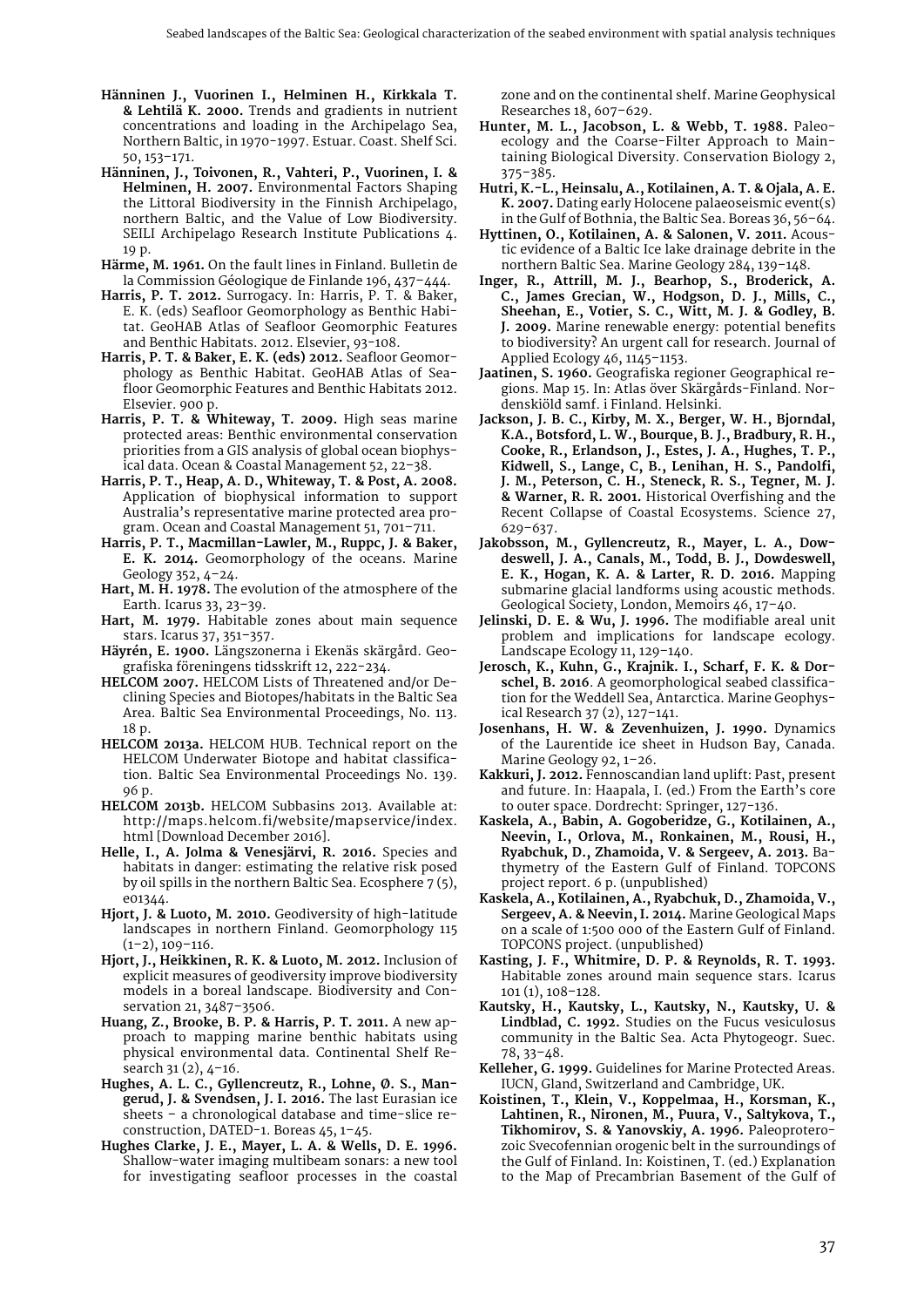Finland and Surrounding Area 1: 1 000 000. Geological Survey of Finland Special Paper 21, 21–57.

- **Koistinen, T., Stephens, M. B., Bogatchev, V., Norgulen, Ø, Wenneströn, M. & Korhonen, J. 2001.** Geological Map of the Fennoscandian Shield, Scale 1: 2 000 000. Geological Surveys of Finland, Norway and Sweden and the North-West Department of Natural Resources of Russia.
- **Kohonen, T. & Winterhalter, B. 1999.** Sediment erosion and deposition in the western part of the Gulf of Finland. Baltica 12, 53–56.
- **Korpinen, S., Meidinger, M. & Laamanen, M. 2013.** Cumulative impacts on seabed habitats: An indicator for assessments of good environmental status, Marine Pollution Bulletin 74 (1), 311–319.
- **Korvenpää, T., von Numers, M. & Hinneri, S. 2003.** A mesoscale analysis of floristic patterns in the southwest Finnish Archipelago. Journal of Biogeography 30, 1019–1031.
- **Kostylev, V. E., Erlandsson, J., Ming, M. Y. & Williams, G. A. 2005.** The relative importance of habitat complexity and surface area in assessing biodiversity: fractal application on rocky shores. Ecological Complexity 2, 272–286.
- **Kostylev, V. E., Todd, B. J., Fader, G. B. J., Courtney, R. C., Cameron, G. D. M. & Pickrill, R. A. 2001.** Benthic habitat mapping on the Scotian Shelf based on multibeam bathymetry, surficial geology and sea floor photographs. Marine Ecology Progress Series 219, 121–137.
- **Kotilainen, A. T. & Hutri, K.-L. 2004.** Submarine Holocene sedimentary disturbances in the Olkiluoto area of the Gulf of Bothnia, Baltic Sea: a case of postglacial palaeoseismicity. Quaternary Science Reviews 23, 1125–1135.
- **Kotilainen, A. T. & Kaskela, A. M. 2017.** Comparison of airborne LiDAR and shipboard acoustic data in complex shallow water environments: Filling in the white ribbon zone. Marine Geology 385, 250–259.
- **Kotilainen, A. T., Kaskela, A. M., Bäck, S. & Leinikki, J. 2012**. Submarine De Geer moraines in the Kvarken Archipelago, the Baltic Sea. In: P. T. Harris & Baker, E. D. (eds) Seafloor Geomorphology as Benthic Habitat: GeoHab Atlas of Seafloor Geomorphic Features and Benthic Habitats. Amsterdam: Elsevier, 289-298.
- **Kotilainen, A., Vallius, H. & Ryabchuk, D. 2007.** Seafloor anoxia and modern laminated sediments in coastal basins of the eastern Gulf of Finland, Baltic Sea. Geological Survey of Finland Special Papers 45, 49–62.
- **Kymenlaakson Liitto 2014.** Kymenlaakson maakuntakaava. Kauppa- ja merialue. Kaavaselostus. (in Finnish) Available at: [http://www.kymenlaakso.fi/](http://www.kymenlaakso.fi/images/Liitteet/MAAKUNTAKAAVA/Maakuntakaavakartat_ja_selosteet/Kauppa_ja_meri_kaavaselostus.pdf) [images/Liitteet/MAAKUNTAKAAVA/Maakuntakaava](http://www.kymenlaakso.fi/images/Liitteet/MAAKUNTAKAAVA/Maakuntakaavakartat_ja_selosteet/Kauppa_ja_meri_kaavaselostus.pdf)kartat\_ja\_selosteet/Kauppa\_ja\_meri\_kaavaselostus. [pdf](http://www.kymenlaakso.fi/images/Liitteet/MAAKUNTAKAAVA/Maakuntakaavakartat_ja_selosteet/Kauppa_ja_meri_kaavaselostus.pdf)
- **LaFrance, M., King, J. W., Oakley, B. & Pratt, S. 2014.** A comparison of top-down and bottom-up approaches to benthic habitat mapping to inform offshore wind energy development. Continental Shelf Research 83, 24–44.
- **Laine, A. 2003.** Distribution of soft–bottom macrofauna in the deep open Baltic Sea in relation to environmental variability. Estuarine, Coastal and Shelf Science 57  $(1-2), 87-97.$
- **Laine, A. O., Andersin, A.-B., Leiniö, S. & Zuur, A-F. 2007.** Stratification-induced hypoxia as a structuring factor of macrozoobenthos in the open Gulf of Finland (Baltic Sea). Journal of Sea Research 57 (1), 65–77.
- **Lambeck, K., Rouby, H., Purcell, A., Sun, Y. & Sambridge, M. 2014.** Sea level and global ice volumes from the Last Glacial Maximum to the Holocene. PNAS 111, 15296–15303.
- **Last, P. R., Lyne, V. D., Williams, A., Davies, C. R., Butler, A. J. & Yearsley, G. K. 2010.** A Hierarchical framework for classifying seabed biodiversity with application to planning and managing Australia's marine biological resources. Biological Conservation 143, 1675–1686.
- **Lecours, V., Dolan, M. F., Micallef, A. & Lucieer, V. 2016.** A review of marine geomorphometry, the quantitative study of the seafloor. Hydrol. Earth Syst. Sci. 20, 3207–3244.
- **Leppäranta, M. & Myrberg, K. 2009.** Physical Oceanography of the Baltic Sea. Springer, UK. 378 p.
- **Levin, P. S., Fogarty, M. J., Murawski, S. A. & Fluharty, D. 2009.** Integrated Ecosystem Assessments: Developing the Scientific Basis for Ecosystem-Based Management of the Ocean. PLoS Biol 7 (1), e1000014.
- **Li, H. 2006.** The impacts and implications of the legal framework for sea use planning and management in China. Ocean and Coastal Management 49, 717–26.
- **Long, R. D., Charles, A. & Stephenson, R. L. 2015**. Key principles of marine ecosystem-based management. Marine Policy 57, 53–60.
- **Lotze, H. K., Lenihan, H. S., Bourque, B. J., Bradbury, R. H., Cooke, R. G., Kay, M. C., Kidwell, S. M., Kirby, M. X., Peterson, C. H. & Jackson, J. B. C. 2006.** Depletion, degradation, and recovery potential of estuaries and coastal seas. Science 312, 1806–1809.
- **Lukkari, K., Leivuori, M., Vallius, H. & Kotilainen, A. 2009.** The chemical character and burial of phosphorus in shallow coastal sediments in the northeastern Baltic Sea. Biogeochemistry 94, 141–162.
- **Lundblad, E., Wright, D. J., Miller, J., Larkin, E. M., Rinehart, R., Battista, T., Anderson, S. M., Naar, D. F. & Donahue, B. T. 2006.** A benthic terrain classification scheme for American Samoa. Marine Geodesy 29 (2), 89–111.
- **Madden, C. J. & Grossman, D. H. 2007**. A framework for a coastal/marine ecological classification standard (CMECS). In: Todd, B. J. & Greene, G. (eds) Mapping the Seafloor for Habitat Characterisation. St. John's: Geological Association of Canada, 185–210.
- **Madden, C., Goodin, K., Allee, R., Cicchetti, G., Moses, C., Finkbeiner, M. & Bamford, D. 2009.** Coastal and Marine Ecological Classification Standard. Silver Spring, Arlington: NOAA and Nature Serve. 107 p.
- **Mangerud, J., Eystein, J. & Landvik, J. Y. 1996.** Late Cenozoic history of the Scandinavian and Barents Sea ice sheets. Global and Planetary Change 12, 11–26.
- **Manosso, F.-C. & Nobreda de, M. T. 2016.** Calculation of Geodiversity from Landscape Units of the Cadeado Range Region in Paraná, Brazil. Geoheritage 8, 189– 199.
- **McArthur, M. A., Brooke, B. P., Przeslawski, R., Ryan, D. A., Lucieer, V.L., Nichol, S., McCallum, A. W., Mellin, C., Cresswell, I. D. & Radke, L. C. 2010.** On the use of abiotic surrogates to describe marine benthic biodiversity. Estuarine, Coastal and Shelf Science 88 (1), 21–32.
- **McKean, J. & Roering, J. 2004.** Objective landslide detection and surface morphology mapping using highresolution airborne laser altimetry. Geomorphology 57 (3–4), 331–351.
- **Meiner, A. 2010.** Integrated maritime policy for the European Union—consolidating coastal and marine information to support maritime spatial planning. J. Coast Conserv. 14, 1–11.
- **Meiner, A. 2013.** Spatial data management priorities for assessment of Europe's coasts and seas. J. Coast Conserv. 17, 271–277.
- **Melelli, L. 2014.** Geodiversity: a new quantitative index for natural protected areas enhancement. GeoJournal of Tourism and Geosites, Year VII, 1 (13), 27–37.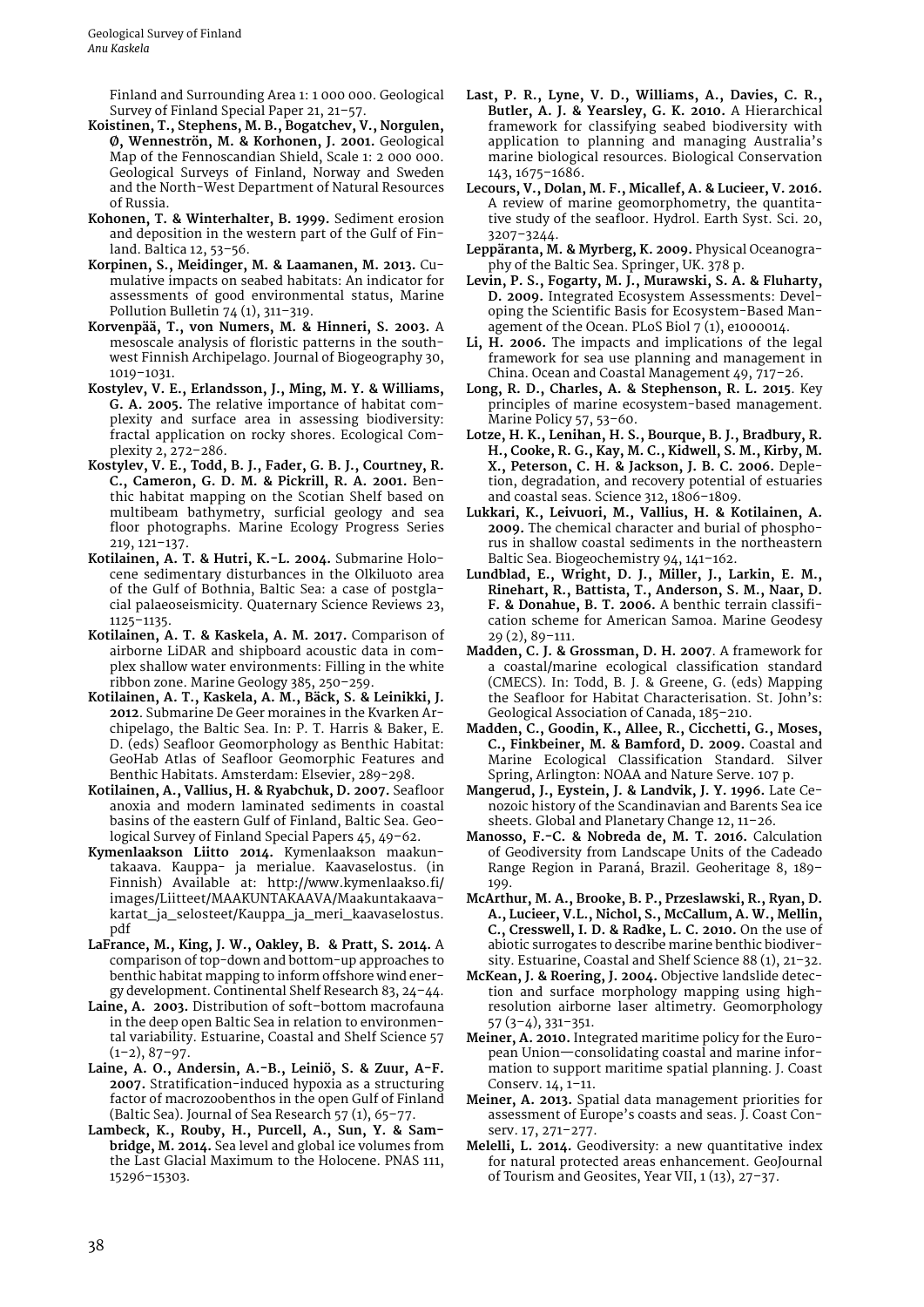- **Millennium Ecosystem Assessment 2005.** Ecosystems and Human Well-being: Synthesis. Island Press, Washington, D.C. 155 p.
- **Ministry for the Environment & Statistics New Zealand 2016.** New Zealand's Environmental Reporting Series: Our marine environment 2016. Ministry for the Environment and Statistics New Zealand.
- **Molnar, J. L., Gamboa, R. L., Revenga, C. & Spalding, M. D. 2008.** Assessing the global threat of invasive species to marine biodiversity. Frontiers in Ecology and the Environment 6, 485–492.
- **Mortensen, P. B., Buhl-Mortensen, L., Dolan, M., Dannheim, J. & Kröger, K. 2009a.** Megafaunal diversity associated with marine landscapes of northern Norway: a preliminary assessment. Norwegian Journal of Geology 89, 163–171.
- **Mortensen, P. B., Dolan, M. & Buhl-Mortensen, L. 2009b.** Prediction of benthic biotopes on a Norwegian offshore bank using a combination of multivariate analysis and GIS classification. ICES Journal of Marine Science 66, 2026–2032.
- **Myrberg, K., Leppäranta, M. & Kuosa, H. 2006.** Itämeren fysiikka, tila ja tulevaisuus. Yliopistopaino Kustannus / Helsinki University Press. 202 p.
- **Nichols, W. F., Killingbeck, K. T. & August, P.V. 1998.** The Influence of Geomorphological Heterogeneity on Biodiversity: II. A Landscape Perspective. Conservation Biology 12 (2), 371–379.
- **Niemelä, P., Tolvanen, H., Rönkä, M., Kellomäki, S., Krug, J., Schurgers, G., Lehikoinen, E. & Kalliola, R. 2015.** Environmental Impacts—Coastal Ecosystems, Birds and Forests. In: The BACC II Author Team, Second Assessment of Climate Change for the Baltic Sea Basin. Regional Climate Studies, 291–306.
- **Nuorteva, J. & Kankaanpää, H. T. 2016.** Relocation of soft mud deposits: An example from the Archipelago Sea, northern Baltic Sea. Marine Geology 380, 148–162.
- **O'Brien, K., Hänninen, K., Kanerva, T., Metsärinne, L. & Vuorinen I. 2003.** Macrozoobenthic zonation in relation to major environmental factors across the Archipelago Sea, northern Baltic Sea. Boreal Env. Res. 8, 159–170.
- **Ojaveer, H. & Kalejs, M. 2008.** On ecosystem-based regions in the Baltic Sea. Journal of Marine Systems 74, 672–685.
- **Olenin, S. & Daunys, D. 2004.** Coastal typology based on benthic biotope and community data: The Lithuanian case study. Coastline Reports 4, 65–83.
- **Parks, K. E. & Mulligan, M. 2010.** On the relationship between a resource based measure of geodiversity and broad scale biodiversity patterns. Biodiversity and Conservation 19, 2751–2766.
- **Pellitero, R., González-Amuchastegui, M. J., Ruiz-Flaño, P. & Serrano, E. 2011.** Geodiversity and geomorphosite assessment applied to a natural protected area: the Ebro and Rudrón Gorges Natural Park (Spain). Geoheritage 3, 163–174.
- **Pellitero, R., Manosso, F. C. & Serrano, E. 2015.** Mid- and large-scale geodiversity calculation in Fuentes Carrionas (NW Spain) and Serra do Cadeado (Paraná, Brazil): methodology and application for land management. Geografiska Annaler: Series A. Physical Geography 97, 219–235.
- **Pereira, D. I., Pereira, P., Brilha, J. & Santos, L. 2013.** Geodiversity Assessment of Paraná State (Brazil): An Innovative Approach. Environmental Management 52, 541–552.
- **Picard, K., Brooke, B., Tran, M., Siwabessy, J., Spinoccia, M. & Sullivan, J. 2016.** Seabed environments of the remote southeastern Indian Ocean in the search area for Malaysian Airlines flight MH370 – remnants

of Gondwana, mass wasting, spreading ridges and volcanoes. Paper Number: 1560. 35th IGC, 27.8.–4.9.2016, Cape Town, South Africa. Available on line: [https://](https://www.americangeosciences.org/sites/default/files/irg/156.pdf) [www.americangeosciences.org/sites/default/files/](https://www.americangeosciences.org/sites/default/files/irg/156.pdf) [irg/156.pdf](https://www.americangeosciences.org/sites/default/files/irg/156.pdf)

- **Pike, R. J., Evans, I. S. & Hengl, T. 2008.** Geomorphometry: a Brief Guide. In: Hengl, T. & Reuter, H. I. (eds) Geomorphometry: Geomorphometry: Concepts, Software, Applications. Developments in Soil Science, vol. 33, Elsevier, 1–28.
- **Pirot, J. Y., Meynell, P. J. & Elder, D. 2000.** Ecosystem Management: Lessons from around the world. A guide for development and conservation practitioners. IUCN, Gland, Switzerland and Cambridge, UK. 129 p.
- **Pitkänen, H., Lehtoranta, J. & Räike, A. 2001.** Internal nutrient fluxes counteract decreases in external load: the case of the estuarial eastern Gulf of Finland, Baltic Sea. Ambio 30, 195–201.
- **Post, A. L. 2008.** The application of physical surrogates to predict the distribution of marine benthic organisms. Ocean & Coastal Management 51 (2), 161–179.
- **Post, A. L., Beaman, R. J., O'Brien, P. E., Eléaume, M. & Riddle, M. J. 2011.** Community structure and benthic habitats across the George V Shelf, East Antarctica: Trends through space and time. Deep–Sea Research II 58 (1–2), 105–118.
- **Punt, M. J., Groeneveld, R. A., van Ierland, E. C. & Stel, J. H. 2009.** Spatial planning of offshore wind farms: A windfall to marine environmental protection? Ecological Economics 69 (1), 93–103.
- **Puro, H. 2015.** Betydelsen av miljövariabler för undervattenshabitat och utvärdering av betydelsen av antropogen belastning i Östra Finska viken. Unpublished M.Sc Thesis, Åbo Akademi University.
- **Reijonen, A. 2004.** Vedenalaisten moreenimuodostumien monimuotoisuus Merenkurkun Saaristossa. Unpublished M.Sc Thesis, University of Helsinki, Department of geology. 228 p. (in Finnish)
- **Reijonen, A., Nöjd, A., Rousi, H. & Kotilainen, A. 2008.** Marine landscapes and benthic habitats in the Archipelago Sea (the Baltic Sea) – a case study. BALANCE Interim Report No 31. 53 p.
- **Reineck, H. E. & Singh, I. B. 1980.** Depositional Sedimentary Environments: with Reference to Terrigenous Clastics. Springer-Verlag, Berlin. 549 p.
- **Rinne, H. 2014.** Macroalgae across environmental gradients: tools for managing rocky coastal areas of the northern Baltic Sea. Environmental and Marine Biology, Department of Biosciences, Åbo Akademi University. 56 p. (dissertation)
- **Roff, J. C. & Taylor, M. E. 2000.** National frameworks for marine conservation—a hierarchical geophysical approach. Aquatic Conserv. Mar. Freshw. Ecosyst. 10, 209–223.
- **Roff, J. C., Taylor, M. E. & Laughren, J. 2003**. Geophysical approaches to the classification, delineation and monitoring of marine habitats and their communities. Aquatic Conserv. Mar. Freshw. Ecosyst. 13, 77–90.
- **Rousi, H., Peltonen, H., Mattila, J, Bäck, S. & Bonsdorff, E. 2011.** Impacts of physical environmental characteristics on the distribution of benthic fauna in the Northern Baltic Sea. Boreal Env. Res. 16, 521–533.
- **Ruckelshaus, M., Klinger, T., Knowlton, N. & DeMaster, D. P. 2008.** Marine ecosystem-based management in practice: Scientific and governance challenges. Bio-Science 58, 53–63.
- **Sandström, M., Scharin, H. & Söderqvist, T. 2000.** Seaside recreation in the Stockholm archipelago: travel patterns and costs. Beijer Discussion paper 129. 20 p.
- **Sandwell, D. T., Müller, R. D., Smith, W. H. F., Garcia, E. & Francis, R. 2014**. New global marine gravity model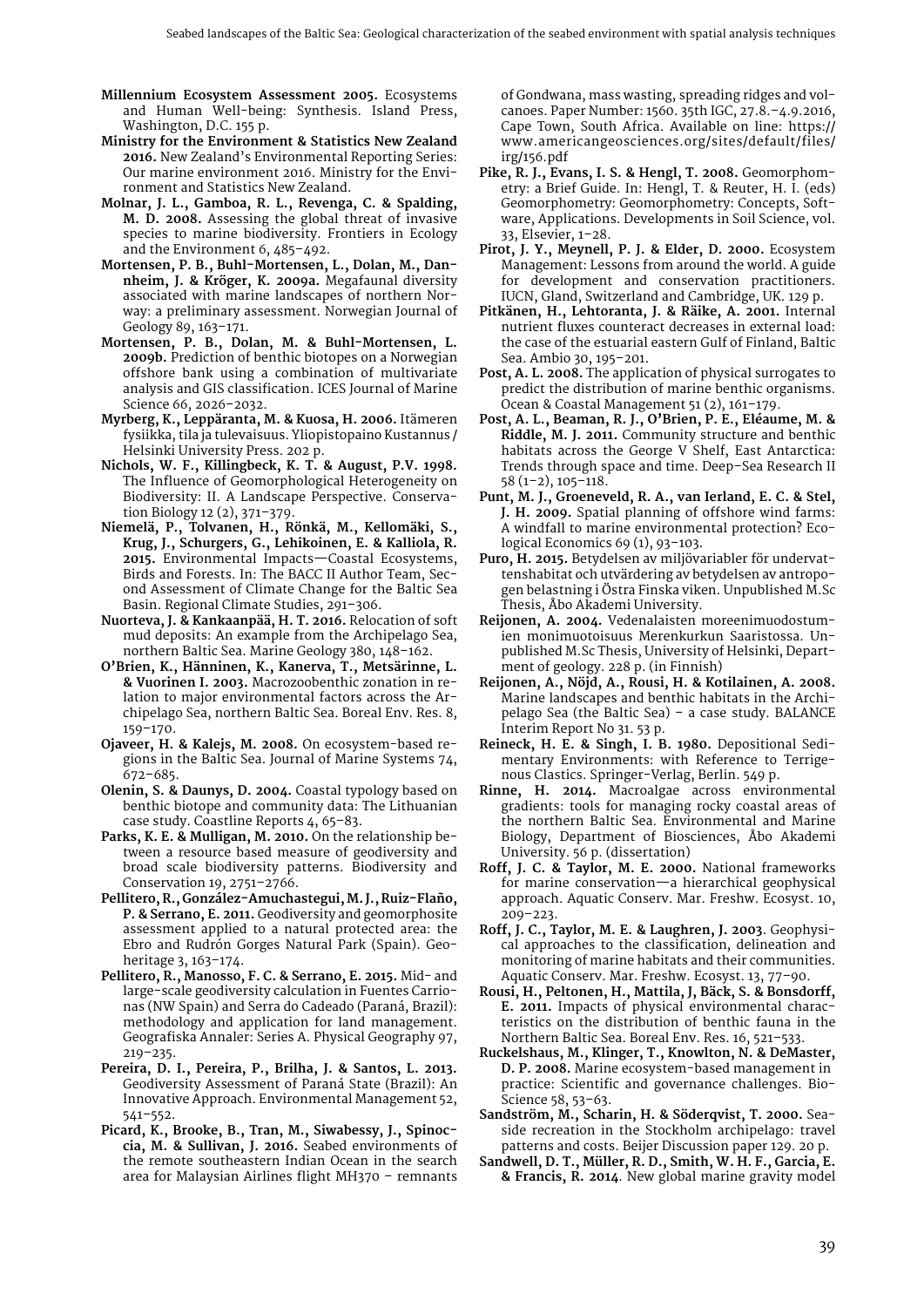from CryoSat-2 and Jason-1 reveals buried tectonic structure. Science 346, 65–67.

- **Secretariat of the Convention on Biological Diversity 2004.** The Ecosystem Approach. CBD Guidelines. Montreal: Secretariat of the Convention on Biological Diversity. 49 p.
- **Seifert, T., Tauber, F. & Kayser, B. 2001.** A high resolution spherical grid topography of the Baltic Sea. In: Baltic Sea Science Congress 2001: Past, Present and Future - a Joint Venture. Abstract Volume. - 2<sup>nd</sup> edition. Stockholm: Stockholm Marine Research Centre, Stockholm University.
- **Serrano, E. & Ruiz-Flaño, P. 2007.** Geodiversity: a theoretical and applied concept. Geographica Helvetica 62, 140–147.
- **Serrano, E., Ruiz-Flaño, P. & Arroyo, P. 2009.** Geodiversity assessment in a rural landscape: Tiermes-Caracena area (Soria, Spain). Mem Descr Carta Geol Ital 86, 171–178.
- **Shaw, J., Todd, B. J. & Li, M. Z. 2014.** Geologic insights from multibeam bathymetry and seascape maps of the Bay of Fundy, Canada. Continental Shelf Research 31  $(2), 54-68.$
- **Shucksmith, R., Gray, L., Kelly, C. & Tweddle, J. F. 2014.** Regional marine spatial planning – The data collection and mapping process. Marine Policy 50, 1–9.
- **Shumchenia, E. J. & King, J. W. 2010.** Comparison of methods for integrating biological and physical data for marine habitat mapping and classification. Continental Shelf Research 30 (16), 1717–1729.
- **Silva, J. de P., Rodrigues, C. & Pereira, D. I. 2015.** Mapping and Analysis of Geodiversity Indices in the Xingu River Basin, Amazonia, Brazil. Geoheritage, 1–14.
- **Smith, M. W. 2014.** Roughness in the Earth Sciences. Earth-Science Reviews 136, 202–225.
- **Snickars, M., Gullström, M., Sundblad, G., Bergström, U., Downie, A.-L., Lindegarth, M. & Mattila, J. 2014.** Species–environment relationships and potential for distribution modelling in coastal waters, Journal of Sea Research 85, 116–125.
- **Spalding, M. D., Fox, H. E., Allen, G. R., Davidson, N., Ferdana, Z. A., Finlayson, M. & Halpern, B. S. et al. 2007.** Marine ecoregions of the world: a bioregionalization of coastal and shelf areas. BioScience 57, 573– 583.
- **Stamoulis, K. A. & Delevaux, J. M. S. 2015.** Data requirements and tools to operationalize marine spatial planning in the United States. Ocean & Coastal Management 116, 214–223.
- **Staveley, T. A. B., Perry, D., Lindborg, R. & Gullström, M. 2016.** Seascape structure and complexity influence temperate seagrass fish assemblage composition. Ecography 39, 001–011.
- **Stein, A., Gerstner, K. & Kreft, H. 2014.** Environmental heterogeneity as a universal driver of species richness across taxa, biomes and spatial scales. Ecology Letters 17, 866–880.
- **Stevenson, A. 2012.** The European marine observation and data network – geological data. Baltica 25 (1), 87– 90.
- **Stroeven, A. P., Hättestrand, C., Kleman, J., Heyman, J., Fabel, D., Fredin, O., Goodfellow, B. W., Harbor, J. M., Jansen, J. D., Olsen, L., Caffee, M. W., Fink, D., Lundqvist, J., Rosqvist, G. C., Strömberg, B. & Jansson, K. N. 2016.** Deglaciation of Fennoscandia. Quaternary Science Reviews 147, 91–121.
- **Suominen, T. 2015.** Spatiotemporal Features of Coastal Waters in Southwest Finland. Turun yliopiston julkaisuja - Annales universitatis Turkuensis. Sarja - ser. A II osa - tom. 305. Biologica - Geographica – Geologica. 44 p. (dissertation)
- **Suominen, T., Tolvanen, H. & Kalliola, R. 2010.** Geographical persistence of surface-layer water properties in the Archipelago Sea, SW Finland. Fennia 188 (2), 179–196.
- **Svendsen, J. I., Alexanderson, H., Astakhov, V. I., Demidov, I., Dowdeswell, J. A., Funder, S., Gataullin, V., Henriksen, M., Hjort, C., Houmark-Nielsen, M., Hubberten, H. W., Ingólfsson, Ó, Jakobsson, M., Kjær, K. H., Larsen, E., Lokrantz, H., Lunkka, J. P., Lyså, A., Mangerud, J., Matiouchkov, A., Murray, A., Möller, P., Niessen, F., Nikolskaya, O., Polyak, L., Saarnisto, M., Siegert, C., Siegert, M. J., Spielhagen, R. F. & Stein, R. 2004**. Late Quaternary ice sheet history of northern Eurasia. Quaternary Environments of the Eurasian North (QUEEN). Quaternary Science Reviews 23, 1229–1271.
- **Tews, J., Brose, U., Grimm, V., Tielbörger, K., Wichmann, M.C., Schwager, M. & Jeltsch, F. 2004.** Animal species diversity driven by habitat heterogeneity/diversity: the importance of keystone structures. Journal of Biogeography 31, 79–92.
- **Todd, B. J. & Kostylev, V. E. 2011.** Surficial geology and benthic habitat of the German Bank seabed, Scotian Shelf, Canada. Continental Shelf Research 31, 54–68.
- **Tukiainen, H., Bailey, J. J., Field, R., Kangas, K. & Hjort, J. 2016**. Combining geodiversity with climate and topography to account for threatened species richness. Conservation Biology 00, 1–12.
- **Tulloch, V. J., Possingham, H. P., Jupiter, S. D., Roelfsema, C., Tulloch, A. I. T. & Klein, C. J. 2013.** Incorporating uncertainty associated with habitat data in marine reserve design. Biological Conservation 162, 41–51.
- **Tuominen, H. V., Aarnisalo, J. & Söderholm, B. 1973.** Tectonic patterns in the central Baltic shield. Bulletin of the Geological Society of Finland 45, 205–217.
- **UNCSIDS 2014.** United Nations Conference on Small Island Developing States. Blue Economy Concept Paper. Available at: [https://sustainabledevelopment.un.org/](https://sustainabledevelopment.un.org/content/documents/2978BEconcept.pdf) [content/documents/2978BEconcept.pdf](https://sustainabledevelopment.un.org/content/documents/2978BEconcept.pdf) [Last access: 25.10. 2016].
- **United Nations 1992.** Convention on biological diversity. Rio de Janeiro. 29 p.
- Ucinowicz, S., Jegliński, W., Miotk-Szpiganowicz, G., **Nowak, J., Pączek, U., Przezdziecki, P., Szefler, K. & Poręba, G. 2014.** Impact of sand extraction from the bottom of the southern Baltic Sea on the relief and sediments of the seabed. Oceanologia 56 (4), 857–880.
- **Vahteri, P., O'Brien, K. & Vuorinen, I. 2009.** Zonation and spatial distribution of littoral fish communities from the southwestern Finnish coast (Archipelago and Bothnian Sea, Northern Baltic Sea). Estuar. Coast. Shelf Sci. 82, 35–40.
- **Vallius, H. 2006.** Permanent seafloor anoxia in coastal basins of the northwestern Gulf of Finland, Baltic Sea. Ambio 35 (3), 105–108.
- **Vallius, H., Zhamoida, V., Kotilainen, A. & Ryabchuk, D. 2011**. Seafloor Desertification – A Future Scenario for the Gulf of Finland? (Chapter 17). In: Harff, J. et al. (eds) The Baltic Sea Basin. Central and Eastern European Development Studies (CEEDES). Berlin-Heidelberg: Springer-Verlag, 365-372.
- **van Lancker, V., van Heteren, S., Leth, J., Kupschus, S., Coggan, R., Mason, C., Monteys, X., Scott, G., Hardy, D., Glaves, H. & Miles, P. 2013.** Geo-Seas, Pan-European infrastructure for management of marine and ocean geological and geophysical data. Deliverable 10.5: Standards for seabed habitat mapping (Part A: Sediment). Standardisation and harmonisation in seabed habitat mapping: role and added value of geological data and information. Part A: Sediment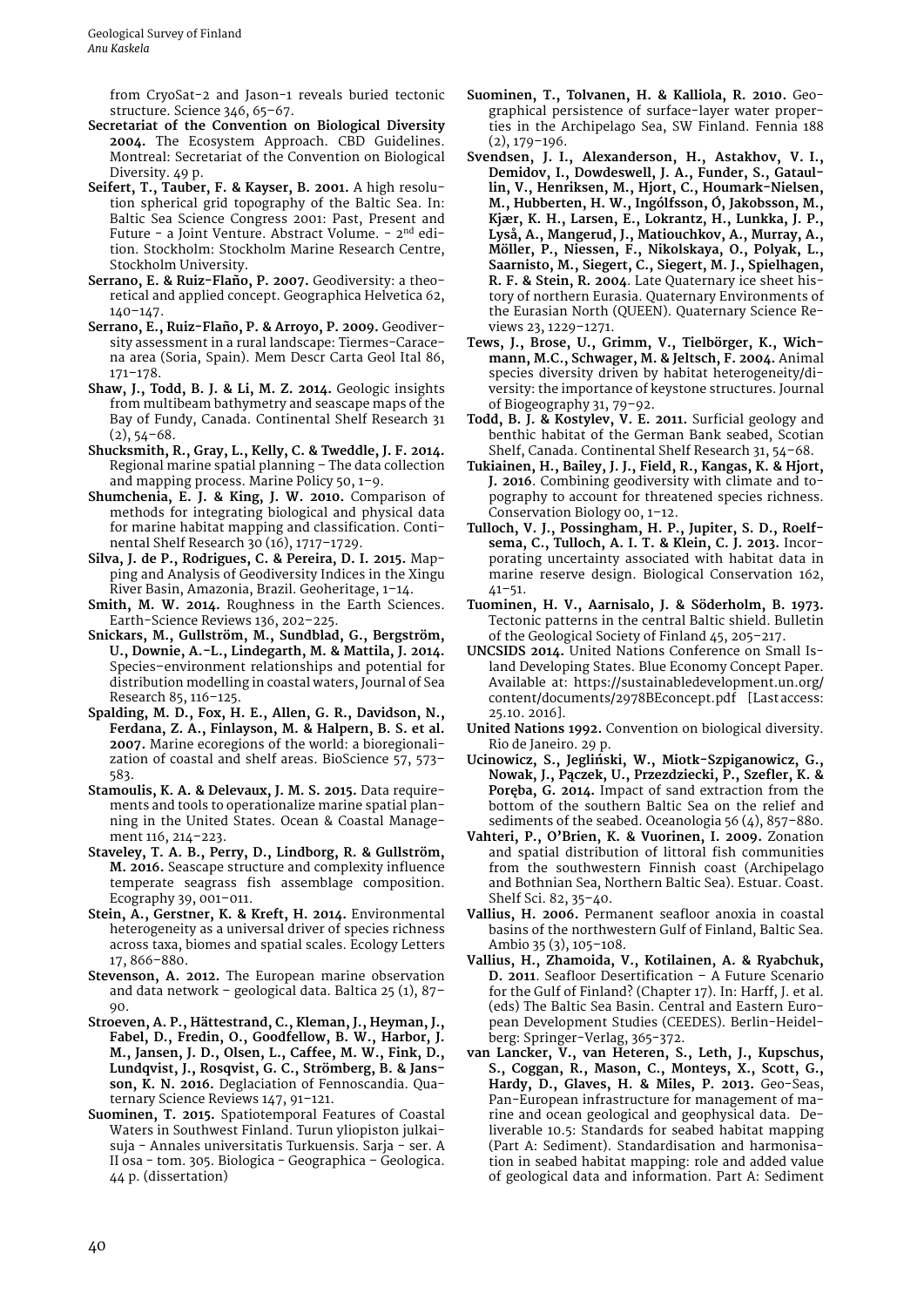characterisation. Available at: [http://www.geo-seas.](http://www.geo-seas.eu/content/content.asp?menu=0380000_000000) [eu/content/content.asp?menu=0380000\\_000000](http://www.geo-seas.eu/content/content.asp?menu=0380000_000000)  [Last access 1.11.2016].

- **van Son, T. C., Dolan, M., Gonzales-Mirelis, G., Thorsnes, T., Bjarnadóttir, L. R. & Buhl-Mortensen, P. 2015.** Environmental Variability Index (EVI) – a MAREANO methods to study for guidance of sampling effort. NGU report 2015.027. 54 p.
- **Verfaillie, E., Degraer, S., Schelfaut, K., Willems, W. & Van Lancker, V. 2009.** A protocol for classifying ecologically relevant marine zones, a statistical approach. Estuarine, Coastal and Shelf Science 83, 175–185.
- **Viitasalo, M., Blenckner, T., Gårdmark, A., Kaartokallio, H., Kautsky, L., Kuosa, H., Lindegren, M., Norkko, A., Olli, K. & Wikner, J. 2015.** Environmental Impacts—Marine Ecosystems. In: The BACC II Author Team, Second Assessment of Climate Change for the Baltic Sea Basin. Regional Climate Studies, 363–380.
- **Virtasalo, J. J., Kohonen, T., Vuorinen, I. & Huttula, T. 2005.** Sea bottom anoxia in the Archipelago Sea, northern Baltic Sea—implications for phosphorus remineralization at the sediment surface. Marine Geology 224, 103–122.
- **von Numers, M. & van der Maarel, E. 1998.** Plant distribution patterns and ecological gradients in the Southwest Finnish archipelago. Global Ecology and Biogeography Letters 7, 421–440.
- **WCED 1987.** Report of the World Commission on Environment and Development. General Assembly. 6th Plenary meeting. 11 December 1987. Available at: [http://www.un.org/documents/ga/res/42/ares42-187.](http://www.un.org/documents/ga/res/42/ares42-187.htm) [htm](http://www.un.org/documents/ga/res/42/ares42-187.htm) [Last access 11.2.2017].
- **Weatherall P., Marks, K. M., Jakobsson, M., Schmitt, T., Tani, S., Arndt, J. E., Rovere, M., Chayes, D., Ferrini, V. & Wigley, R. 2015.** A new digital bathymetric model of the world's oceans. Earth and Space Science 2, 331–345.
- **Wei, C.-L., Rowe, G. T., Escobar-Briones, E., Boetius, A. & Soltwedel, T. et al. 2010.** Global Patterns and Predictions of Seafloor Biomass Using Random Forests. PLoS ONE 5 (12), e15323.
- **Weigel, B., Andersson, H. C., Meier, H.E. M., Blenckner, T. Snickars, M. & Bonsdorff, E. 2015**. Long-term progression and drivers of coastal zoobenthos in a changing system. Marine Ecology Progress Series 528, 141–159.
- **Wessel, P. & Chandler, M. T. 2011.** The spatial and temporal distribution of marine geophysical surveys. Acta Geophys. 59 (1), 55–71.
- **Whiteway, T., Heap, A. D., Lucieer, V., Hinde, A., Ruddick, R. & Harris, P. T. 2007.** Seascapes of the Australia Margin and Adjacent Sea Floor: Methodology and Results. Geoscience Australia, Record 2007/11.
- **Wikström, S. & Kautsky, L. 2007**. Structure and diversity of invertebrate communities in the presence and absence of canopy-forming algae Fucus vesiculosus in the Baltic Sea. Estuar. Coast. Shelf Sci. 72, 168–176.
- **Williams, A., Althaus, F., Dunstan, P. K., Poore, G. C. B., Bax, N. J., Kloser, R. J. & McEnnulty, F. J. 2010.** Scales of habitat heterogeneity and megabenthos biodiversity on an extensive Australian continental margin (100–1100 m depths). Marine Ecology 31 (1), 222–236.
- **Wilson, M. F. J., O'Connell, B., Brown, C., Guinan, J. C. & Grehan, A. J. 2007.** Multiscale terrain analysis of multibeam bathymetry data for habitat mapping on the continental slope. Marine Geodesy 30, 3–35.
- **Winterhalter, B., Flodén, T., Ignatius, H., Axberg, S. & Niemistö, L. 1981**. Geology of the Baltic Sea. In: Voipio, A. (ed.) The Baltic Sea 30. Elsevier Oceanography Series, 1-122.
- **Witze, A. 2014.** Gravity map uncovers sea-floor surprises. Nature News, 2 October 2014.
- **Wright, D. J. & Heyman, W. D. 2008.** Introduction to the Special Issue: Marine and Coastal GIS for Geomorphology, Habitat Mapping, and Marine Reserves. Marine Geodesy 31 (4), 223–230
- **Wright, D. J., Pendleton, M., Boulware, J., Walbridge, S., Gerlt, B., Eslinger, D., Sampson, D. & Huntley, E. 2012.** ArcGIS Benthic Terrain Modeler (BTM), v. 3.0, Environmental Systems Research Institute, NOAA Coastal Services Center, Massachusetts Office of Coastal Zone Management. Available at at [http://](http://esriurl.com/5754) [esriurl.com/5754](http://esriurl.com/5754)
- **Wuebbles, D. J. 2012.** Celebrating the "Blue Marble". Eos 93 (49), 509–520.
- **Zajac, R. N., Lewis, R. S., Poppe, L. J., Twichell, D. C., Vozarik, J. & DiGiacomo-Cohen, M. L. 2003.** Responses of infaunal populations to benthoscape structure and the potential importance of transition zones. Limnology and Oceanography 48, 829–842.
- **Zajac, R. N., Vozarik, J. M. & Gibbons, B. R. 2013.** Spatial and Temporal Patterns in Macrofaunal Diversity Components Relative to Sea Floor Landscape Structure. Plos One 8, e65823.
- **Zaucha, J. 2014.** Sea basin maritime spatial planning: A case study of the Baltic Sea region and Poland. Marine Policy 50, 34–45.